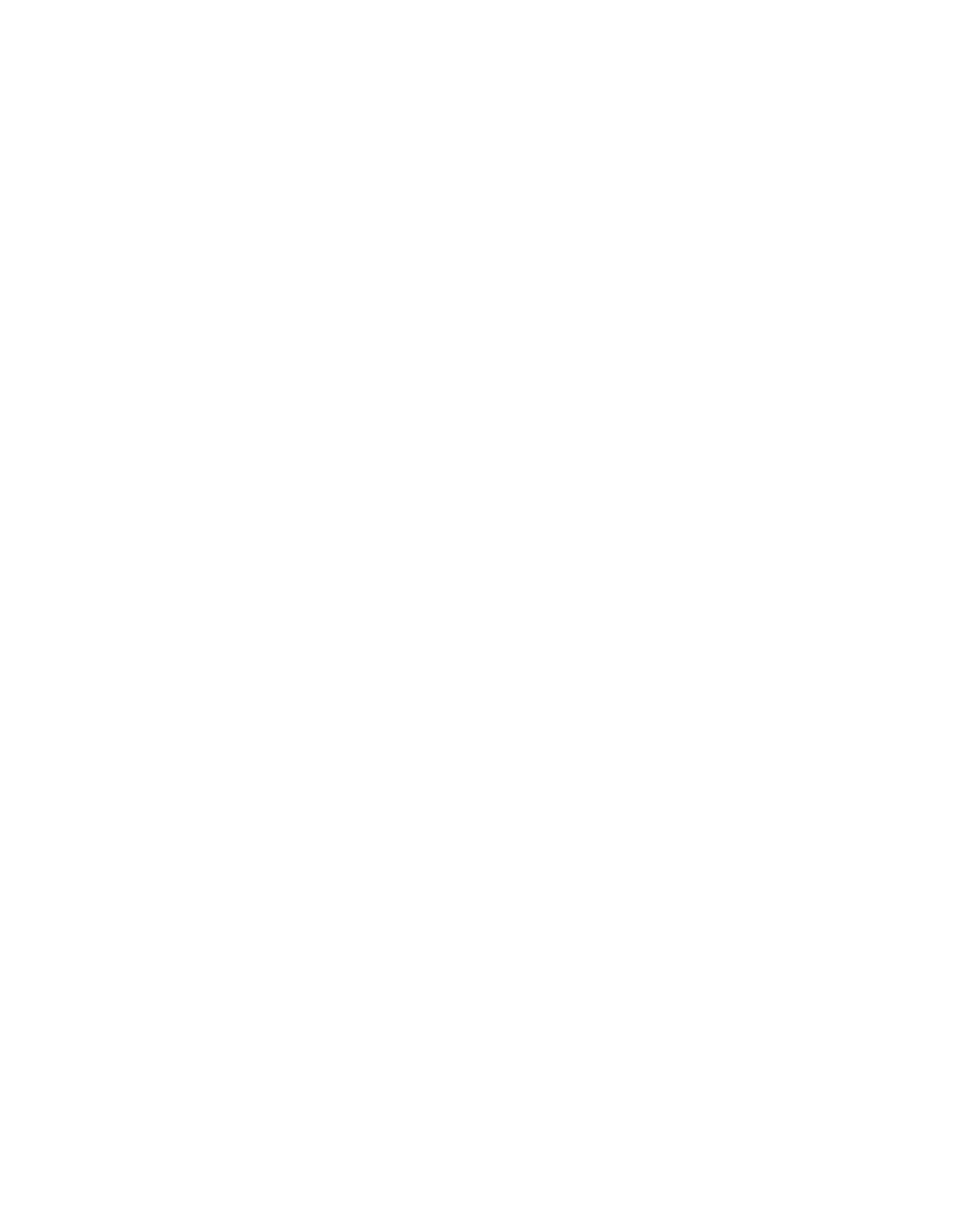

## **Office of the State Auditor Financial and Compliance Division**

**Investigations Law Enforcement Division Performance Audit Division Property Division**

A legally mandated account of misappropriated or misspent public funds and the actions taken by the Office of the State Auditor for their recovery and their return to the appropriate entities in Fiscal Year 2017.

## AUDIT EXCEPTIONS REPORT FISCAL YEAR 2017

**PUBLISHED IN ACCORDANCE WITH THE REQUIREMENTS OF SECTIONS 7-7-77, 7-7-79, 7-7-217 AND 7-7-219 MISSISSIPPI CODE ANNOTATED (1972)**

> **STACEY E. PICKERING STATE AUDITOR**

*The Office of the State Auditor does not discriminate on the basis of race, religion, national origin, sex, age or disability.*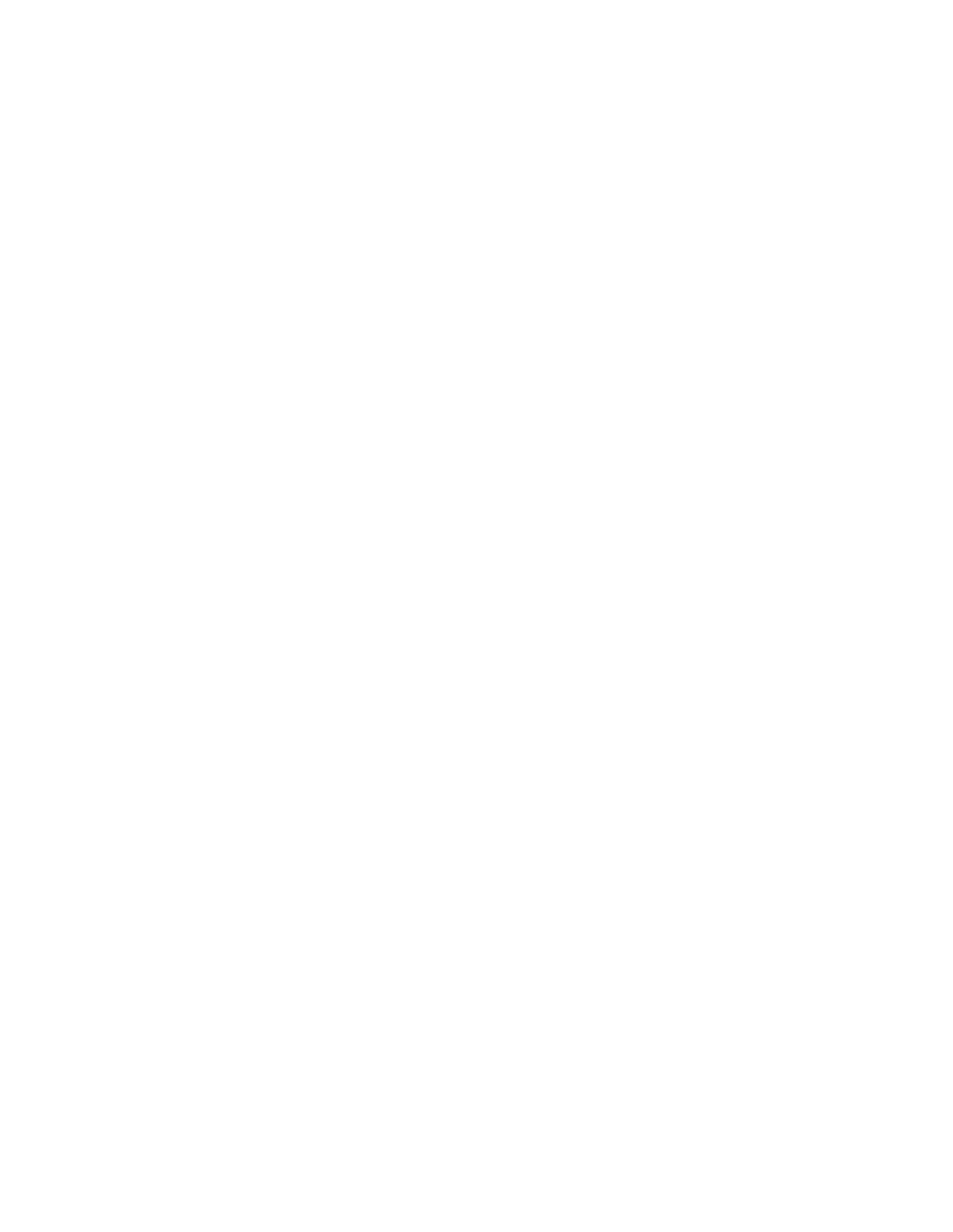

#### **OFFICE OF THE STATE AUDITOR STACEY E. PICKERING AUDITOR**

July 26, 2017

Honorable Phil Bryant, Governor Honorable Tate Reeves, Lieutenant Governor Honorable Lynn Fitch, Treasurer Honorable Philip Gunn, Speaker of the House Honorable Terry Burton, President Pro Tempore of the Senate Honorable Greg Snowden, Speaker Pro Tempore of the House Members of the Mississippi State Legislature

Dear Ladies and Gentlemen:

As you are aware, it is my duty to report to you the specific exceptions taken by the Office of the State Auditor during Fiscal Year 2017, as required by Sections 7-7-77, 7-7-79, 7-7-217 and 7- 7-219, Mississippi Code Annotated (1972). This letter is a summary of the Special Report on Audit Exceptions for Fiscal Year 2017. The full report can be accessed on the internet at [http://www.osa.ms.gov/documents/investigative/inv2017.pdf.](http://www.osa.ms.gov/documents/investigative/inv2017.pdf)

An audit *"exception"* indicates that a violation of the law or an accounting error has resulted in a misappropriation or an incorrect expenditure of public funds. As a result, the money must be repaid.

The *"exceptions"* included in this report may refer to disallowed expenditures by officials who assumed the responsibility of reimbursing the appropriate entity when an audit exception was taken by the Office of the State Auditor. To those officials who cooperated with this effort we are sincerely grateful. Both the taxpayers and this agency benefited from their willingness to assure accountability in government.

The County Audit Section recovered disallowed expenditures totaling **\$53,247.94**. These exceptions involved officials exceeding the fee cap and miscellaneous disallowed expenditures by chancery clerks and circuit clerks and are recorded as "paid in full and settled to the appropriate fund directly."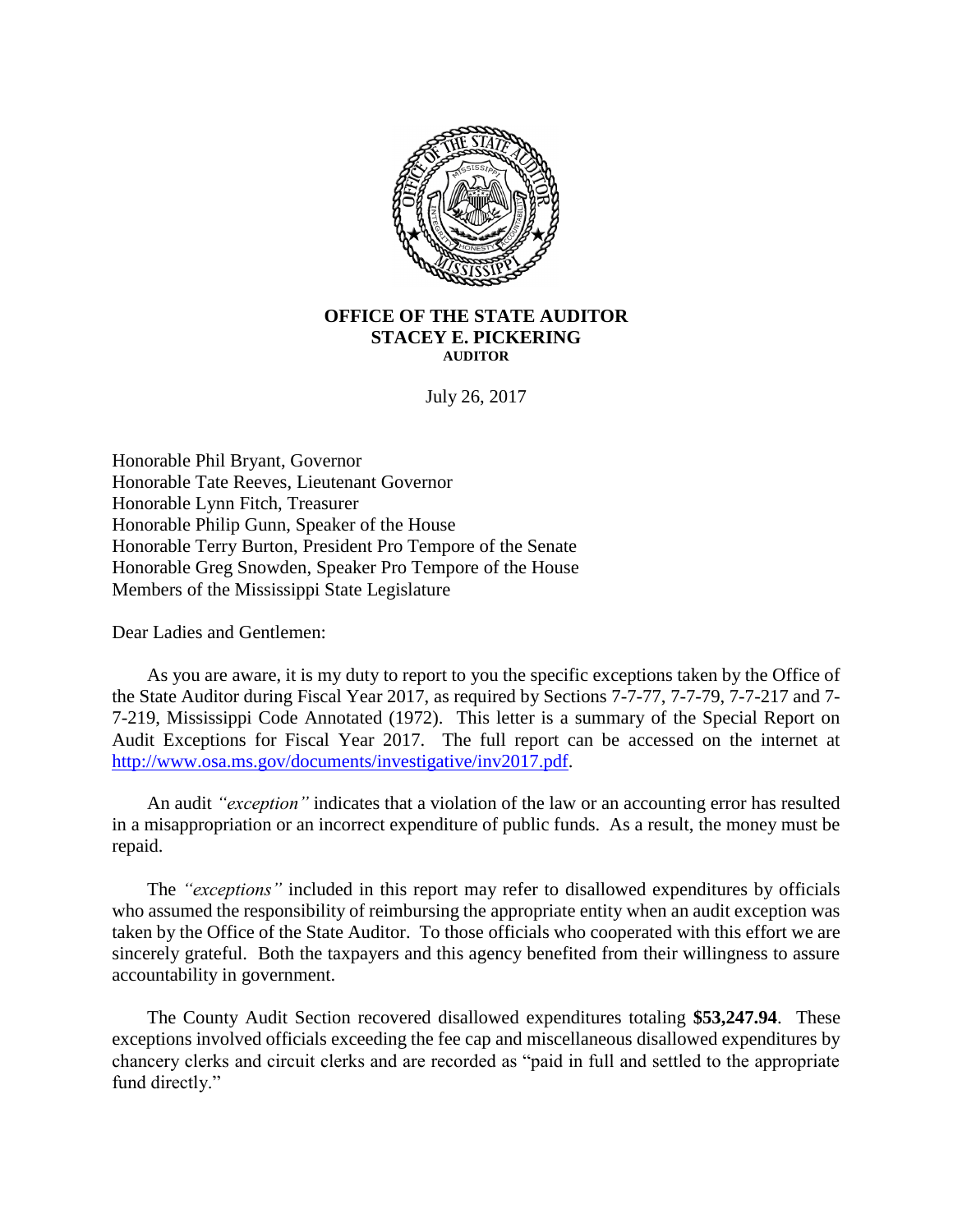Page Two July 26, 2017

The Investigations Law Enforcement Division issued thirty-five formal demands for a total of \$1,201,123.82, nine informal demands for a total of \$33,094.06, and recovered misspent or embezzled funds totaling **\$830,189.30**. 1

The Property Division recovered funds totaling **\$215.67**. These incidents involved missing equipment and are recorded as "paid in full and settled to the appropriate entity."

The total amount of funds recovered by the Office of the State Auditor for Fiscal Year ending June 30, 2017, was **\$883,652.91.**

The Office of the State Auditor continues to serve as a watchdog organization to ensure that tax dollars are protected, and we pledge to perform our jobs with integrity, honesty and a commitment to excellence. We continue to protect the public's trust through evaluations of accounting practices and aggressive investigations of alleged wrongdoing. We believe the taxpayers of Mississippi deserve no less.

Serving Mississippi Together,

 Stacey E. Pickering State Auditor

SEP/sss

l

<sup>1</sup> *This amount reflects funds collected on current and previous fiscal year exceptions and current fiscal year monies paid and settled to the appropriate entities directly. Prior Fiscal Year payments are not included in these amounts.*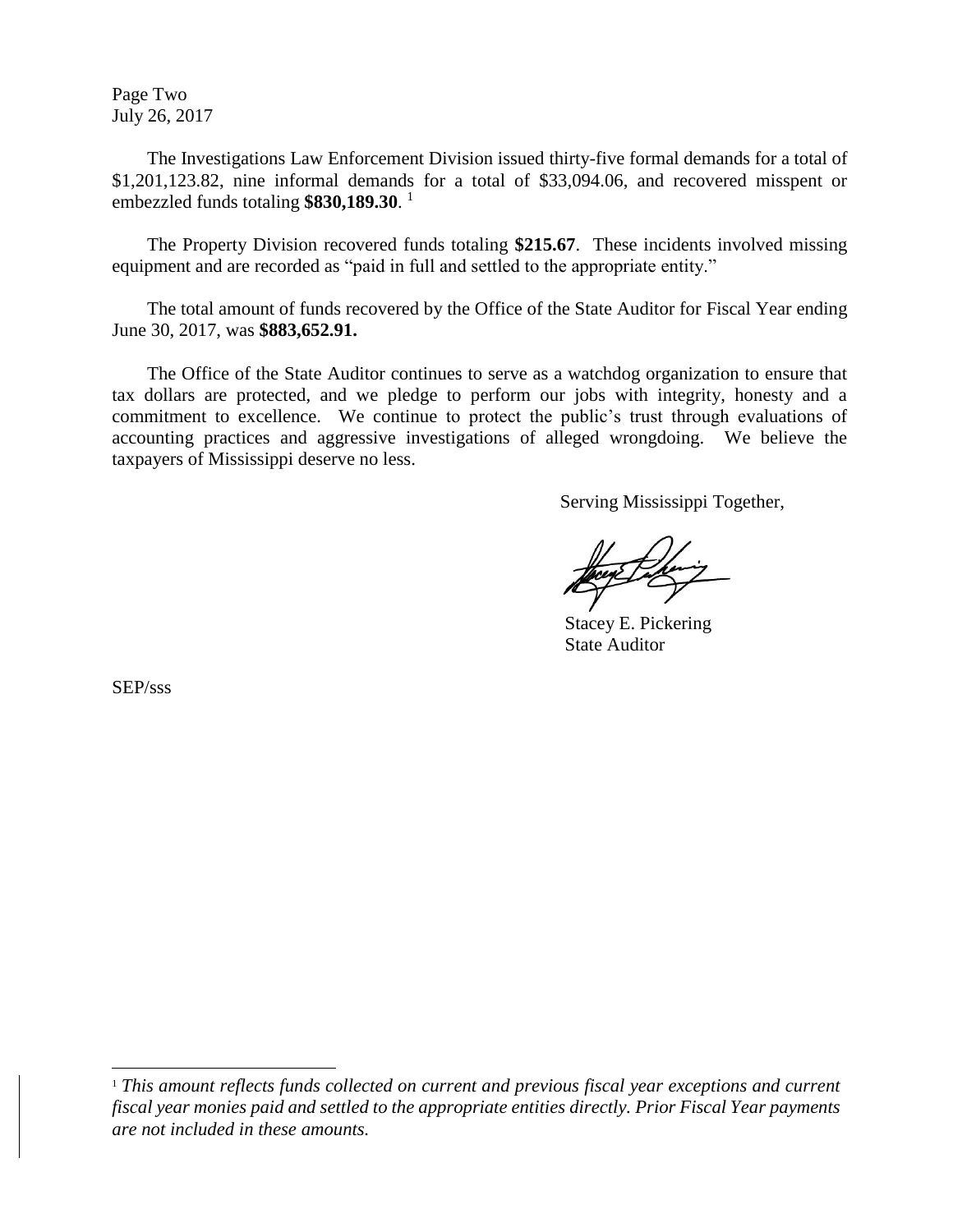



## *TABLE OF CONTENTS*

## **1. Financial and Compliance Division**

| No Exceptions Taken by the State Agency Audit Section<br><b>Exceptions Against State Agency Officials</b>                          |
|------------------------------------------------------------------------------------------------------------------------------------|
| No Exceptions Taken by the CPA Audit Review Section<br><b>Exceptions Against Government Officials</b>                              |
| <b>Exceptions Against County Officials</b>                                                                                         |
| 2. Investigations Division<br><b>Civil and Criminal Cases</b>                                                                      |
| <b>Exceptions Taken by the Investigations Law Enforcement Division 10-36</b><br><b>Exceptions Taken and Criminal Charges Filed</b> |
| <b>3. Performance Audit Division</b>                                                                                               |
| <b>Exceptions Taken by the Performance Audit Division38</b><br><b>Exceptions Taken</b>                                             |
| <b>4. Property Division</b>                                                                                                        |
| <b>Exceptions Taken for Missing Property</b>                                                                                       |
| 42                                                                                                                                 |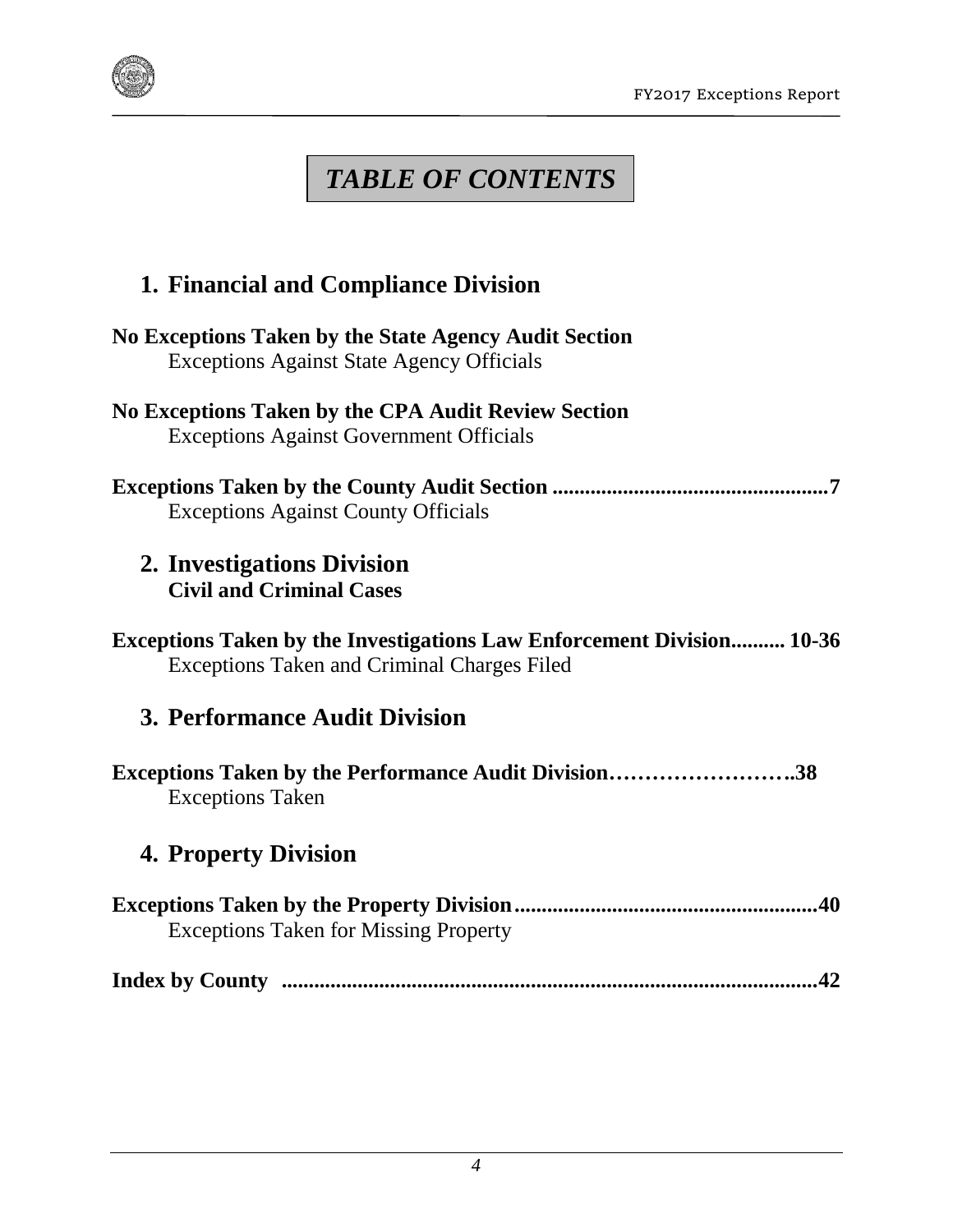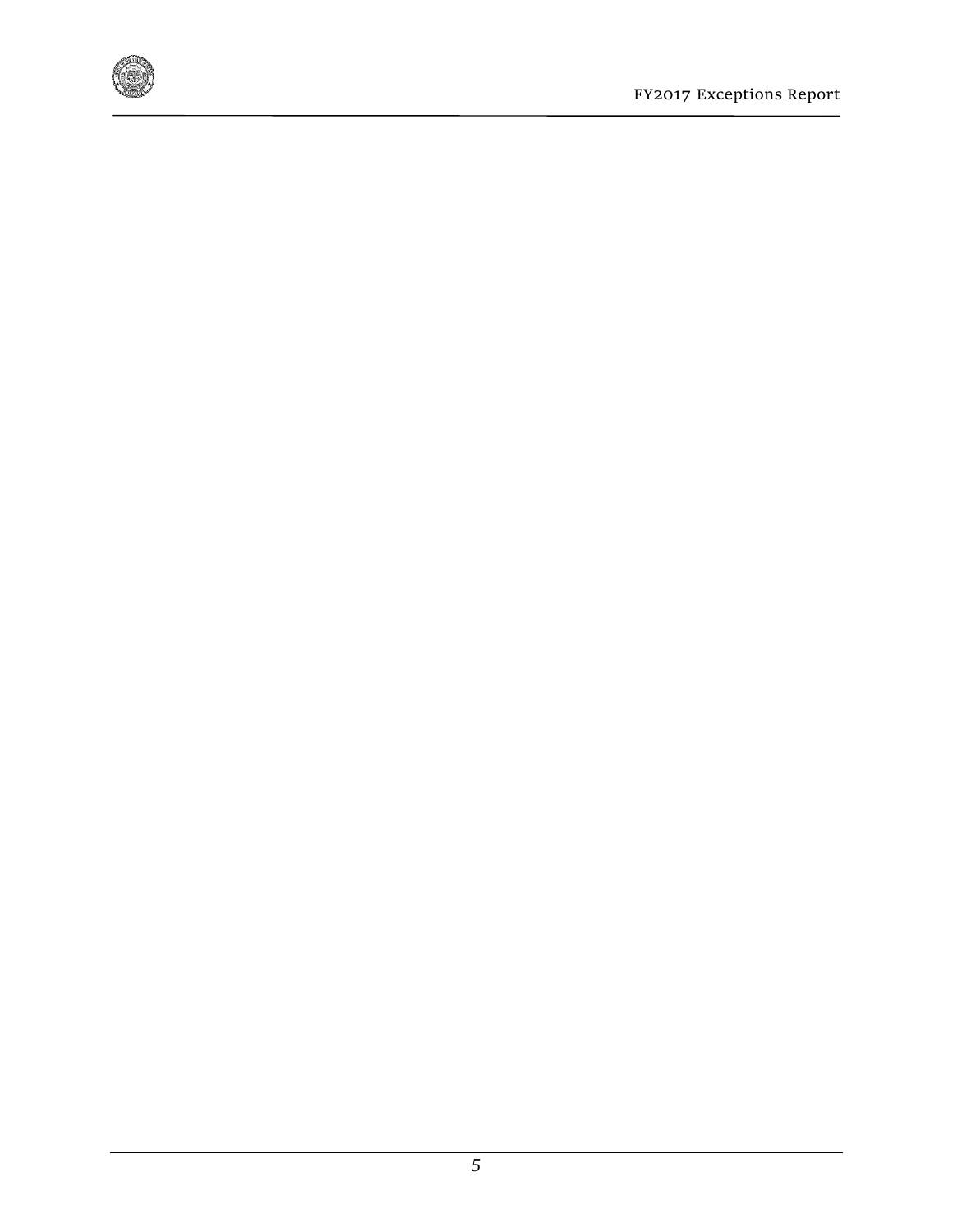



## **EXCEPTIONS TAKEN BY THE COUNTY AUDIT SECTION**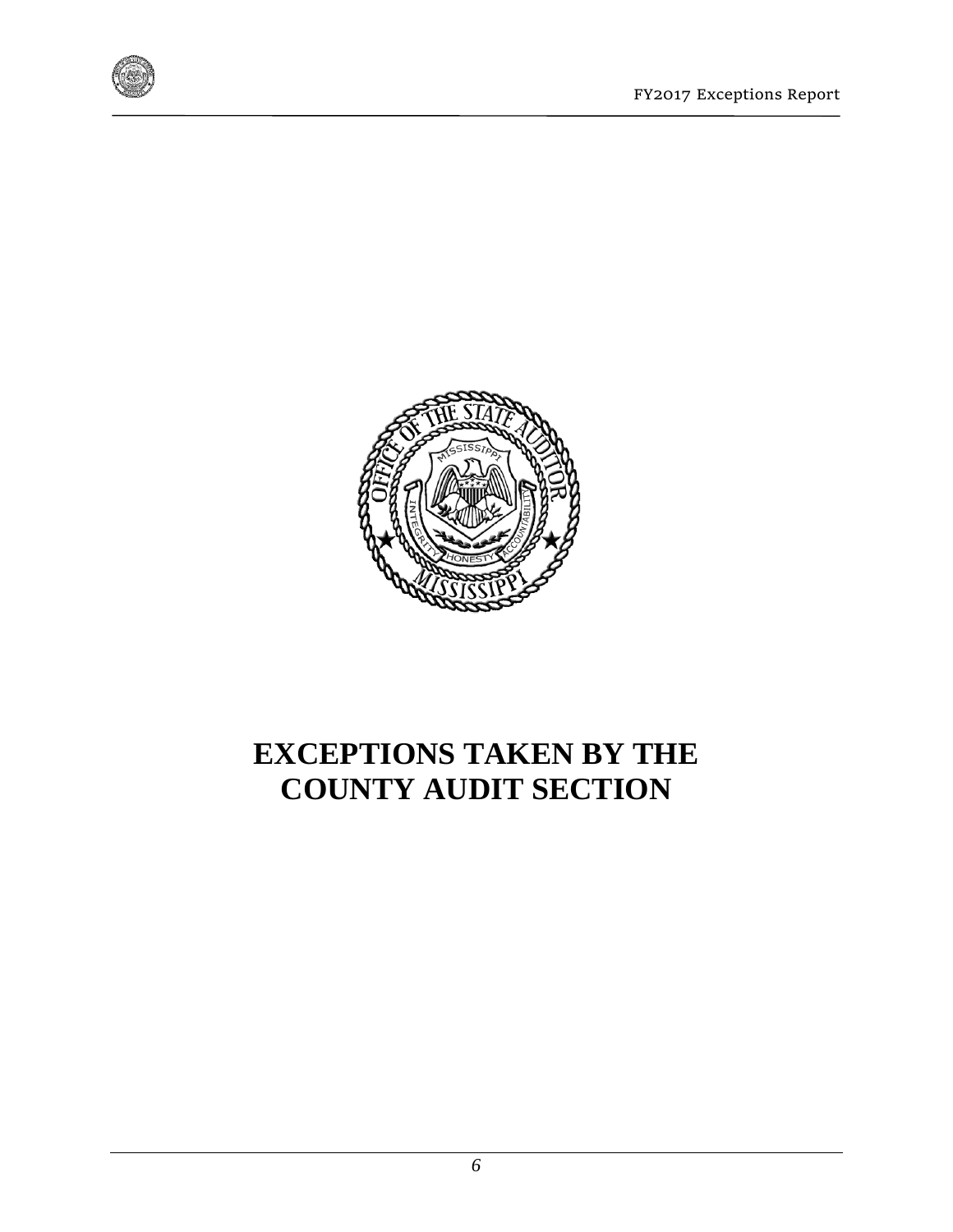



## *JONES COUNTY*

## *COUNTY OFFICIALS*

**Circuit Clerk, Bart Gavin \$35,494.00** Exceeded Fee Cap

**Status**: Paid in full and settled to the appropriate fund directly.

## *PONTOTOC COUNTY*

| <b>COUNTY OFFICIALS</b><br><b>Circuit Clerk, Tracy Robinson</b><br>Exceeded Fee Cap | \$6,376.94 |
|-------------------------------------------------------------------------------------|------------|
| <b>Status:</b> Paid in full and settled to the appropriate fund directly.           |            |
| <b>Sheriff, Leo Mask</b><br><b>Excess Compensation</b>                              | \$9,511.00 |
| <b>Status:</b> Paid in full and settled to the appropriate fund directly.           |            |
| Payroll Clerk, Maggie Patrick<br><b>Excess Compensation</b>                         | \$1,866.00 |

**Status**: Paid in full and settled to the appropriate fund directly.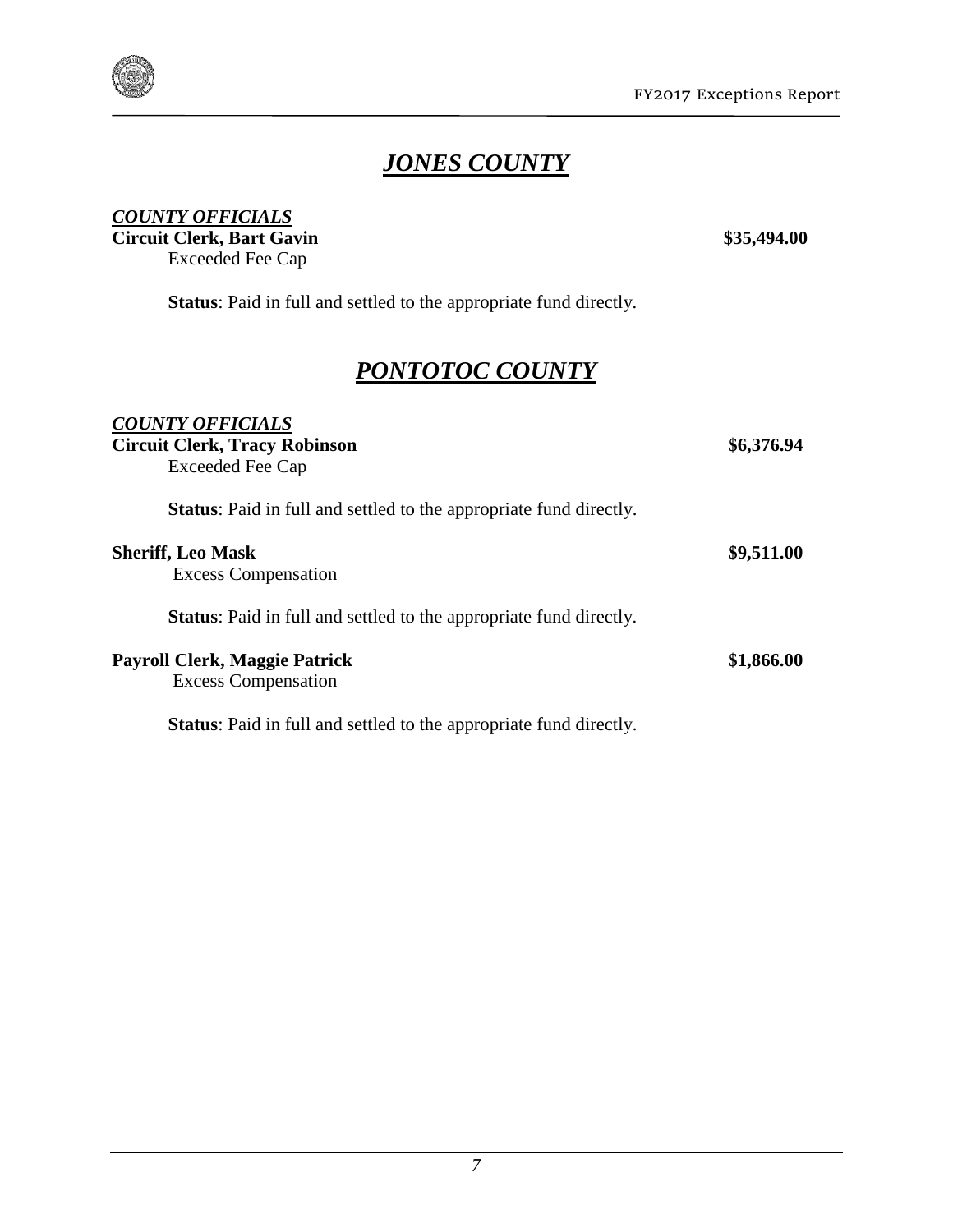



## **EXCEPTIONS TAKEN AND CRIMINAL CHARGES FILED BY THE INVESTIGATIONS LAW ENFORCEMENT DIVISION**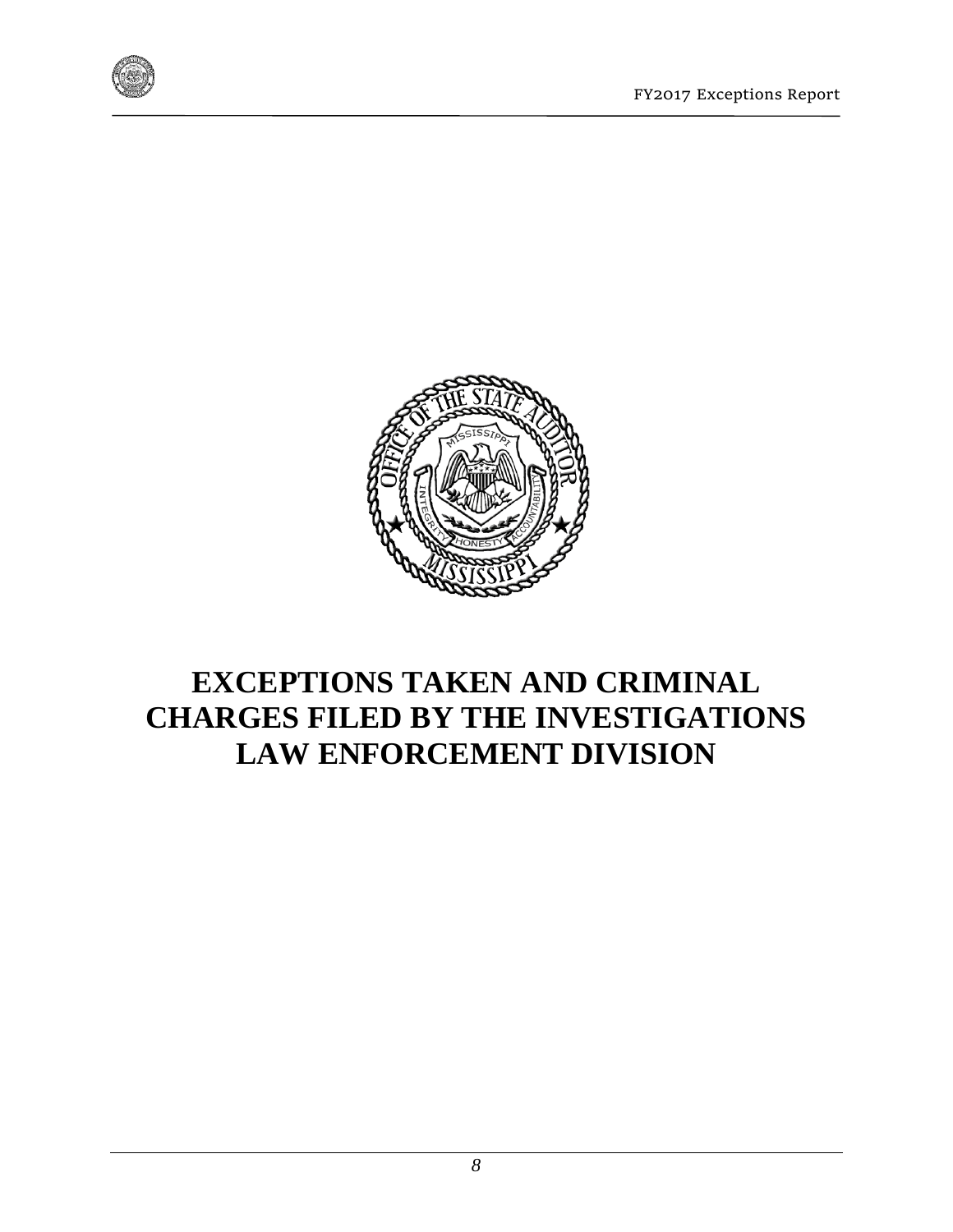



## *ALCORN COUNTY*

## *COUNTY OFFICIAL* **Sheriff, Charles Rinehart \$181,161.93**

Fraud

**Status:** On June 18, 2015, a formal demand in the amount of \$181,161.93 was issued regarding funds relating to the Justice Center and the Alcorn County Jail, and was transmitted to the Office of the Attorney General October 6, 2015. In addition to the demand, \$67,631.15 was recovered and paid to the Mississippi Department of Corrections. On December 1, 2015, the Alcorn County Board of Supervisors voted to resolve and reallocate \$81,639.96 towards the principal amount of the demand. For Fiscal Year 2017, members of the Alcorn County Board of Supervisors reallocated \$73,232.82 towards the principal amount of the demand. Additionally, payment in the amount of \$200.00 was received, leaving a remaining balance of \$107,729.11.

#### *COUNTY VENDORS*

#### **Cars For Less, Teddy Null**

Fraud

**Status:** On December 7, 2016, Teddy Null pled guilty to 4 counts of Fraud and was sentenced to serve 20 years in custody of MDOC, 15 years of which are suspended, leaving 5 years to serve. The 5 years to serve are broken down as 1 year of house arrest and 4 years of post-release supervision. Null was also ordered to pay \$1,500 in court costs and \$200.00 to the State Auditor's Office. For Fiscal Year 2017, payment was received in the amount of \$200.00.

#### **Cars For Less, Pamela Denise Null**

**Conspiracy** 

**Status:** On December 7, 2016, Denise Null pled guilty to 4 counts of Fraud and was sentenced to serve 20 years in custody of MDOC, 15 years of which are suspended, leaving 5 years to serve. The 5 years to serve are broken down as 2 years of house arrest and 3 years of post-release supervision. Null was also ordered to pay \$1,500 in court costs and \$200.00 to the State Auditor's Office. For Fiscal Year 2017, payment was received in the amount of \$200.00.

#### **Vendor, Douglas Essary \$44,168.17**

Fraud

**Status:** On August 11, 2015, Essary was indicted on 60 felony counts. On August 20, 2015, a demand in the amount of \$44,168.17 was issued, and was transmitted to the Office of the Attorney General May 26, 2017. Essary is currently awaiting trial.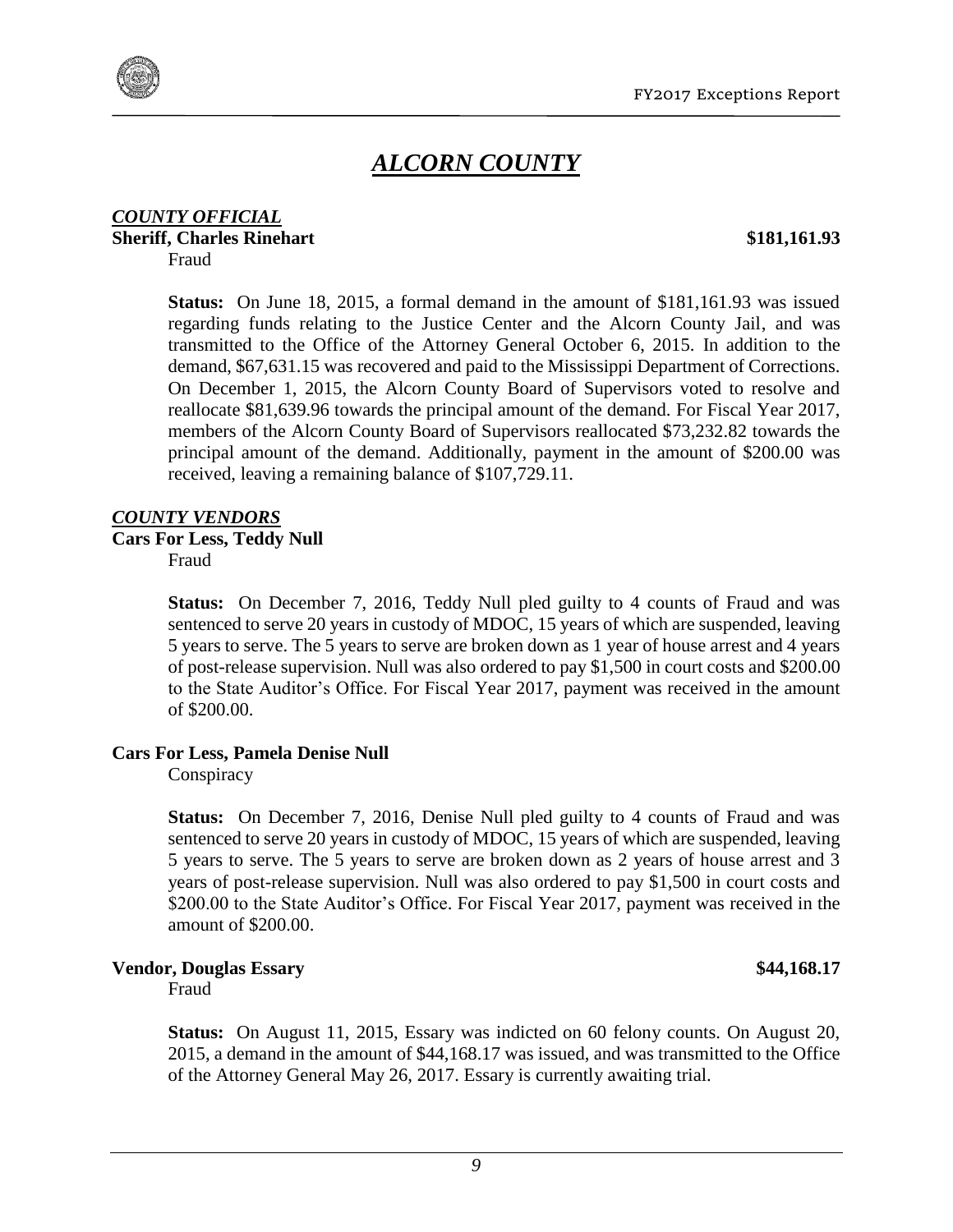## *BOLIVAR COUNTY*

## *TOWN OF GUNNISON* **Former Town Clerk, Marquita Payne \$70,392.66**

Embezzlement

**Status:** A formal demand in the amount of \$70,392.66 was issued on August 25, 2015. On October 1, 2015, Payne was sentenced to serve 1 year in the intensive supervision program. Upon completion, Payne shall serve 9 years of probation under MDOC. She was also ordered to pay restitution in the amount of \$70,408.23. For Fiscal Year 2017, payments in the amount of \$1,721.85 have been received, leaving a balance of \$18,670.81.

## *MUNICIPALITY OF MOUND BAYOU*

**Former Mayor, Kennedy Johnson \$17,345.83** Misuse of Public Funds

**Status:** A formal demand in the amount of \$17,345.83 was issued on September 25, 2014. On May 20, 2016, Johnson pled guilty to Embezzlement and was sentenced to 3 years of probation. For Fiscal Year 2017, payment from the bond company was received, balance paid in full, and returned to the appropriate deserving entity.

### *FORMER-BENOIT COUNTY SCHOOL BOARD*

**Former Board Member, Sarah Howard \$21,852.73**

Salary Overpayments

**Status:** A formal demand in the amount of \$21,852.73 was issued on September 22, 2016, and was transmitted to the AG's Office on March 17, 2017.

#### **Former Board Member, Catherine Jones \$21,852.73**

Salary Overpayments

**Status:** A formal demand in the amount of \$21,852.73 was issued on September 22, 2016, and was transmitted to the AG's Office on March 17, 2017.

#### **Former Board Member, Issac Lidge \$21,852.73**

Salary Overpayments

**Status:** A formal demand in the amount of \$21,852.73 was issued on September 22, 2016, and was transmitted to the AG's Office on March 17, 2017.

## **Former Board Member, Ruby Miller \$21,852.73**

Salary Overpayments

**Status:** A formal demand in the amount of \$21,852.73 was issued on September 22, 2016, and was transmitted to the AG's Office on March 17, 2017.

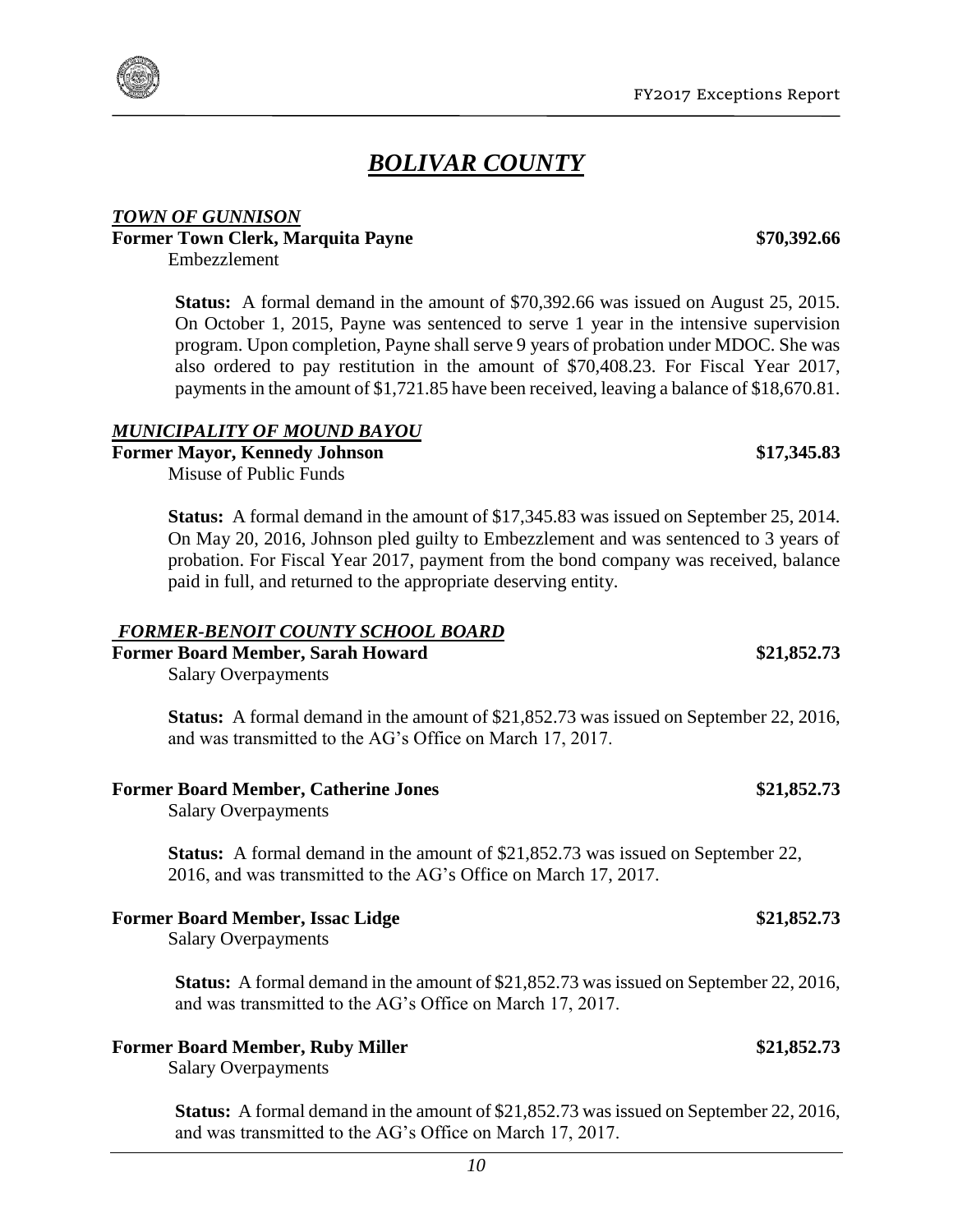## *BOLIVAR COUNTY Cont'd*

## **Former Board Member, Emogene Smith \$21,852.73**

Salary Overpayments

**Status:** A formal demand in the amount of \$21,852.73 was issued on September 22, 2016, and was transmitted to the AG's Office on March 17, 2017.

## *CHICKASAW COUNTY*

## *MUNICIPALITY OF NEW HOULKA*

**Former Town Clerk, Twilla Gay Williams \$ 22,321.65**

Embezzlement

**Status:** On April 12, 2016, a formal demand was issued in the amount of \$22,321.65. On March 21, 2017, Williams pled guilty to 1 count of Embezzlement, and was sentenced to 5 years of probation, and ordered to pay restitution in the amount of \$22,321.65. For Fiscal Year 2017, payment was received from her bond company, balance paid in full, and returned to the appropriate deserving entity.

## *CLAIBORNE COUNTY*

## *HARRIETTE PERSON MEMORIAL LIBRARY*

**Former Library Director, Pamela Plummer \$2,869.51** Misuse of Public Funds

**Status:** On September 15, 2016, an informal demand was issued in the amount of \$2,869.51. For Fiscal Year 2017, balance has been paid in full and returned to the appropriate deserving entity.

## *COAHOMA COUNTY*

## *CLARKSDALE PUBLIC UTILITIES*

#### **Former Office Manager, Maple Melton \$3,871.92**

Embezzlement

**Status:** On December 8, 2015, Melton was indicted on 9 counts of Embezzlement. A formal demand in the amount of \$3,871.92 was issued on December 14, 2015. For Fiscal Year 2017, payment from the bond company was received in the amount of \$880.12, leaving a balance of \$2,991.80. Melton is currently awaiting trial.

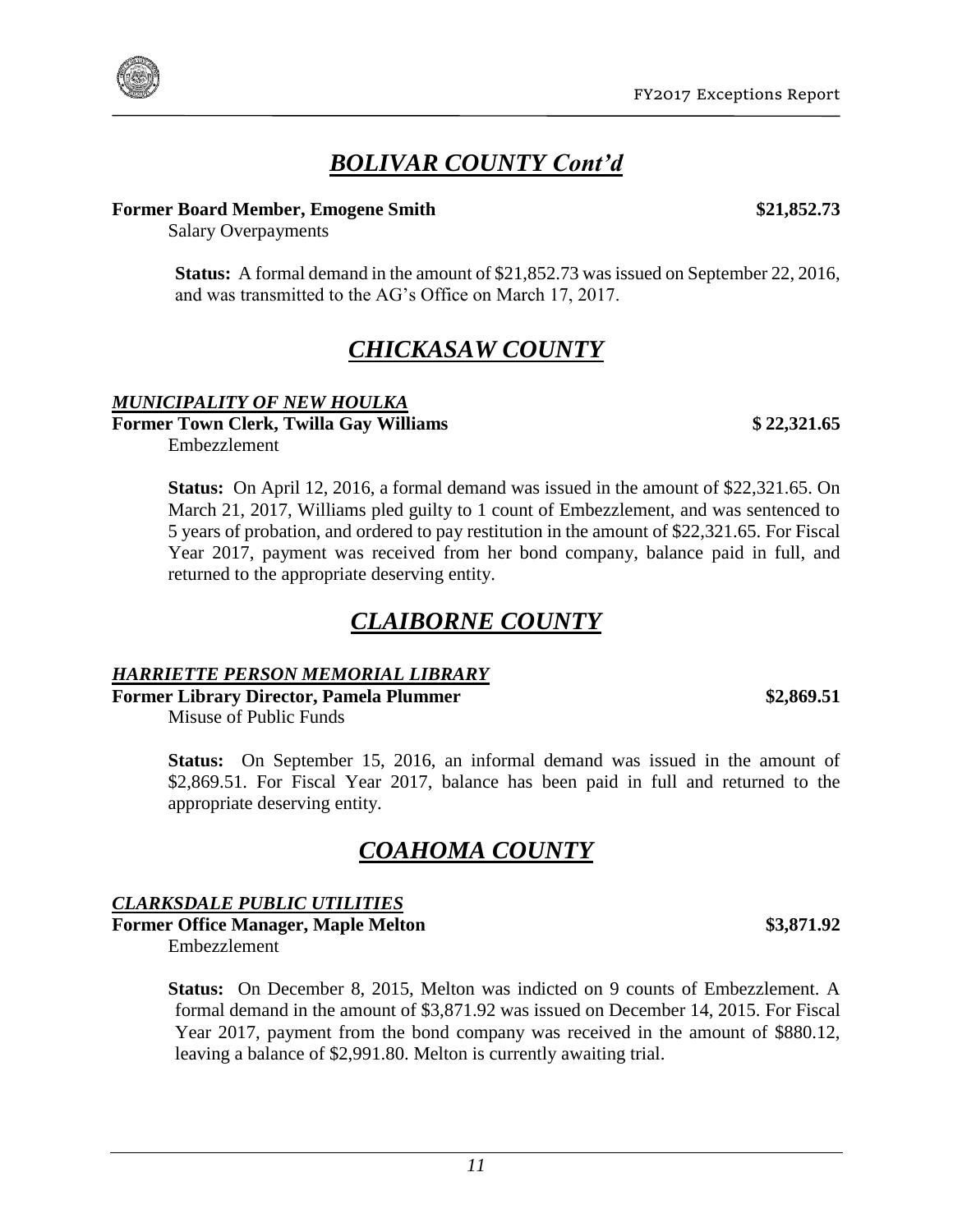

## *COVINGTON COUNTY*

#### *SOUTHWEST COVINGTON VOLUNTEER FIRE DEPARTMENT*

### **Former Chief, Jerry Warren \$20,618.86**

Misuse of Public Funds

**Status:** A formal demand in the amount of \$20,618.86 was issued on July 21, 2014. On February 4, 2015, Warren pled guilty to 1 count of Grand Larceny and was sentenced to 5 years non-adjudicated probation, and ordered to pay restitution in the amount of \$9,807.35. For Fiscal Year 2017, payments in the amount of \$2,350.00 have been received, leaving a balance of \$14,711.51.

## *DESOTO COUNTY*

*COUNTY OFFICIAL* **Former Mayor, Greg Davis \$181,815.66** Misuse of Public Funds

**Status:** A formal demand in the amount of \$170,782.28 was issued on November 2, 2011. A second formal demand was issued on April 20, 2012, for an additional \$11,033.38. For Fiscal Year 2012, payment in the amount of \$96,000.00 was received, and \$11,900.39 credit for receipts was given, leaving a balance of \$73,915.27. A civil case was tried and on May 20, 2014, the Hinds County Chancery Court ruled in favor of the State Auditor's Office and ordered Davis to repay \$73,915.27. On June 11, 2014, Davis was found guilty of Embezzlement and making False Representations to Defraud the government, and was sentenced to 10 years in prison, with two and a half years to serve. Davis was also ordered to pay restitution in the amount of \$17,827.14 to the City of Southaven and \$1,000.00 to OSA for investigative costs. On July 19, 2016, Mississippi's Court of Appeals overturned Davis' conviction. The Court ruled Davis' trial should have been relocated. In June of 2017, a Lafayette County circuit court jury found Davis not guilty of Embezzlement and Fraud. For Fiscal Year 2017, payment from his bond company was received, balance paid in full, and returned to the appropriate deserving entity.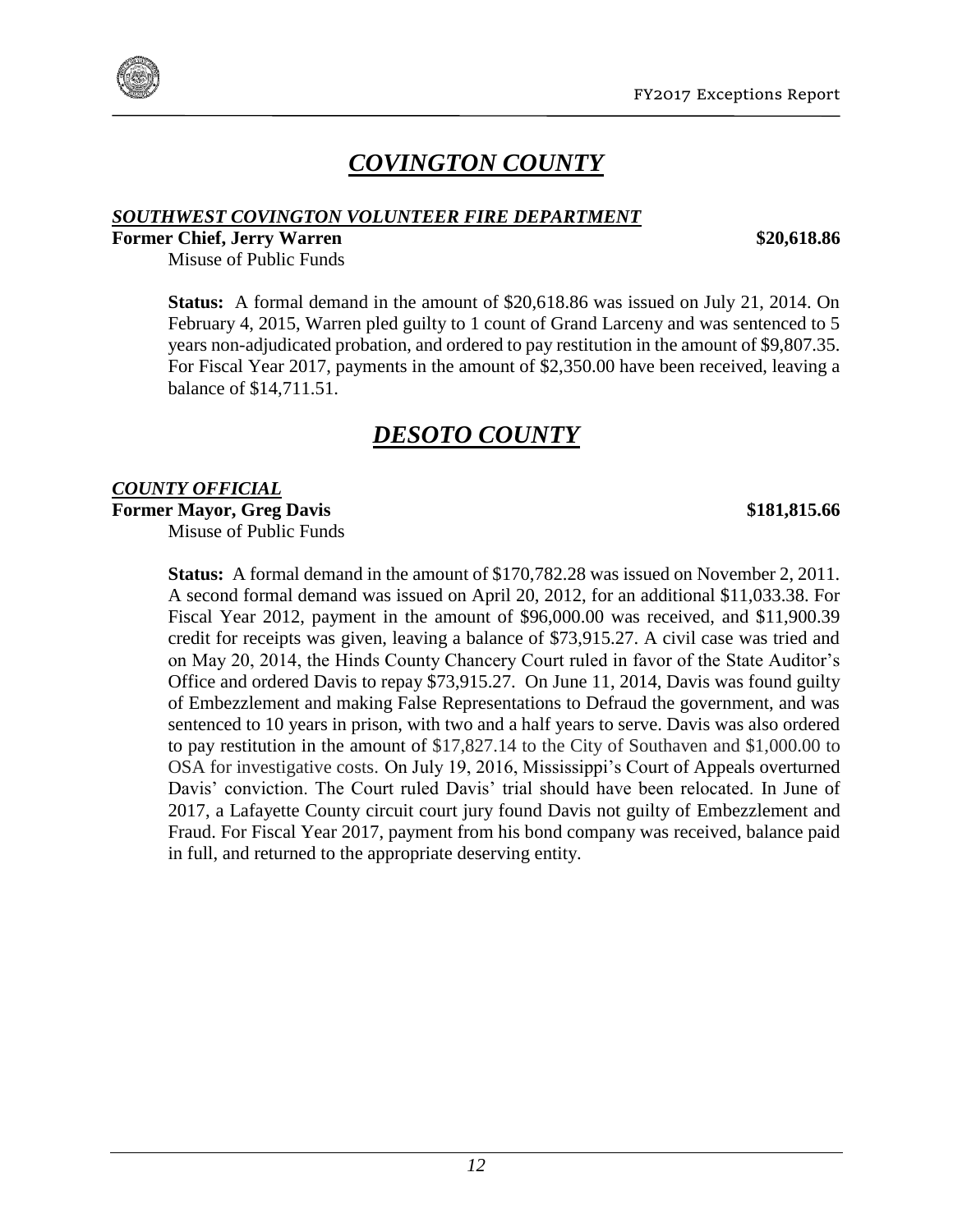## *FORREST COUNTY*

## *MISSISSIPPI MILITARY DEPARTMENT*

#### **Former MS Youth Challenge Dining Facility Manager, Jerry Howard \$157,385.40** Embezzlement

**Status:** On September 11, 2015, a formal demand in the amount of \$157,385.40 was issued. On December 29, 2015, Howard pled guilty and was sentenced to 10 years in custody of MDOC, with 8 years to serve, and 5 years of post-release supervision. On August 22, 2016, Howard was ordered to pay restitution in the amount of \$100,461.96 to the Camp Shelby Youth Challenge Program and \$56,923.44 to the Office of the State Auditor.

### *CAMP SHELBY JOINT FORCES TRAINING CENTER* **Sergeant, Richard Waller \$210.00**

**Status:** On September 7, 2016, an informal demand was issued in the amount of \$210.00. For Fiscal Year 2017, demand has been paid in full and returned to the appropriate deserving entity.

## *PEARL RIVER COMMUNITY COLLEGE*

**Office Teller, Beverly Lewis \$1,869.66**

Missing Public Funds

**Status:** An informal demand in the amount of \$1,869.66 was issued on October 17, 2016. For Fiscal Year 2017, balance has been paid in full and returned to the appropriate deserving entity.

*N.R. Burger Middle School* **Former Bookkeeper, Sheva Bland \$4,763.10** Misuse of Public Funds

**Status:** A formal demand in the amount of \$4,763.10 was issued on January 9, 2017.

## *FRANKLIN COUNTY*

## *FRANKLIN COUNTY SCHOOL DISTRICT*

**Former Business Manager, Ramona Mullins \$86,285.36** Embezzlement

**Status:** A formal demand in the amount of \$86,285.36 was issued on September 4, 2012. On December 12, 2012, Mullins was sentenced to serve 3 years in the custody of the MDOC and pay restitution in the amount of \$86,285.36. For Fiscal Year 2017, balance has been paid in full and returned to the appropriate deserving entity.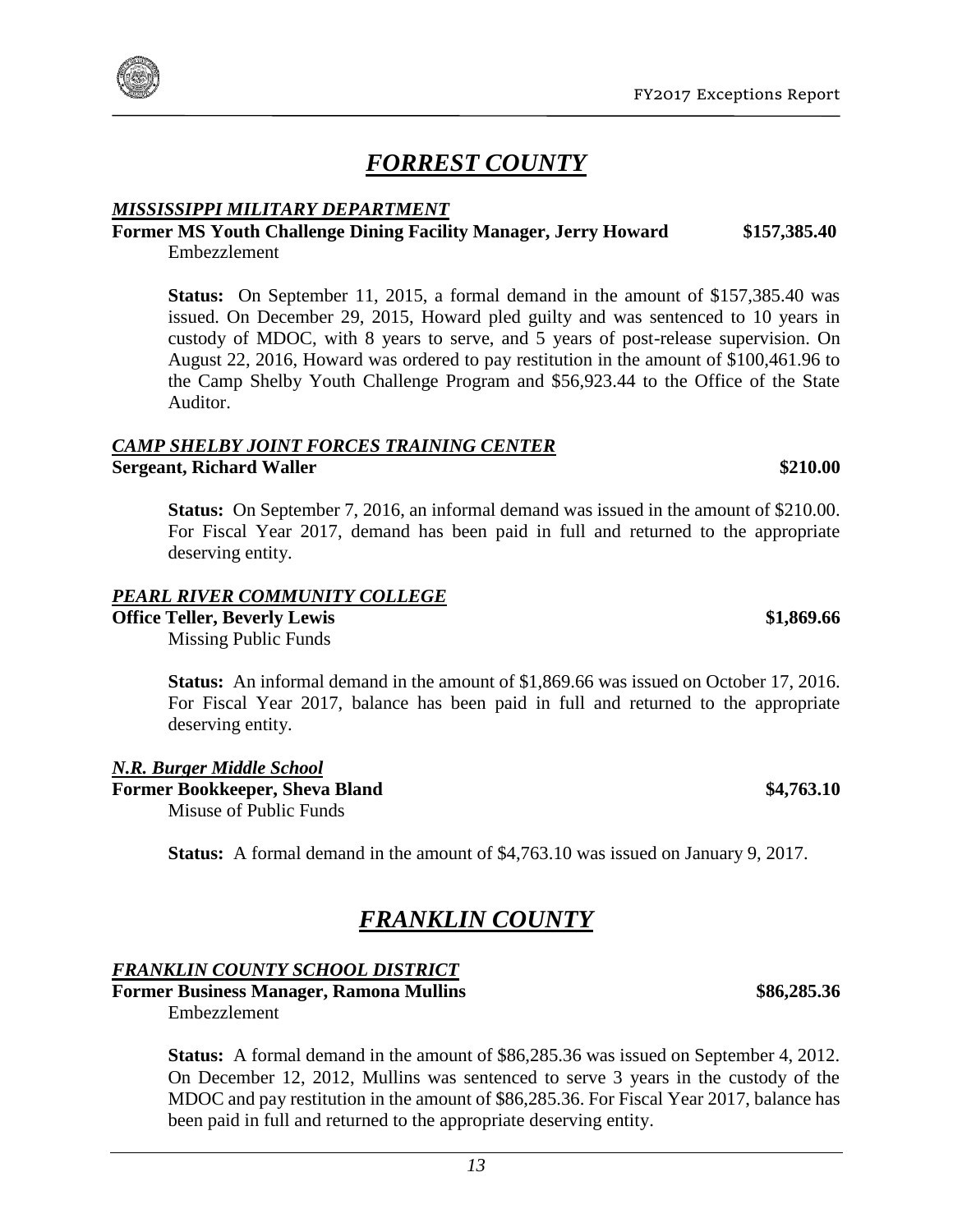## *GEORGE COUNTY*

#### *COUNTY OFFICIAL* **Former JROTC Instructor, Sgt. Kevin Mardis \$6,740.47**

Misuse of Public Funds

**Status:** On October 19, 2015, Mardis pled guilty to Embezzlement and was sentenced to 3 years of non-adjudicated probation, and ordered to pay restitution in the amount of \$6,740.47. For Fiscal Year 2017, payments in the amount of \$2,200.00 have been received, leaving a balance of \$3,159.97.

## *GREENE COUNTY*

## *COUNTY OFFICIAL*

**Former Supervisor, Vince West \$266.37** 

Misuse of Public Property

**Status***:* On July 15, 2016, an informal demand was issued in the amount of \$266.37. For Fiscal Year 2017, balance has been paid in full and returned to the appropriate deserving entity.

## *HANCOCK COUNTY*

## *MUNICIPALITY OF WAVELAND*

**Former Employee, Rhonda Aubert \$4,452.23**

Misappropriation of Funds

**Status:** An informal demand in the amount of \$4,452.23 was issued on September 23, 2016. For Fiscal Year 2017, balance has been paid in full and returned to the appropriate deserving entity.

## *HARRISON COUNTY*

## *GULFPORT PUBLIC SCHOOL DISTRICT*

**Former Business Manager, George Trigg \$50,000.00**

Misappropriation of Funds

**Status:** As a result of his improper contracting, Trigg repaid the Gulfport School District. For Fiscal year 2017, balance has been paid in full and returned to the appropriate deserving entity.

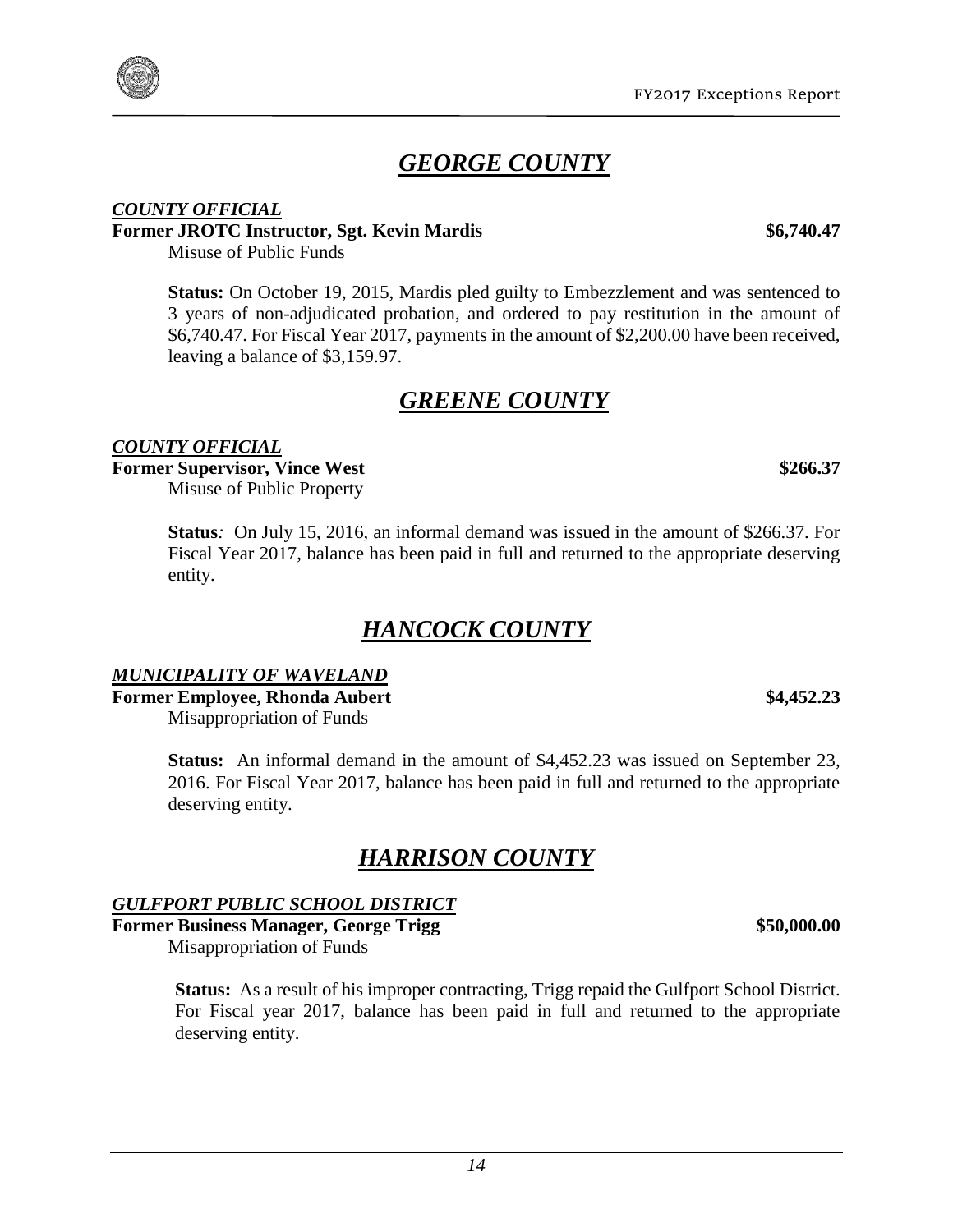## *HARRISON COUNTY Cont'd*

#### **Contractor, Louis O'Bannon \$50,000.00**

Misappropriation of Funds

**Status:** As a result of his improper contracting, O'Bannon agreed to repay the Gulfport School District \$50,000.00. For Fiscal Year 2017, payment has been received in the amount of \$5,000.00, leaving a balance of \$45,000.00.

#### *MISSISSIPPI DEPARTMENT OF MARINE RESOURCES*

#### **Former Executive Director, William W. Walker \$362,689.14**

Embezzlement

**Status:** A formal demand in the amount of \$362,689.14 was issued on November 7, 2013. On March 10, 2014, Walker pled guilty to Embezzlement. On June 16, 2014, Walker was sentenced to 5 years in prison, 3 years supervised release, a fine of \$125,000.00, and \$572,689.00 restitution, \$210,000.00 of which is joint and several with Scott Walker. Restitution payments are to begin 30 days after release from custody. For Fiscal Year 2017, payment in the amount of \$221.62 has been received, leaving a balance of \$359,881.71

#### **Former Chief of Staff, Joseph Ziegler, Jr. \$258,268.75**

Misuse of Public Funds

**Status:** A formal demand in the amount of \$258,268.75 was issued on November 7, 2013. On August 14, 2014, he pled guilty to Misprision of a Felony, and on November 10, 2014, Ziegler was sentenced to serve 90 days of house arrest followed by 3 years of supervised probation. For Fiscal Year 2017, payments in the amount of \$22,318.90 have been received, leaving a balance of \$217,962.57.

### **Former Director of Artificial Reef Program, Kerwin Cuevas \$108,420.70**

Misuse of Public Funds

**Status:** A written formal demand in the amount of \$108,420.70 was issued on November 7, 2013. On October 30, 2014, Cuevas pled guilty to one count of Embezzlement and was sentenced to three years non-adjudicated probation, and ordered to pay restitution in the amount of \$1,367.75. For Fiscal Year 2017, payment from his bond company was received in the amount of \$10,318.90, leaving a balance of \$96,734.05.



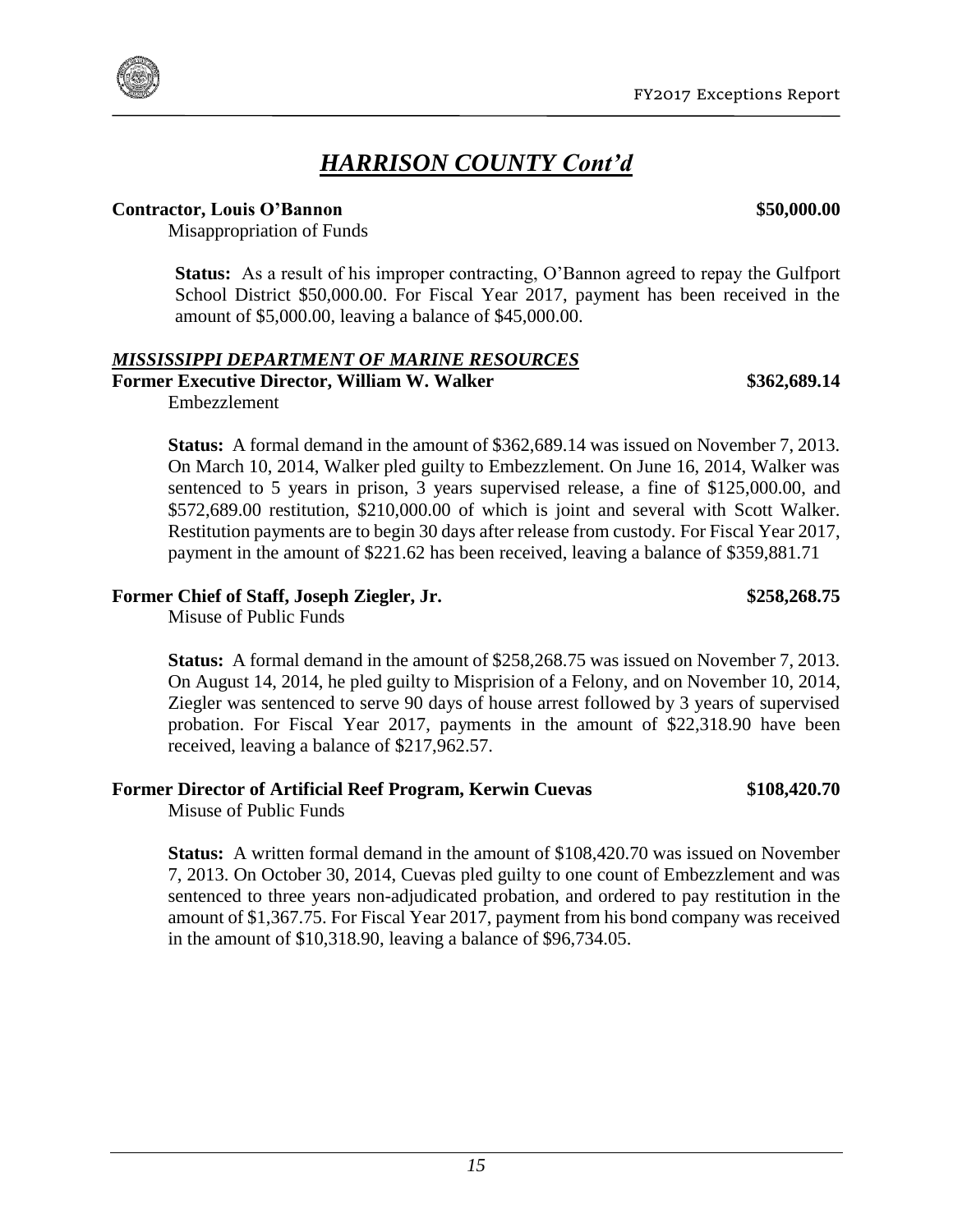

## *HARRISON COUNTY Cont'd*

### *GULF COAST COMMUNITY ACTION AGENCY*

#### **Former Deputy Director, Linda Harvey-Irvin** \$531,236.00

Bribery

**Status:** On February 19, 2015, Irvin pled guilty to Bribery. On July 1, 2015, she was sentenced to 85 months in federal prison followed by 2 years of supervised release, and ordered to pay \$531,236.00 in restitution to be paid jointly and severally with Markuntala Croom, and perform 100 hours of community service. This case was worked jointly with the FBI. Federal restitution is still owed.

#### **Vendor to Gulf Coast Community Action Agency, Markuntala Croom \$531,236.00** Bribery

**Status:** On February 19, 2015, Croom pled guilty to Bribery. On July 1, 2015, Croom was sentenced to 57 months in federal prison followed by 2 years of supervised release. She was also ordered to pay \$531,236 in restitution to be paid jointly and severally with Linda Harvey-Irvin, and perform 100 hours of community service. This case was worked jointly with the FBI. Federal restitution is still owed.

#### **Vendor to Gulf Coast Community Action Agency, Donald Walton \$31,000.00** Bribery

**Status:** On February 19, 2015, Walton pled guilty to Bribery**.** On July 1, 2015, Walton was sentenced to 37 months in federal prison followed by 2 years of supervised release. He was also ordered to pay a \$10,000.00 fine, and a forfeiture judgment in the amount of \$31,000.00 was entered. This case was worked jointly with the FBI. Federal restitution is still owed.

### *CITY OF GULFPORT*

Former Utility Cashier, Emily Feazell **\$765.70** 

Misuse of Funds

**Status:** On September 30, 2016, an informal demand was issued in the amount of \$765.70. On October 31, 2016, a formal demand was issued in the amount of \$765.70. For Fiscal Year 2017, payment has been received, balance paid in full, and returned to the appropriate deserving entity.

### **Former Utility Cashier, Courtney Page \$3,106.28**

Misuse of Funds

**Status:** On August 25, 2016, a formal demand was issued in the amount of \$3,106.28, and transmitted to the Office of the Attorney General on March 17, 2017.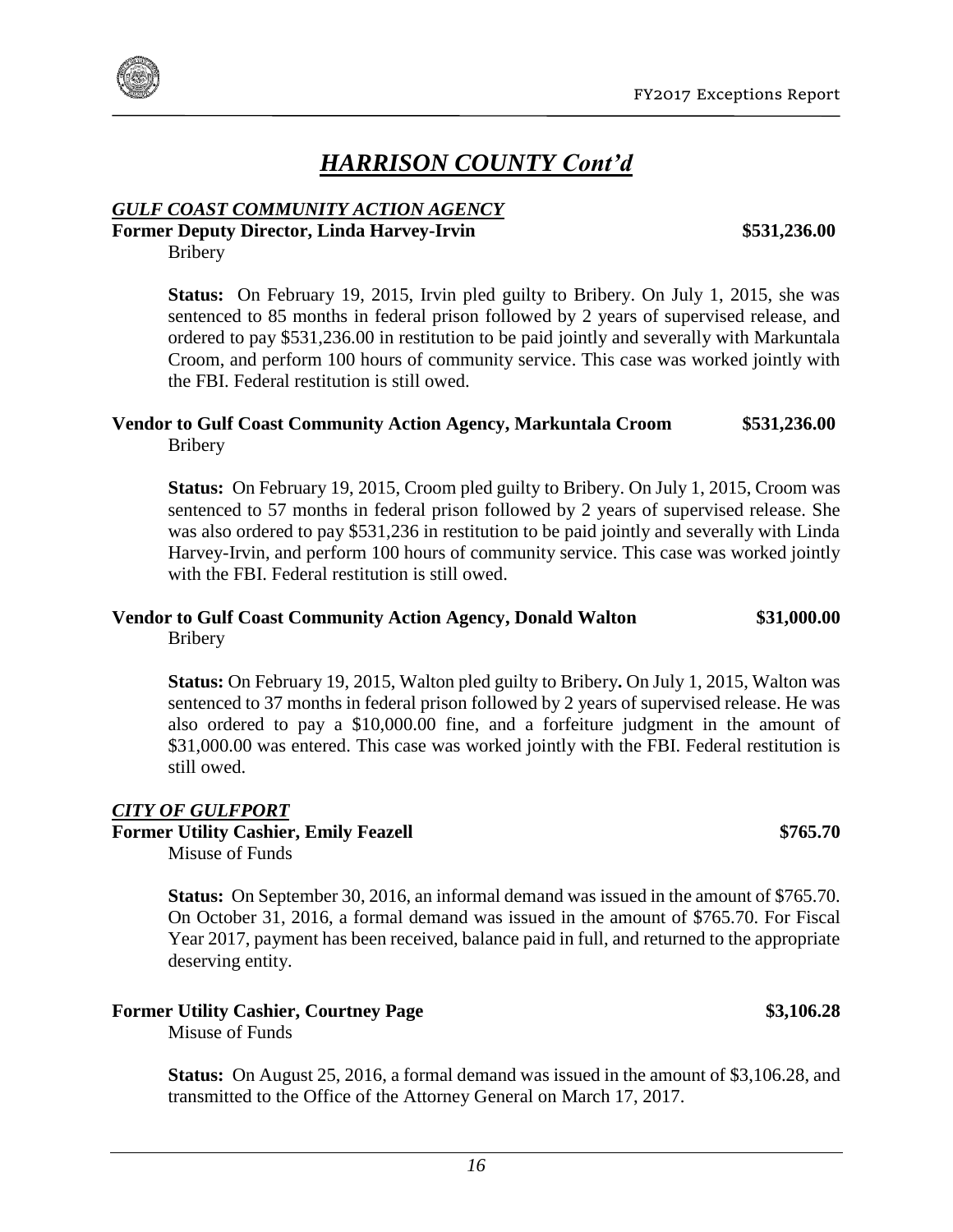

## *HINDS COUNTY*

## *MISSISSIPPI DEPARTMENT OF CORRECTIONS*

**Former Corrections Commissioner, Chris Epps**

Bribery and Kickbacks

**Status**: On February 25, 2015, Epps pled guilty to Bribery, Kickbacks, and Filing a False Tax Return. On May 23, 2017, the court sentenced Epps to serve 235 months in the custody of the Bureau of Prisons, followed by 3 years of supervised release. The court also imposed a \$100,000 fine, with \$50,000 due within the first 100 days. This case was jointly investigated with other federal agencies.

### **Vendor to MDOC, Irb Benjamin**

Bribery

**Status**: On October 18, 2016, Benjamin pled guilty to Bribery. On March 3, 2017, Benjamin was sentenced to 70 months of confinement, 2 years supervised release, \$100,000 fine, and \$260,782 forfeiture, both payable within 90 days. This case was jointly investigated with other federal agencies.

## **Vendor to MDOC, Cecil McCrory**

Money Laundering

**Status**: On February 25, 2015, McCrory pled guilty to Conspiracy to Commit Money Laundering. On February 3, 2017, McCrory was sentenced to 102 months in the custody of the Bureau of Prisons followed by 2 years of supervised release, fined \$20,000, and agreed to forfeit \$1.2 million. This case was jointly investigated with other federal agencies.

### **Vendor to MDOC, Sam Waggoner**

Bribery and Kickbacks

**Status**: On August 21, 2015, Waggoner pled guilty to bribery. On January 27, 2017, Waggoner was sentenced to 60 months confinement in the custody of the Bureau of Prisons, followed by 2 years supervised release. Further, the court imposed a \$100,000 fine, waived the interest requirement, and ordered the fine be paid within 180 days. The court also imposed a \$100 special assessment due immediately. The court also entered a \$200,000 money judgment as agreed between the Defendant and the US Attorney's Office. This case was jointly investigated with other federal agencies.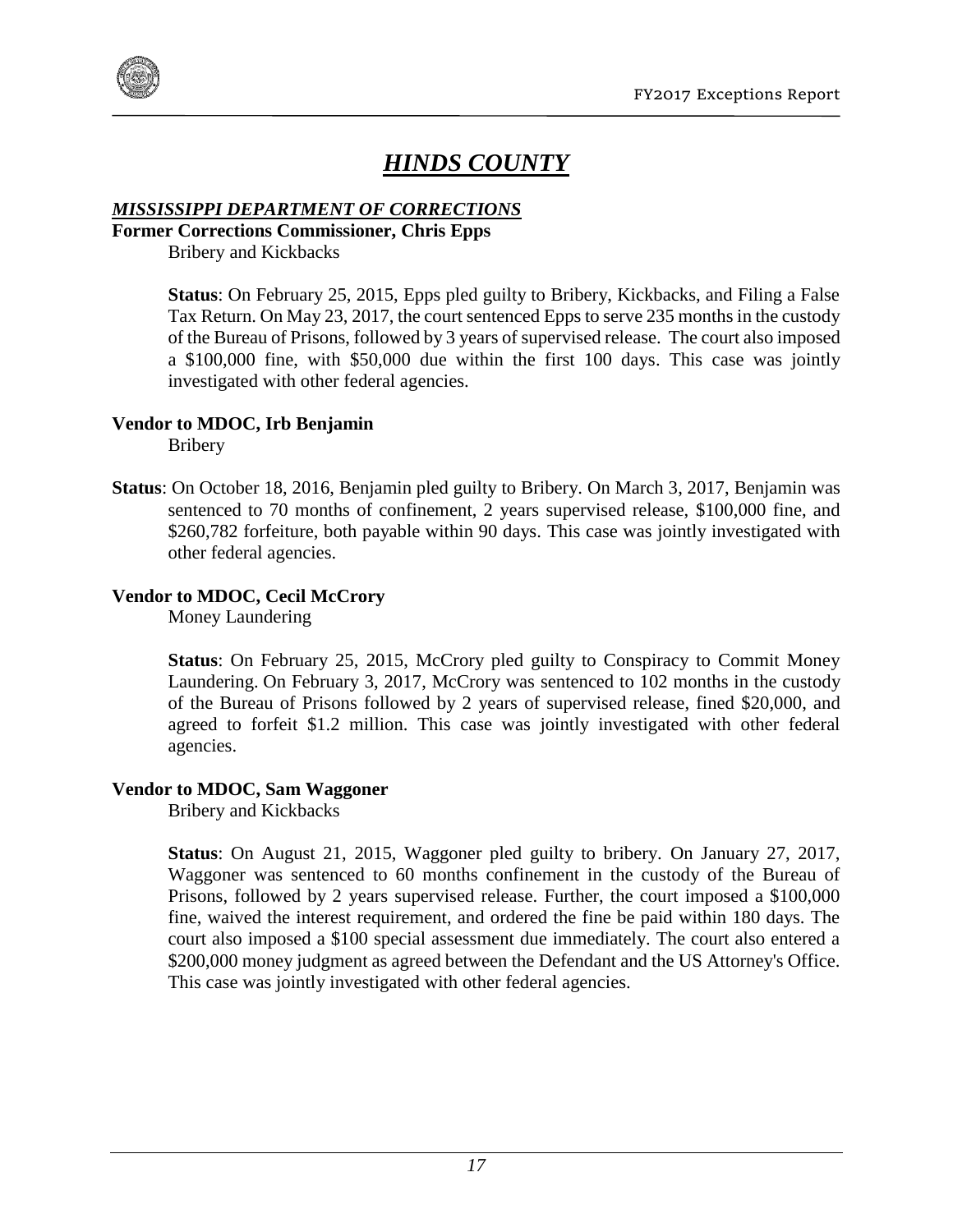## *HINDS COUNTY Cont'd*

## *MISSISSIPPI AGRIBUSINESS COUNCIL*

**Former Contractor, Michael Walters \$132,385.13** 

Money Laundering

**Status**: On March 28, 2005, Walters pled guilty to Money Laundering and was sentenced to serve 18 months in prison. Walters was ordered to pay restitution in the amount of \$82,174.75. A formal demand was issued on August 1, 2005, and transmitted to the Office of the Attorney General on September 1, 2005. For Fiscal Year 2017, payments in the amount of \$2,134.00 have been received leaving a balance of \$116,706.13.

## *MISSISSIPPI DEPARTMENT OF HEALTH*

### **Former Supply Clerk, Demarcus Thompson \$4,057.02**

Embezzlement

**Status**: On February 4, 2015, a formal demand was issued in the amount of \$4,057.02. On February 11, 2016, Thompson pled guilty to 1 count of embezzlement and was sentenced to non-adjudication pending successful completion of 3 years supervised probation. He was also ordered to pay restitution in the amount of \$2,800.00. For Fiscal Year 2017, payment was received from his bond company, balance paid in full, and returned to the appropriate deserving entity.

## *HOLMES COUNTY*

## *TOWN OF TCHULA*

#### **Alderperson, Larry Jefferson \$9,331.08** Salary Overpayments

**Status**: On March 10, 2017, a formal demand in the amount of \$9,331.08 was issued, and transmitted to the Office of the Attorney General on May 11, 2017.

### **Alderperson, Dolly Collins \$10,636.83**

Salary Overpayments

**Status**: On March 10, 2017, a formal demand in the amount of \$10,636.83 was issued, and transmitted to the Office of the Attorney General on May 11, 2017.

### **Alderperson, Tina Cross \$9,053.58**

Salary Overpayments

**Status**: On March 10, 2017, a formal demand in the amount of \$9,053.58 was issued, and transmitted to the Office of the Attorney General on May 11, 2017.

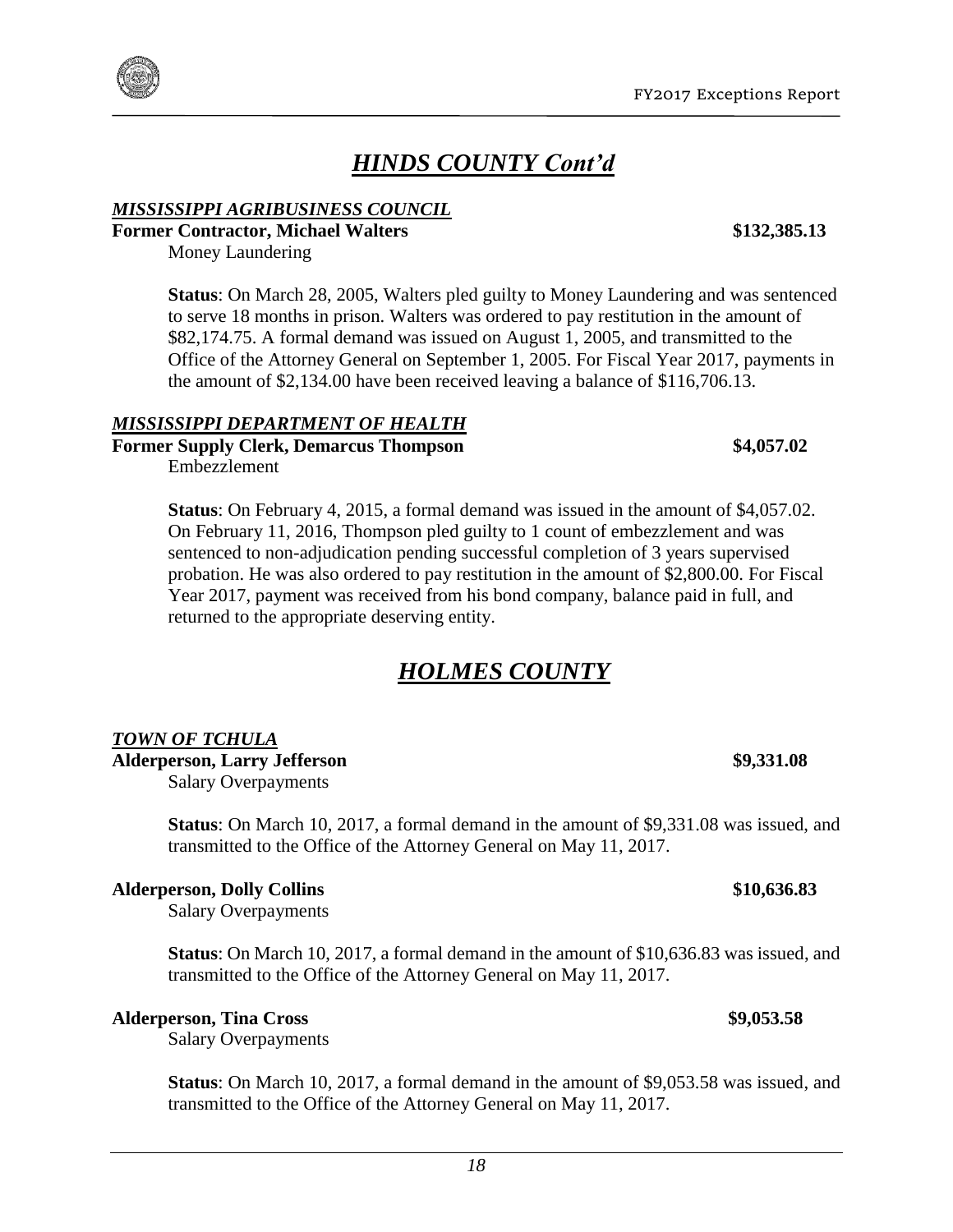## *HOLMES COUNTY Cont'd*

### **Alderperson, Cleveland Whiteside, Jr. \$11,861.17**

Salary Overpayments

**Status**: On March 10, 2017, a formal demand in the amount of \$11,861.17 was issued, and transmitted to the Office of the Attorney General on May 11, 2017.

### **Alderperson, Rogerine Johnson \$11,861.17**

Salary Overpayments

**Status**: On March 10, 2017, a formal demand in the amount of \$11,861.17 was issued, and transmitted to the Office of the Attorney General on May 11, 2017.

## *HUMPHREYS COUNTY*

### *COUNTY OFFICIALS*

**Chancery Clerk, Lawrence Browder \$143,306.60** 

Exceeding Salary Cap

**Status:** On November 13, 2014, a formal demand in the amount of \$143,306.60 was issued for exceeding the fee cap for Fiscal Years: 2004, 2006, 2008, 2011, 2012, and 2013. For Fiscal Year 2017, payments in the amount of \$20,000.00 have been received, leaving a balance of \$61,633.94. Browder is currently in an agreement with the county and is on a repayment plan.

## *MUNICIPALITY OF BELZONI*

**Board of Alderpersons \$20,000.00** Misappropriation of Funds

**Status:** Transferred \$20,000.00 to the appropriate account for the purchase of equipment.

## *JACKSON COUNTY*

## *JACKSON COUNTY EMERGENCY SERVICES*

**Employee, Roger Gibson \$3,912.71**

**Conspiracy** Fraud

**Status**: On March 9, 2017, a formal demand in the amount of \$3,912.71 was issued. On December 9, 2016, Gibson was indicted for Conspiracy and Fraud.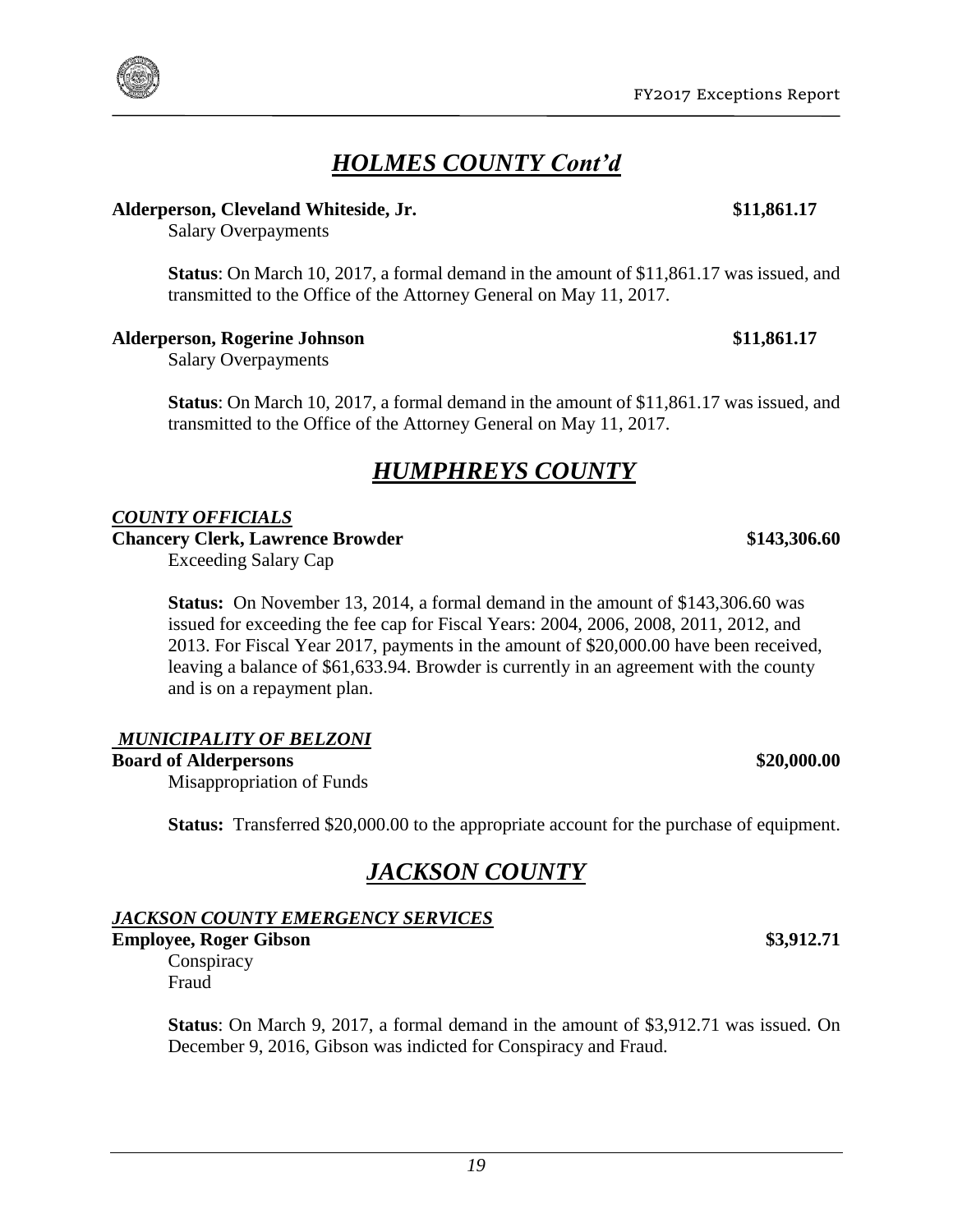## *JACKSON COUNTY Cont'd*

#### **Employee, Cheryl McLeod \$1,148.98 Conspiracy**

Fraud

**Status**: On March 7, 2017, a formal demand in the amount of \$1,148.98 was issued. On December 9, 2016, McLeod was indicted for Conspiracy and Fraud.

### *KEYS VOCATIONAL CENTER*

**Former Bookkeeper, Linda Smeby \$9,113.85** Embezzlement

**Status:** On May 13, 2013, Smeby pled guilty to Embezzlement and was sentenced to 10 years in prison, suspended, ordered to serve 5 years of probation, and pay restitution in the amount of \$9,113.85 by making payments of \$100.00 per month. For Fiscal Year 2017, payments in the amount of \$1,200.00 have been received, leaving a balance of \$6,613.85.

#### *SINGING RIVER CREDIT UNION*

Attorney, Thomas Robertson **\$60,000.00** 

Embezzlement

**Status**: On June 27, 2016, Robertson pled guilty to Embezzlement and was sentenced to 10 years in custody of MDOC, with 8 years suspended and 2 years to serve. The remaining years will be under Post Release supervision with the first 5 years reporting. Robertson was also ordered to pay restitution in the amount of \$60,000.00, which \$16,000.00 was already paid to Singing River Credit Union, leaving a balance of \$44,000.00. The OSA investigation revealed a total loss of \$493,054.10. For Fiscal Year 2017, payments in the amount of \$2,098.65 have been received, leaving a balance of \$48,272.61.

## *JEFFERSON COUNTY*

### *COUNTY OFFICIAL*

### **Former Circuit Clerk, Burnell Harris \$857,966.42**

Misappropriation of Funds

**Status:** A formal demand in the amount of \$857,966.42 was issued on October 17, 2007. On October 17, 2007, Harris was found guilty of Theft of Federal Funds, Engaging in Monetary Transactions in Property Derived from Specified Unlawful Activity, and Tax Evasion. Harris was sentenced to 72 months in prison, supervised release for 3 years after imprisonment, and restitution to the Office of the State Auditor in the amount of \$447,086.07. For Fiscal Year 2017, payments in the amount of \$5,500.00 have been received, leaving a balance of \$533,112.59.



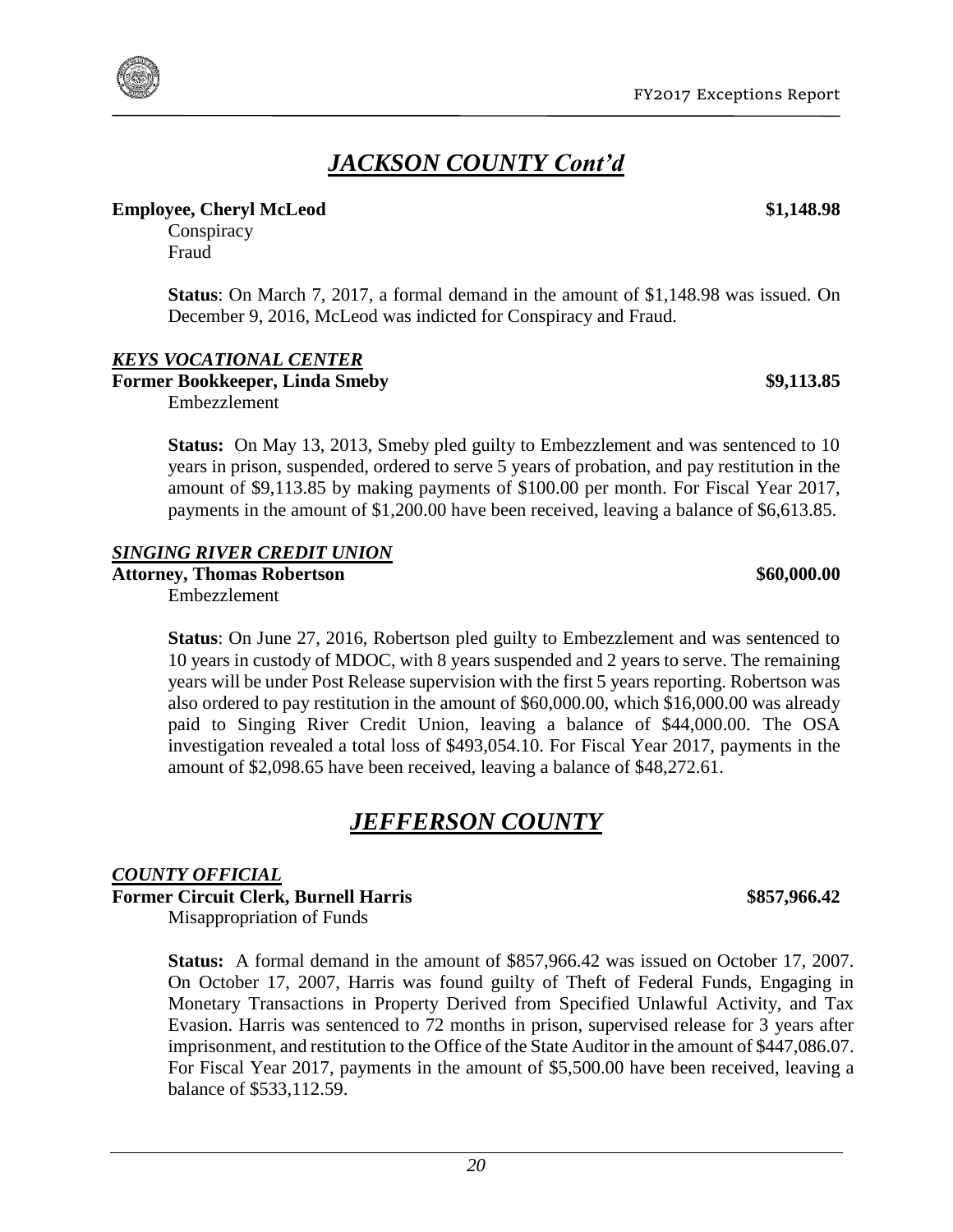*21*

## *JEFFERSON DAVIS COUNTY*

#### *TOWN OF PRENTISS* **Former City Clerk, Glenda Gail Williams \$115,786.81**

Embezzlement

**Status:** On August 27, 2013, a formal demand in the amount of \$115,786.81 was issued. On February 3, 2014, Williams pled guilty to Embezzlement and was sentenced to 5 years in the custody of the MDOC with 2 years in the intensive house arrest program, and 3 years to be served under post-release supervision. Williams is also ordered to pay restitution in the amount of \$79,620.27, at the rate of \$100.00 per month after the house arrest program begins. For Fiscal Year 2017, payments in the amount of \$220.00 have been received, leaving a balance of \$104,746.81.

## *GRANBY VOLUNTEER FIRE DEPARTMENT*

**Former Treasurer, Joseph Parker \$3,643.94**

Embezzlement Forgery

**Status:** On December 15, 2016, Parker was indicted on 2 counts of Embezzlement and 2 counts of Forgery. On June 5, 2017, a formal demand in the amount of \$3,643.94 was issued.

## *JONES COUNTY*

### *COUNTY OFFICIALS*

**Former Deputy Chancery Clerk, Natalie Brooke Ward \$307,985.48**

Embezzlement

**Status:** On September 22, 2009, Ward pled guilty to Embezzlement. She was sentenced to 12 years in custody of MDOC with 5 years suspended and 7 years to serve. She was ordered to make restitution in the amount of \$307,985.48. On December 16, 2008, a formal demand in the amount of \$307,985.48 was issued, and transmitted to the Office of the Attorney General on January 16, 2009. For Fiscal Year 2017, payments in the amount of \$4,840.00 have been received, leaving a balance of \$202,245.48.

### *JONES COUNTY JUNIOR COLLEGE*

Former Accounting Assistant, Tracy Laird **\$109,407.96** Embezzlement

**Status:** A formal demand in the amount of \$109,407.96 was issued on September 9, 2009, and transmitted to the Office of the Attorney General on October 19, 2009. On January 20, 2010, Tracy Laird pled guilty to Embezzlement and was sentenced to 10 years, with 5 years to serve and 5 years post-release supervision, completion of Community Service Program, and restitution of \$109,407.96. For Fiscal Year 2017, payments in the amount of \$1,850.00 have been received, leaving a balance of \$14,068.16.



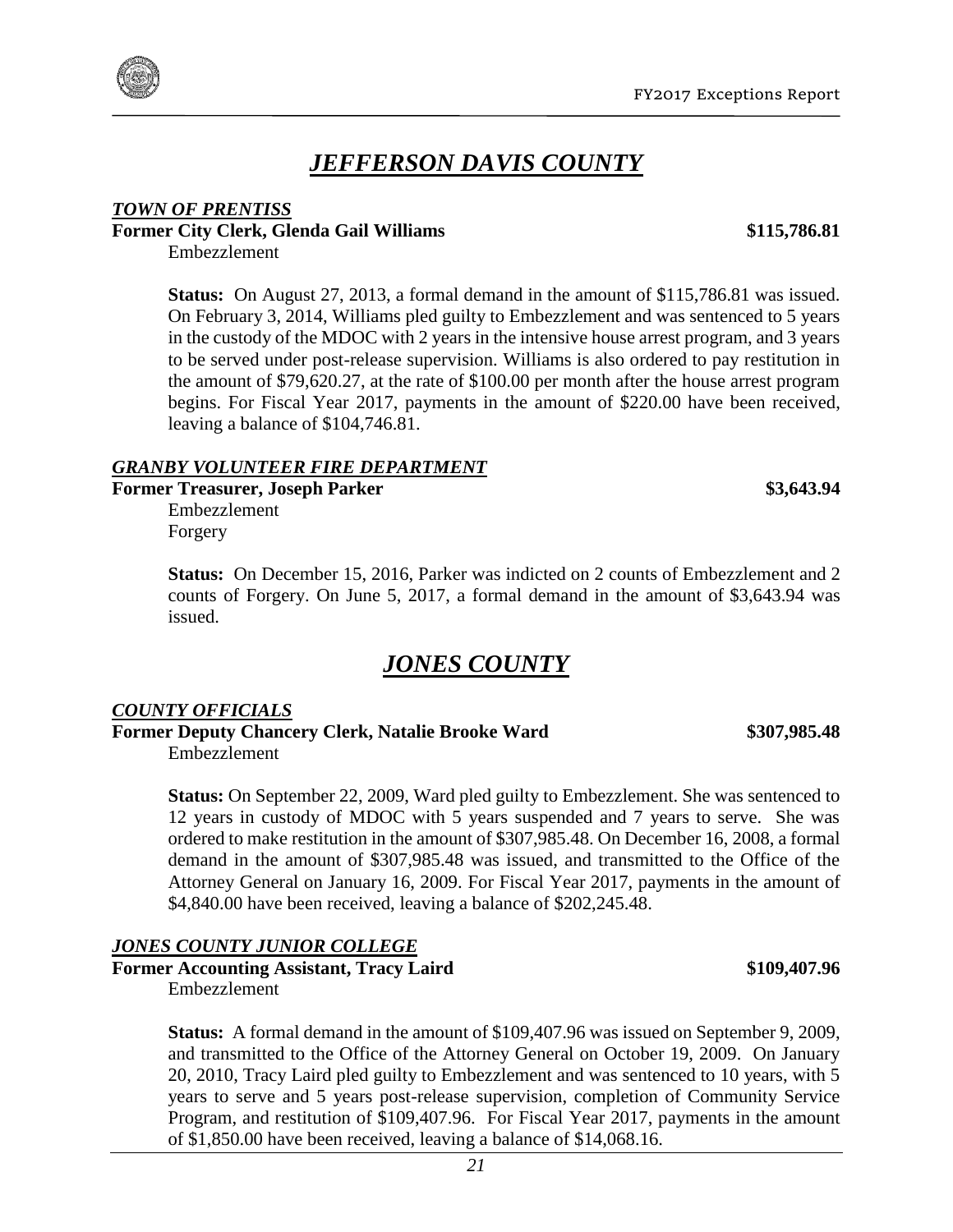## *KEMPER COUNTY*

### *COUNTY EMPLOYEE* **Supervisor, Johnny Whitsett \$1,622.40**

Improper Expenditures

**Status:** On June 23, 2017, a formal demand in the amount of \$1,622.40 was issued. For Fiscal Year 2017, balance has been paid in full and returned to the appropriate deserving entity.

## *KEMPER COUNTY SCHOOL DISTRICT*

**Former Bookkeeper, Catherine Cole \$85,582.97** Embezzlement

**Status:** On April 19, 2016, Cole pled guilty to Embezzlement. A formal demand in the amount of \$85,582.97 was issued on April 22, 2016. On October 18, 2016, Cole was sentenced to serve 10 years in custody of MDOC, with 9 years suspended, 5 years of supervised probation, and 1 year of supervised probation. For Fiscal Year 2017, payments in the amount of \$16,550.00 were received, leaving a balance of \$14,032.97.

## *LAFAYETTE COUNTY*

## *THE UNIVERSITY OF MISSISSIPPI*

**Former Secretary, Francine Green \$30,931.30** 

Embezzlement

**Status:** On April 7, 2011, Green pled guilty to Embezzlement, was ordered to pay \$30,931.30 in restitution, and was sentenced to 5 years of supervised probation. For Fiscal Year 2017, balance has been paid in full and returned to the appropriate deserving entity.

## *OFFICE OF THE DISTRICT ATTORNEY*

## **Former Office Manager, Heather Thomas Peters \$8,003.02**

Embezzlement

**Status:** On March 10, 2015, a formal demand in the amount of \$8,003.02 was issued. Peters pled guilty to Embezzlement on January 4, 2016, and was sentenced to 7 years of imprisonment with 5 years suspended, and 2 years to serve in custody of MDOC. Additionally, Peters was ordered to pay restitution in the amount of \$25,981.43. On July 6, 2015, payment from her bond company was received in the amount of \$699.34, leaving a balance of \$3,003.02. The Lafayette County District Attorney recused himself; therefore, the 17<sup>th</sup> Judicial District prosecuted this case. For Fiscal Year 2017, payment has been received in the amount of \$892.00, leaving a balance of \$2,111.02.

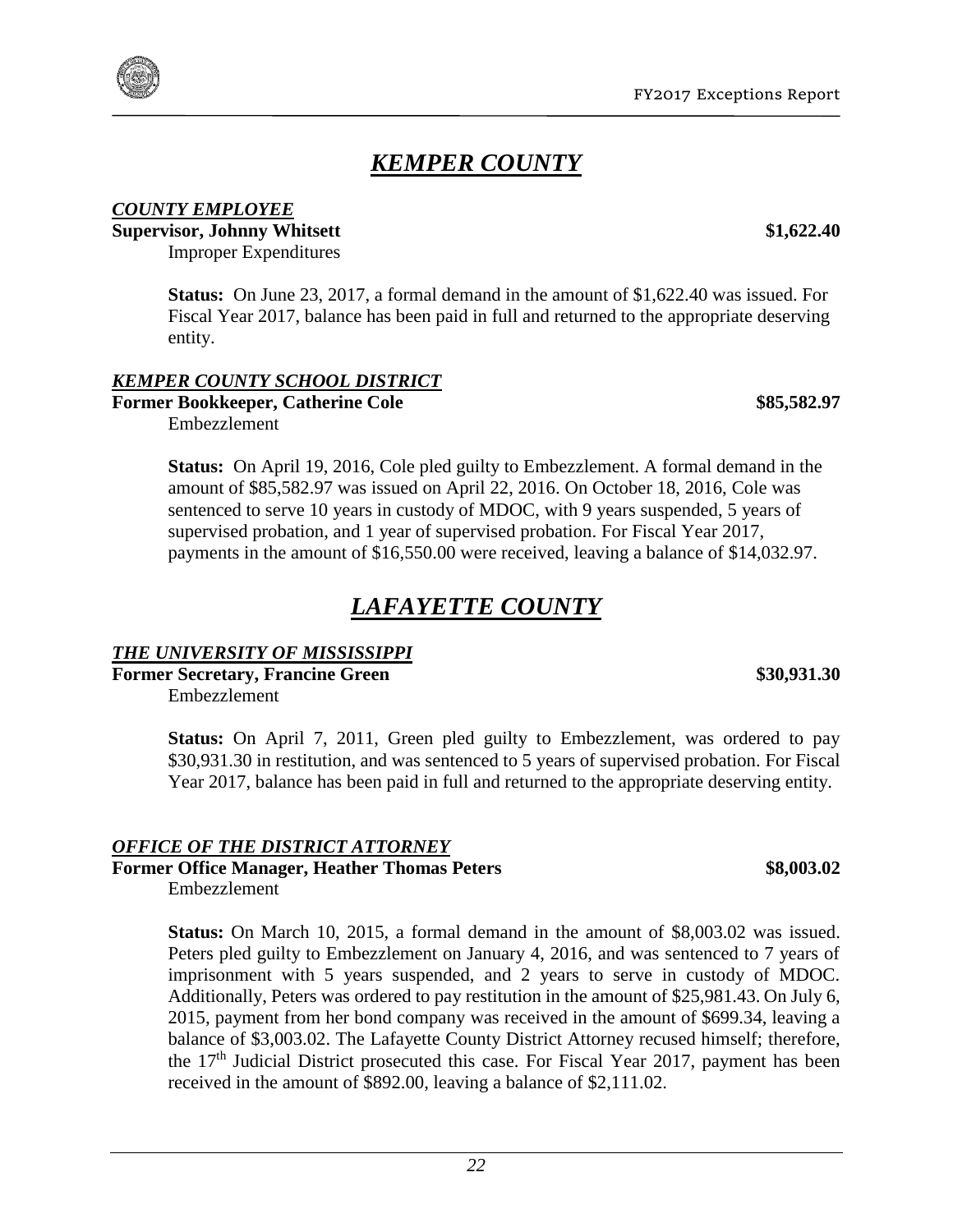*23*

## *LAFAYETTE COUNTY Cont'd*

## *MUNICIPALITY OF OXFORD*

## **Former Deputy City Clerk, Alissa Liggins \$21,214.85**

Embezzlement

**Status:** On June 23, 2014, a formal demand in the amount of \$21,214.85 was issued. On July 6, 2015, Liggins pled guilty and was sentenced to 10 years in custody of MDOC, the first 3 years are to be served on house arrest, and the remaining 7 years are suspended. For Fiscal Year 2017, balance has been paid in full and returned to the appropriate deserving entity.

## *LAMAR COUNTY*

### *COUNTY OFFICIAL*

**Former Deputy Tax Collector, Susie Dobson \$30,551.60**

Misappropriation of Funds

**Status:** On September 24, 2015, a formal demand in the amount of \$30,551.60 was issued. On September 19, 2016, Dobson pled guilty to Embezzlement and was sentenced to serve 3 years in custody of MDOC, with 3 years suspended, and ordered to pay restitution in the amount of \$22,300.44. For Fiscal Year 2017, payment in the amount of \$10,552.22 has been received, leaving a balance of \$19,999.38.

## *LAUDERDALE COUNTY*

#### *MERIDIAN PUBLIC SCHOOL DISTRICT* **Former Principal, Judy Radcliff \$287,277.10**

Embezzlement

**Status:** On December 2, 2005, Radcliff pled guilty to Conspiracy and was sentenced to serve 30 months, 3 years of supervised release, pay a special assessment fee of \$100.00, and make restitution of \$217,505.68. A formal demand in the amount of \$287,277.10 was issued on December 2, 2005. For Fiscal Year 2017, payments in the amount of \$487.75 have been received, leaving a balance of \$227,905.06.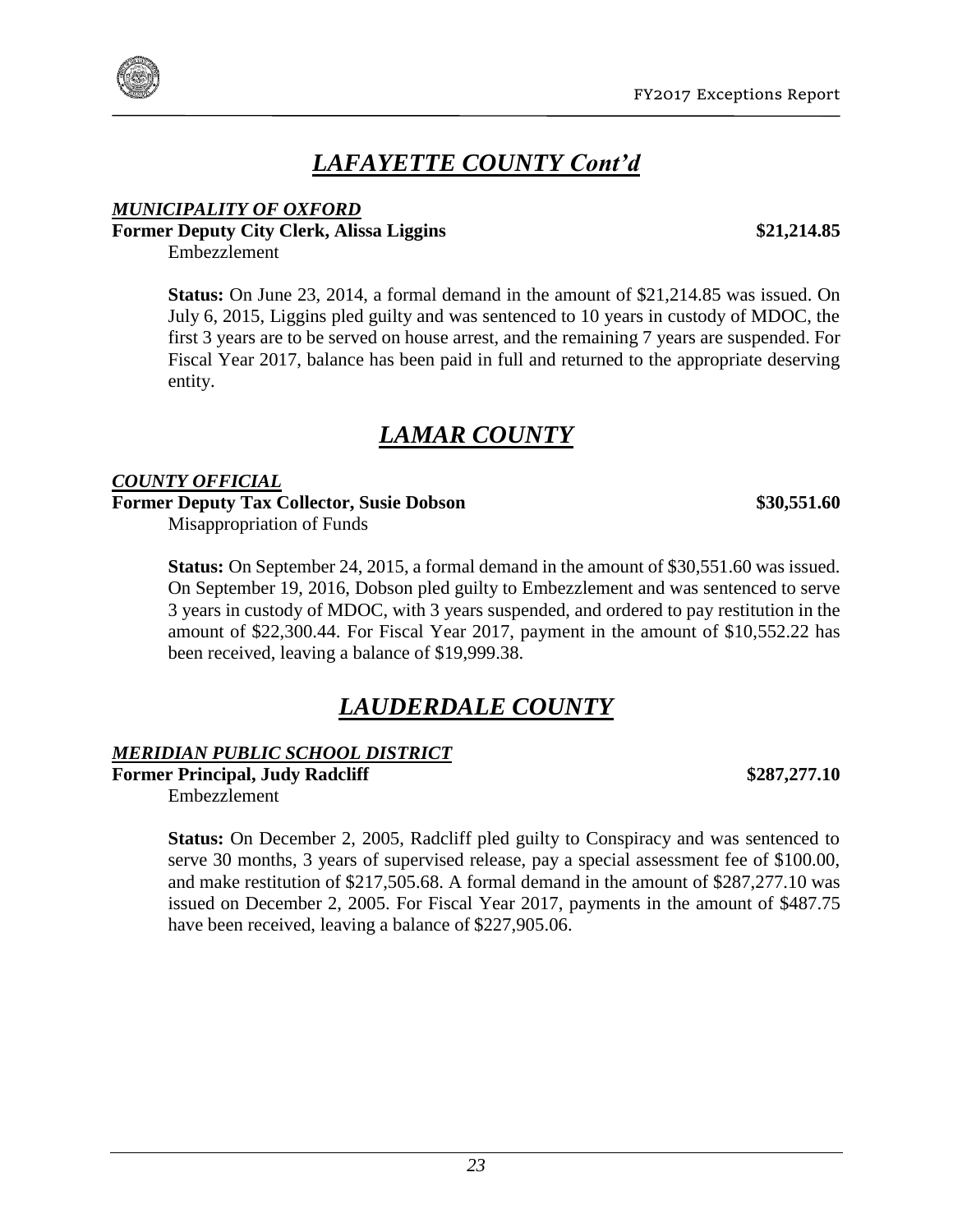*24*

## *LAUDERDALE COUNTY Cont'd*

## *MERIDIAN COMMUNITY COLLEGE*

## **Former Administrative Assistant, Sandra Gail Young \$202,919.72**

Embezzlement

**Status:** On August 24, 2015, a formal demand in the amount of \$202,919.72 was issued. On January 26, 2017, Young pled guilty to Embezzlement. She was sentenced to 5 years in custody of MDOC, 5 years suspended, and 5 years of supervised probation. Young was also ordered to pay restitution in the amount of \$10,000.00, and transmitted to the Office of the Attorney General on March 30, 2017. For Fiscal Year 2017, payment was received in the amount of \$10,000.00, leaving a balance of \$53,207.72.

## *LEAKE COUNTY*

## *COUNTY EMPLOYEE*

**Assistant Road Manager, Ronnie Ingram \$1,267.42** Misuse of Funds

**Status:** On February 1, 2017, an informal demand in the amount of \$1,267.42 was issued. For Fiscal Year 2017, balance has been paid in full and returned to the appropriate deserving entity.

## *LEFLORE COUNTY*

## *MUNICIPALITY OF ITTA BENA*

**Former City Clerk, Lacheronda Spivey \$149,088.22**

Embezzlement

**Status:** On November 9, 2015, Spivey was served with a formal demand in the amount of \$149,088.22. Spivey pled guilty on April 11, 2016, to 1 count of Embezzlement. On July 12, 2016, Spivey was sentenced to 10 years in custody of MDOC, 1 year of intensive supervised probation, followed by 5 years post release supervision, and the remaining 4 years are suspended. She was also ordered to pay restitution in the amount of \$97,318.98; \$47,318.98 to the City of Itta Bena, and \$50,000 to Western Surety. For Fiscal Year 2017, payment has been received in the amount of \$1,976.50, leaving a balance of \$97,111.72.

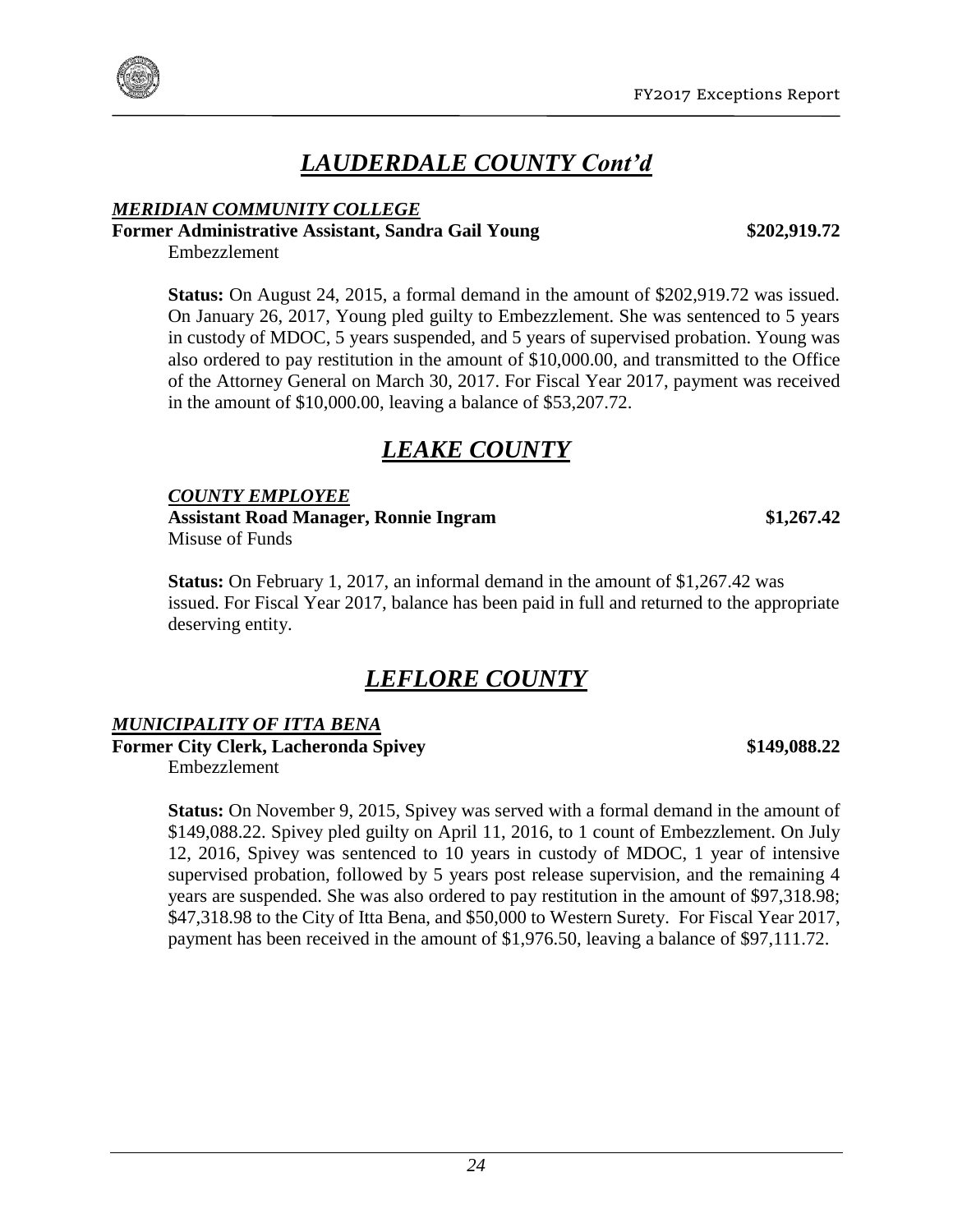## *MARION COUNTY*

#### *COUNTY OFFICIAL* **Supervisor, Calvin Newsome \$2,646.14**

Work on Private Property

**Status:** On October 3, 2016, an informal demand was issued in the amount of \$2,646.14. For Fiscal Year 2017, balance has been paid in full and returned to the appropriate deserving entity.

## *COLUMBIA SCHOOL DISTRICT*

**Former Cafeteria Manager, Marquette Magee \$4,718.05** Embezzlement Alteration of Records

**Status:** On April 19, 2016, Magee was indicted for Embezzlement and Alteration of Records. On October 31, 2016, a formal demand was issued in the amount of \$4,718.05. Magee failed to appear for his court date. A warrant has been issued for his arrest, and his court date is rescheduled for September 11, 2017.

## *MARSHALL COUNTY*

### *NORTH CENTRAL MISSISSIPPI CRIME STOPPERS*

**Former Coordinator, Elijah Wilson \$15,673.28**

Embezzlement

**Status:** On June 29, 2017, Wilson was indicted for Embezzlement and a formal demand in the amount of \$15,673.28 was issued.

## *NESHOBA COUNTY*

### *COUNTY EMPLOYEES*

**Former County Administrator, Benjie Coats \$32,774.23**

Fraud

**Status:** On September 15, 2015, a formal demand was issued in the amount of \$39,341.50. Subsequent to the demand being issued, credit was applied towards the balance making the total amount owed \$32,774.23. On June 1, 2016, Coats pled guilty to Fraud in a Public Office and was sentenced to 10 years, 9 years suspended, 1 year of house arrest, and 5 years of non-reporting probation. He was also ordered to pay \$100,000.00 in restitution to be paid accordingly: \$25,000.00 due within 30 days, \$20,000.00 due within 60 days, and make \$500.00 monthly payments until restitution and fines are paid in full. For Fiscal Year 2017, balance has been paid in full and returned to the appropriate deserving entity.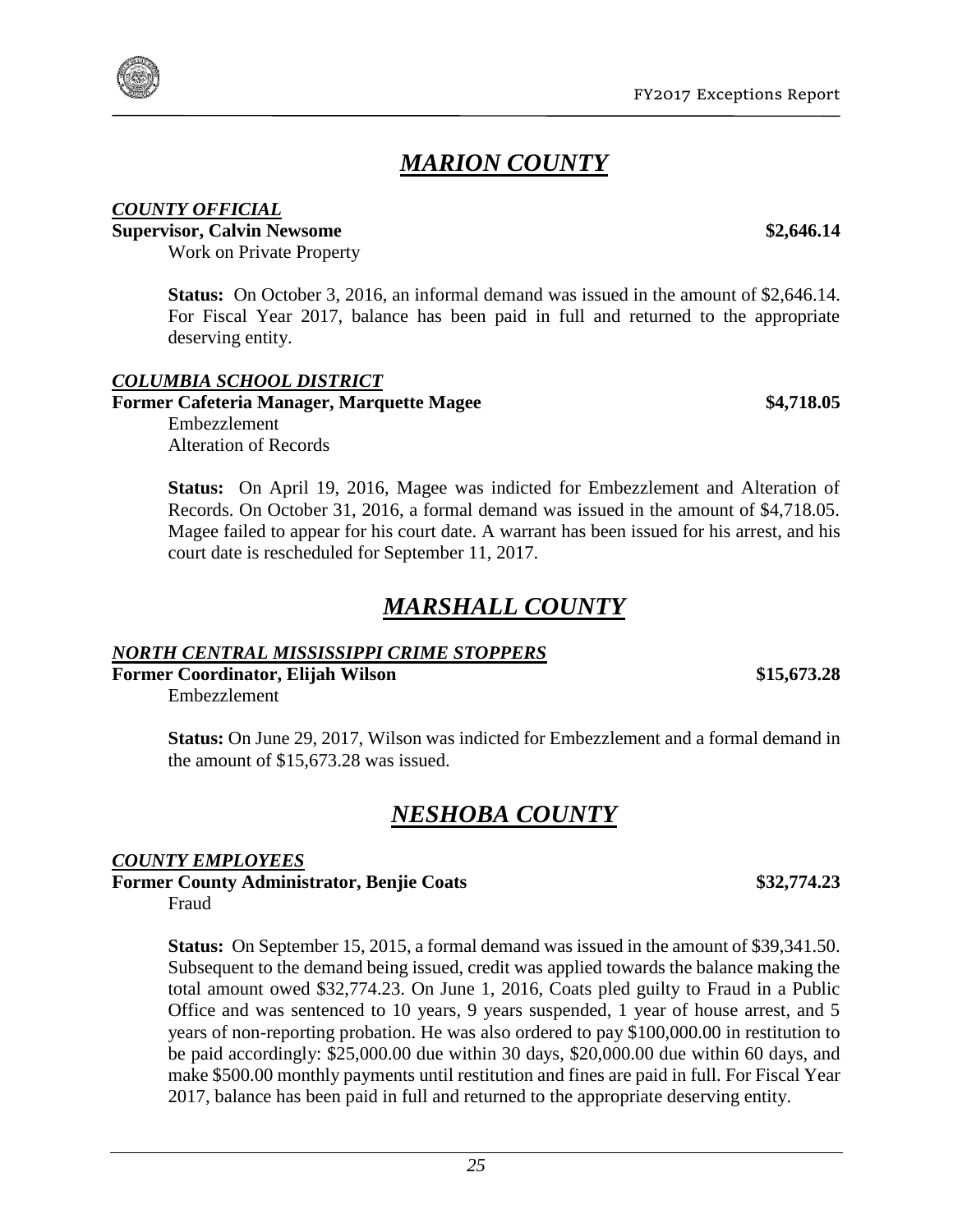## *NESHOBA COUNTY Cont'd*

### **Comptroller, Jill Watkins \$459,630.65**

Embezzlement

**Status:** On June 26, 2015, a formal demand was issued in the amount of \$459,630.65. On September 22, 2016, Watkins was sentenced to 25 years in custody of MDOC, with 15 years suspended and 10 years to serve. Upon release, Watkins will be placed on 5 years of probation. She was ordered to pay Neshoba County in a lump sum from her PERS account. Additionally, Watkins was ordered to pay Neshoba County an additional \$15,000.00 after being released from probation. For Fiscal Year 2017, payment from her bond company has been received in the amount of \$8,489.07, leaving a balance of \$451,141.58.

### **Purchasing Clerk, Julie Faye Russell <b>8449,130.47 \$449,130.47**

Embezzlement

**Status:** On June 26, 2015, a formal demand was issued in the amount of \$449,130.47. September 22, 2016, Russell was sentenced to 25 years in custody of MDOC, with 15 years suspended and 10 years to serve. Upon release, Russell will be placed on 5 years of probation. She was ordered to pay Neshoba County in a lump sum from her PERS account. Additionally, Russell was ordered to pay Neshoba County an additional \$15,000.00 after being released from probation. For Fiscal Year 2017, payment from her bonding company has been received in the amount of \$83,295.14, leaving a balance of \$365,835.33.

## **Payroll Clerk, Tammy Gomillion \$444,834.56**

Embezzlement

**Status:** On June 26, 2015, a formal demand was issued in the amount of \$444,834.56. September 22, 2016, Gomillion was sentenced to 25 years in custody of MDOC, with 15 years suspended and 10 years to serve. Upon release, Gomillion will be placed on 5 years of probation. She was ordered to pay Neshoba County in a lump sum from her PERS account. Additionally, Gomillion was ordered to pay Neshoba County an additional \$42,220.55 after being released from probation. For Fiscal Year 2017, payment from her bonding company has been received in the amount of \$58,215.79, leaving a balance of \$386,618.77.

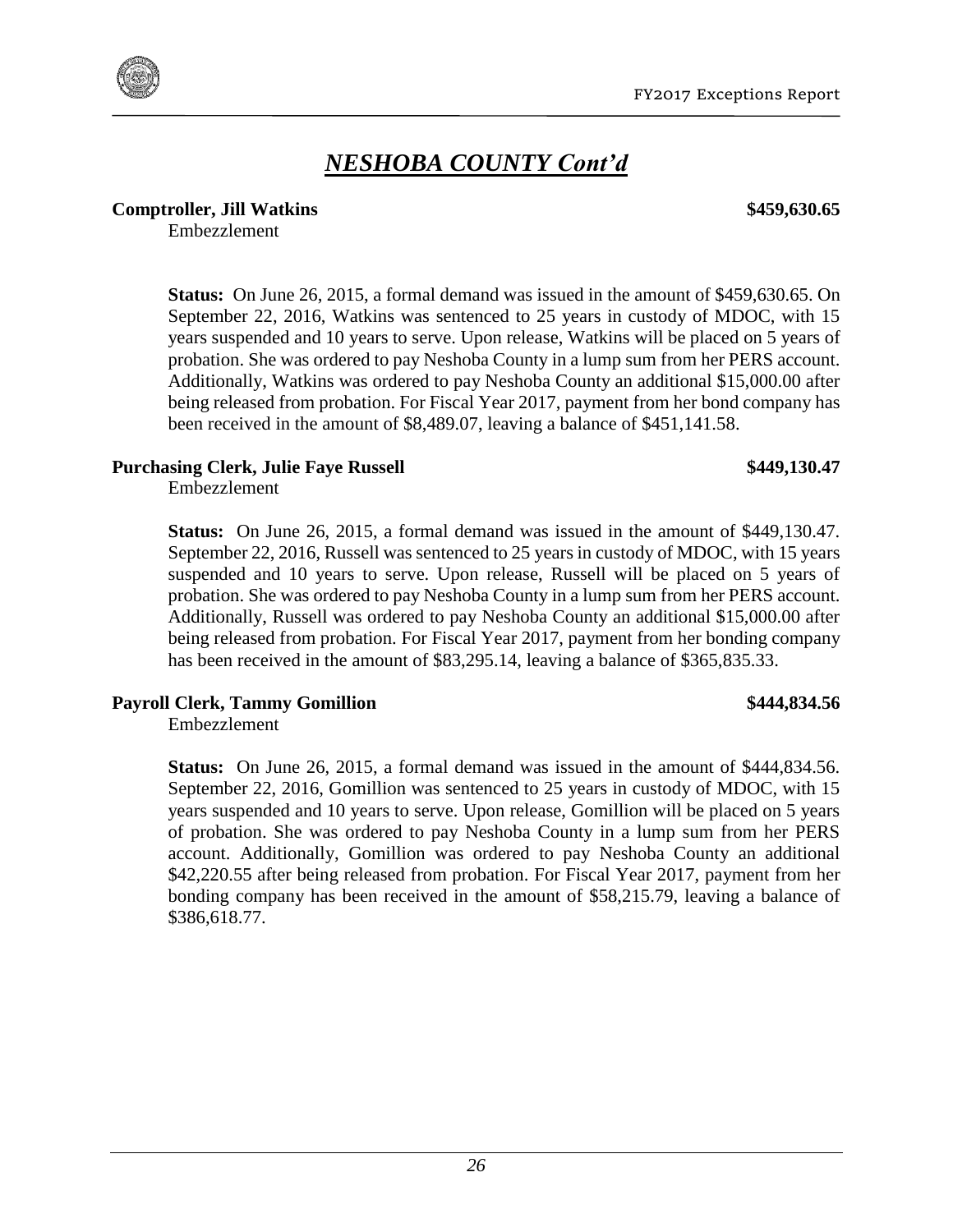## *NOXUBEE COUNTY*

## *NOXUBEE COUNTY SCHOOL DISTRICT*

Former Chief of Security, Randy Dixon **\$4,053.72** Misappropriation of Funds

**Status:** On March 8, 2016, a formal demand in the amount of \$4,053.72 was issued. For Fiscal Year 2016, payment has been received in the amount of \$4,053.72, balance has been paid in full, and returned to the appropriate deserving entity. On March 27, 2017, Dixon pled guilty and was given a non-adjudicated sentence. Dixon was sentenced to 2 years of probation.

## *OKTIBBEHA COUNTY*

## *COUNTY OFFICIAL*

**Former Chancery Clerk, Monica Banks \$101,957.43** Embezzlement

**Status:** On June 15, 2017, a formal demand in the amount of \$101,957.43 was issued.

## *MISSISSIPPI STATE UNIVERSITY*

**Former Employee, Dr. Susan Holder \$81,946.47** 

Embezzlement

**Status:** On July 15, 2016, Dr. Holder was indicted for Embezzlement. On October 25, 2016, a formal demand in the amount of \$81,946.47 was issued. Trial is set for July 2017.

## *PANOLA COUNTY*

#### *MISSISSIPPI DEPARTMENT OF TRANSPORTATION* **Former Road Crew Employee, Connie Shegog \$12,751.02**

Misappropriation of Funds

**Status:** On December 7, 2015, a formal demand was issued in the amount of \$12,751.02. On August 18, 2016, Shegog pled guilty to Embezzlement, and was sentenced to a nonadjudicated sentenced with 3 years of probation, and ordered to pay restitution in the amount of \$6,735.80, at a rate of \$100.00 per month. For Fiscal Year 2017, payment in the amount of \$6,735.80 has been received, leaving a balance of \$6,015.22. This case was transmitted to the AG's Office on August 12, 2016.

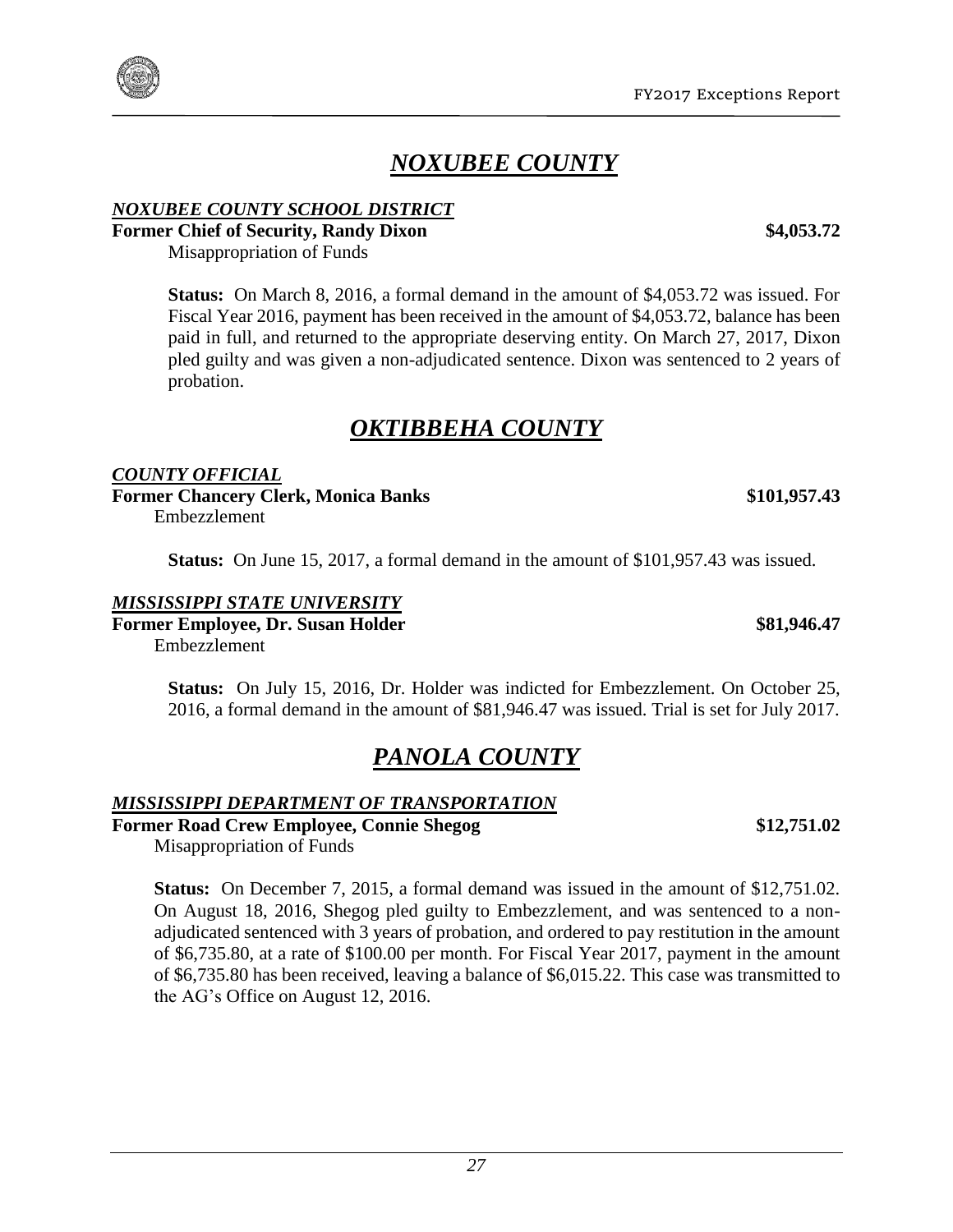## *PANOLA COUNTY Cont'd*

#### **Former Road Crew Employee, Clyde Poole, Jr. \$1,394.51**

Misappropriation of Funds

**Status:** On December 2, 2015, Poole was indicted for Embezzlement. On December 7, 2015, a formal demand was issued in the amount of \$1,394.51. The demand has been paid in full and returned to the appropriate deserving entity. Poole is currently waiting on a court date.

### **Former Road Crew Employee, Torrie Willey \$101.36**

Embezzlement

**Status:** On December 7, 2015, a formal demand was issued in the amount of \$101.36. Willey pled guilty to 1 count of Embezzlement by a Public Official on October 6, 2016. Willey received a 20 year suspended sentence with 2 years of supervised probation, and was ordered to pay restitution to MDOT in the amount of \$53.79.

#### *COLES POINT VOLUNTEER FIRE DEPARTMENT*

**Former Secretary, Martha Chrestman \$58,372.57** Embezzlement

**Status:** On September 5, 2013, a formal demand was issued in the amount of \$58,372.57. On December 11, 2014, Chrestman was sentenced to serve 10 years in MDOC. Chrestman's sentence was suspended and she was ordered to pay restitution in the amount of \$58,972.57. For Fiscal Year 2017, payments in the amount of \$5,400.00 have been received, leaving a balance of \$33,372.57.

## *PEARL RIVER COUNTY*

## *COUNTY OFFICIAL*

## **Former Chancery Clerk, David Earl Johnson \$18,007.54**

Unauthorized Fees

**Status:** On August 31, 2016, an informal demand in the amount of \$18,007.54 was issued. For Fiscal Year 2017, payment has been received in full and returned to the appropriate deserving entity.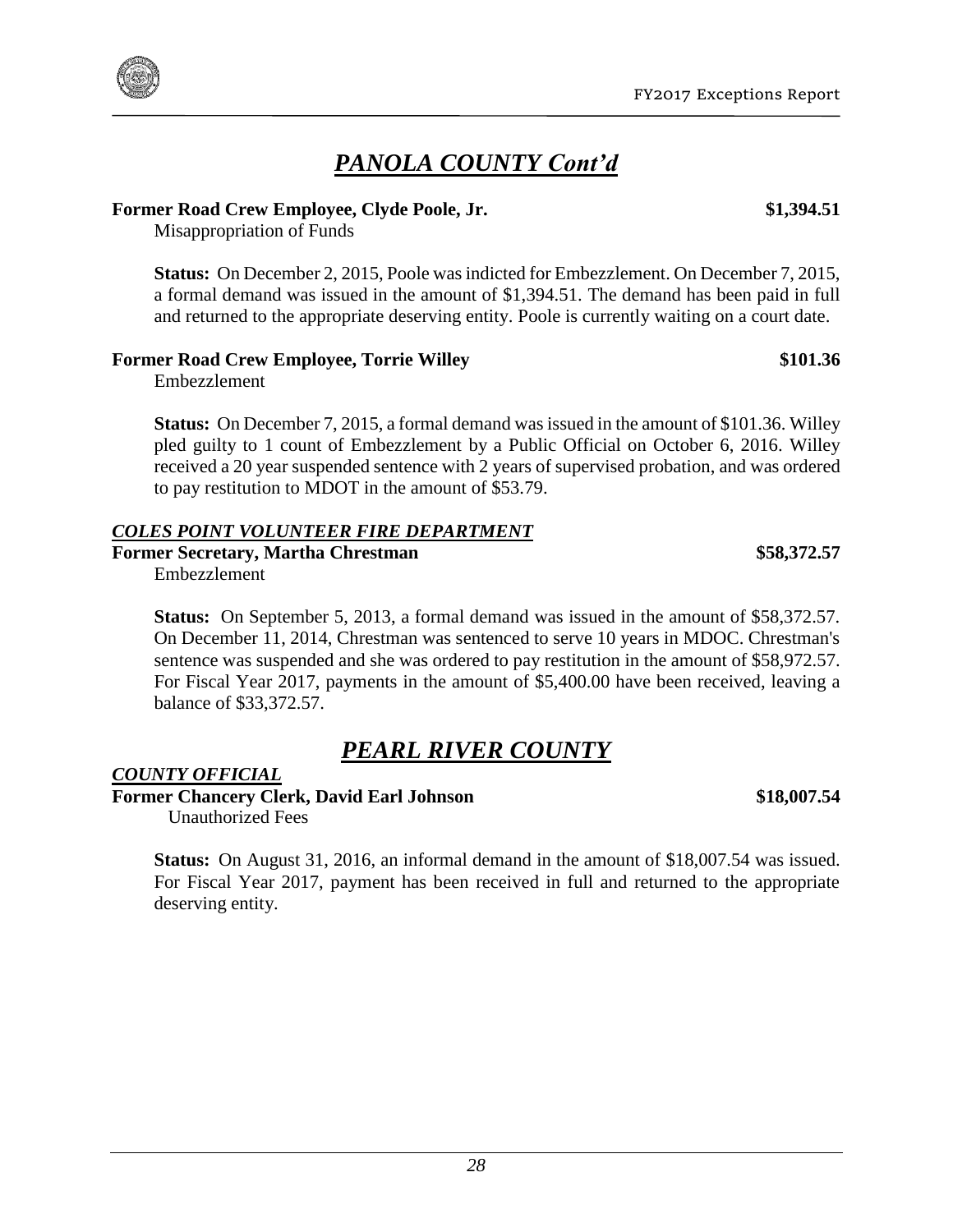## *PEARL RIVER COUNTY Cont'd*

## *PEARL RIVER COUNTY PUBLIC SCHOOL DISTRICT*

**Former Bookkeeper, Darlene Comesana \$92,394.75** Embezzlement

**Status:** On August 24, 2009, Darlene Comesana pled guilty to Embezzlement. The court withheld acceptance of the plea for 5 years and ordered her to pay restitution in the amount of \$40,000.00. A formal demand in the amount of \$92,394.75 was issued on March 23, 2011, and was transmitted to the Office of the Attorney General on May 6, 2011. For Fiscal Year 2017, payments in the amount of \$1,100.00 have been received, leaving a balance of \$81,749.75.

## *PIKE COUNTY*

## *MUNICIPALITY OF MCCOMB*

**Former Court Clerk, Greta Patterson \$1,018,375.00**

Embezzlement

**Status:** On December 14, 2015, Patterson pled guilty to Embezzlement and was sentenced to 10 years in custody of MDOC, with 8 years suspended, and 2 years in the intensive supervision program. Additionally, Patterson was ordered to surrender her PERS retirement account, and ordered to pay restitution in the amount of \$1,018,375.00. For Fiscal Year 2017, payment in the amount of \$7,800.00 has been received, leaving a balance of \$972,575.00.

## *PONTOTOC COUNTY*

### *SHERIFF'S DEPARTMENT*

## **Former Deputy Clerk, Stephanie Cooper \$59,752.75**

Embezzlement

**Status:** On July 8, 2016, a formal demand in the amount of \$59,752.75 was issued. On April 19, 2017, Cooper pled guilty to Embezzlement and was sentenced to 20 years, suspended, with 2 years intensive supervision, 5 years post-release supervision, and ordered to pay restitution in the amount of \$54,192.59. For Fiscal Year 2017, payment from her bonding companies has been received in the amount of \$54,159.23, leaving a balance of \$5,593.52.



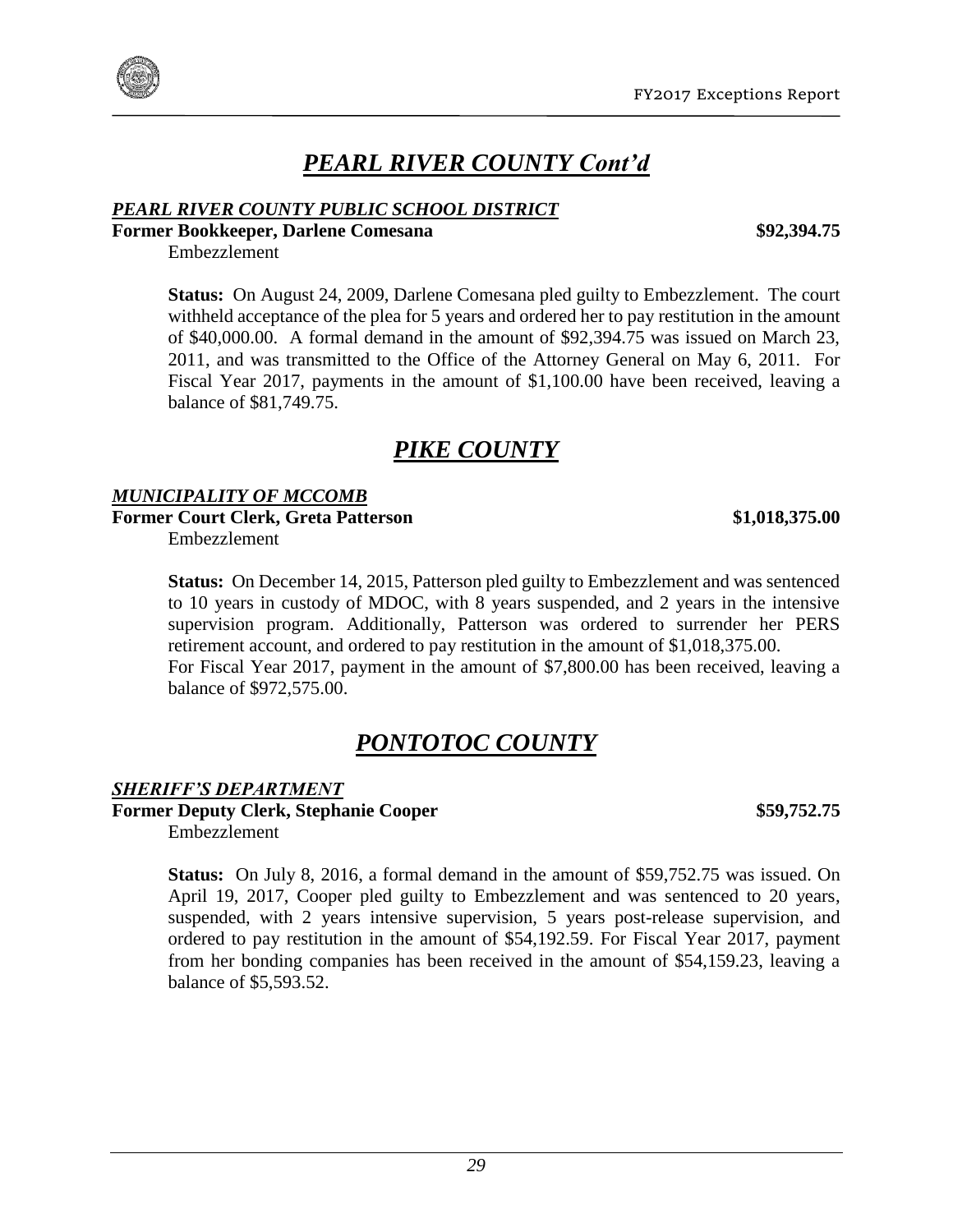## *PONTOTOC COUNTY Cont'd*

## *PONTOTOC COUNTY SCHOOL DISTRICT*

**Former Bookkeeper, Dianne Renee Barefield \$62,646.29** Embezzlement

**Status:** On May 5, 2017, Barefield was indicted on 1 count of Embezzlement. On May 18, 2017, a formal demand in the amount of \$62,646.29 was issued.

## *PRENTISS COUNTY*

## *COUNTY OFFICIAL*

**Sheriff, Randy Tolar \$61,614.83** Misuse of Funds

**Status:** Prentiss County Board of Supervisors agreed to transfer funds back to the appropriate fund. For Fiscal Year 2017, funds were transferred in the amount of \$61,614.83 back to the appropriate account.

#### **Former Justice Court Clerk, Donna Inman \$6,335.92**

Embezzlement

**Status:** On February 9, 2017, Inman was indicted on 1 count of Embezzlement. A formal demand in the amount of \$6,335.92 was issued on March 8, 2017.

### *NORTHEAST MISSISSIPPI COMMUNITY COLLEGE*

**Former Accounts Receivable Specialist, Seleta Howell \$76,607.41** Embezzlement

**Status:** A formal demand in the amount of \$76,607.41 was issued on November 4, 2008, and transmitted to the Office of the Attorney General on December 4, 2008. On June 30, 2009, Howell pled guilty in Circuit Court to 3 counts of Embezzlement. She was ordered to serve 20 years in custody of the MDOC, with 17 years suspended, and 3 years to serve, and to pay restitution in the amount of \$76,607.41. For Fiscal Year 2017, payments in the amount of \$362.00 have been received, leaving a balance of \$64,538.41.

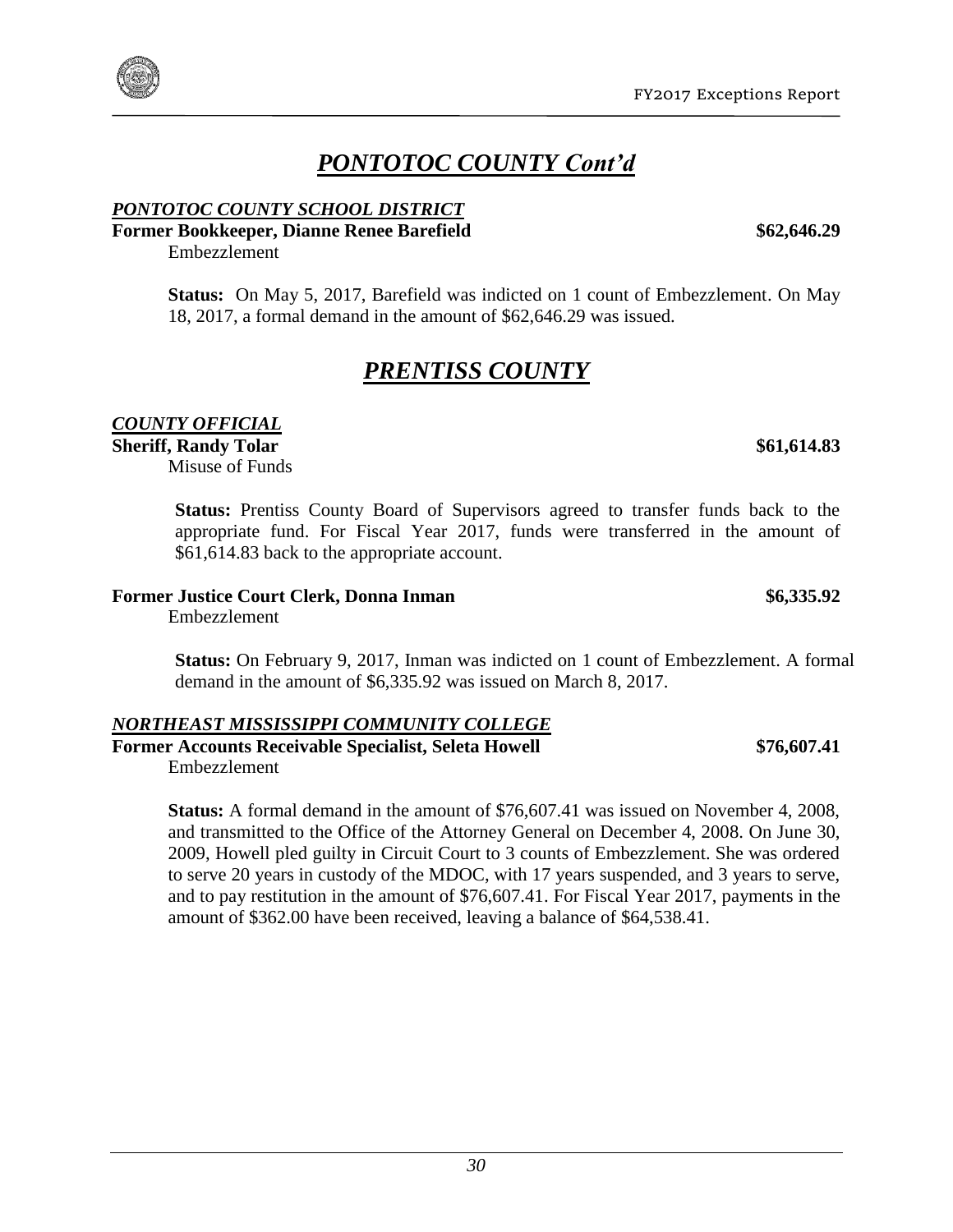## *SMITH COUNTY*

## *COUNTY OFFICIAL*

## **Supervisor, Dwight Norris \$1,505.19**

Misuse of Public Property Work on Private Property

**Status:** On August 1, 2016, informal demands were issued in the amount of \$420.30, and \$1,084.89. For Fiscal Year 2017, payment has been received in the amount of \$1,504.49, leaving a balance of \$.70.

## *SUNFLOWER COUNTY*

## *MUNICIPALITY OF INDIANOLA*

## **Former Deputy Municipal Court Clerk, Tina Parker \$66,118.18**

Missing Funds

**Status:** On February 11, 2013, Parker pled guilty and the court withheld adjudication for a period of 7 years, provided Parker complete 5 years of supervised probation, followed by 2 years unsupervised probation. Parker was also ordered to pay restitution in the amount of \$35,000.00 to the City of Indianola in monthly payments of \$200.00 beginning March 4, 2013. In addition, Parker shall pay \$2,500.00 from her income tax return each year for 7 years. A formal demand in the amount of \$66,118.18 was issued on February 15, 2013. For Fiscal Year 2017, payments in the amount of \$900.00 have been received, leaving a balance of \$4,440.18.

## *TALLAHATCHIE COUNTY*

### *COUNTY OFFICIAL*

**Former Deputy Tax Clerk, Deltra Young \$19,486.79** Embezzlement

**Status:** On February 5, 2016, a formal demand in the amount of \$19,486.79 was issued. On October 14, 2016, Young pled guilty to Embezzlement, and was sentenced to 18 months of supervised probation, ordered to pay a fine in the amount of \$1,000.00, and \$100.00 to the crime victim compensation fund. She was also ordered to pay \$100.00 per month beginning November 14, 2016. For Fiscal Year 2017, payment from her bond company was received, balance paid in full, and returned to the appropriate deserving entity.

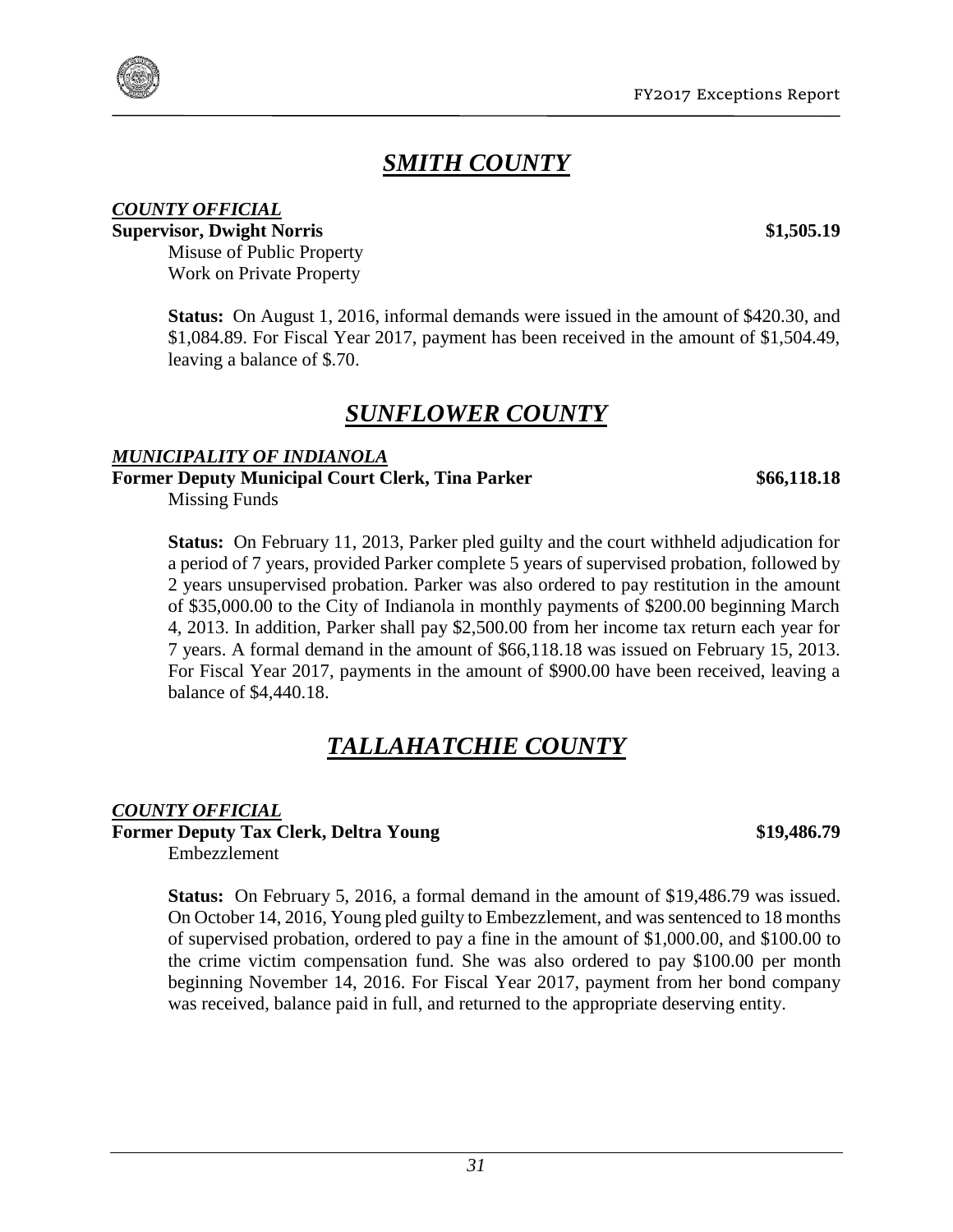

## *TALLAHATCHIE COUNTY Cont'd*

## *TOWN OF TUTWILER*

| <b>Alderperson, Donnell Wiggins</b>                                                     | \$15,830.21 |
|-----------------------------------------------------------------------------------------|-------------|
| <b>Salary Overpayments</b>                                                              |             |
| <b>Status:</b> On May 3, 2017, a formal demand in the amount of \$15,830.21 was issued. |             |

### **Alderperson, Donnie Powell \$13,886.69**

Salary Overpayments

**Status:** On May 3, 2017, a formal demand in the amount of \$13,886.69 was issued.

### **Alderperson, Diann Pimpton \$15,965.89**

Salary Overpayments

**Status:** On May 3, 2017, a formal demand in the amount of \$15,965.89 was issued.

#### **Alderperson, Christopher Hooper \$16,188.06**

Salary Overpayments

**Status:** On May 3, 2017, a formal demand in the amount of \$16,188.06 was issued.

#### **Alderperson, James Farmer \$16,188.06**

Salary Overpayments

**Status:** On May 3, 2017, a formal demand in the amount of \$16,188.06 was issued.

#### **Alderperson, Gregory Braggs \$1,194.39**

Salary Overpayments

**Status:** On May 3, 2017, a formal demand in the amount of \$1,194.39 was issued.

## *TIPPAH COUNTY*

#### *TOWN OF BLUE MOUNTAIN*

**Former City Clerk, Jamie Young \$17,513.73**

Misappropriation of Funds

**Status:** On July 8, 2016, a formal demand was issued in the amount of \$17,513.73. For Fiscal Year 2017, payment from her bond company was received, balance paid in full, and returned to the appropriate deserving entity.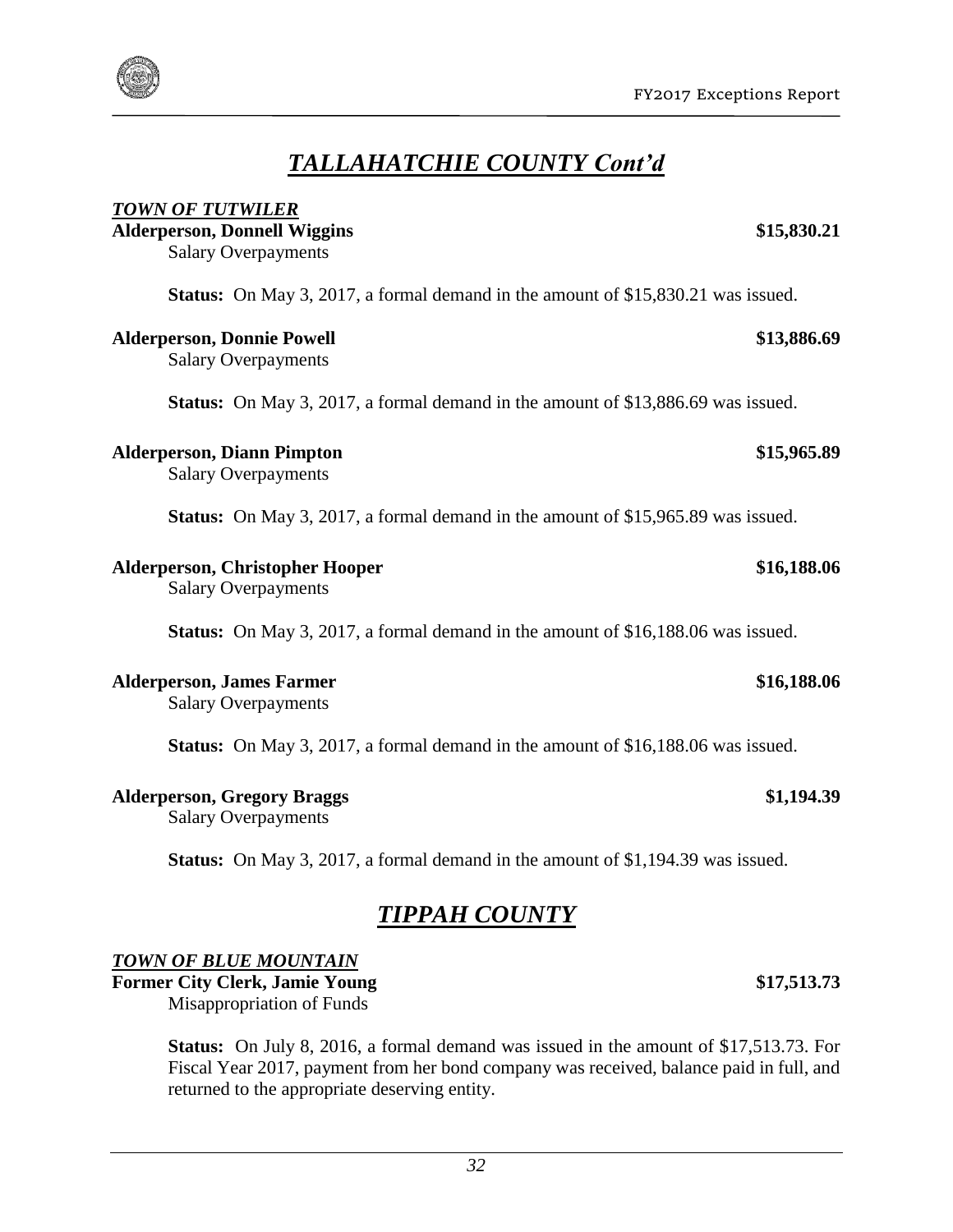## *TIPPAH COUNTY Cont'd*

### **Former Deputy Clerk, Machelle Holliday \$5,699.21**

Embezzlement

**Status:** On April 13, 2016, a formal demand was issued in the amount of \$5,699.21. On May 8, 2017, Holliday pled guilty to 1 count of Embezzlement, and was sentenced to a non-adjudicated sentence of 5 years probation, and was ordered to pay restitution in the amount of \$5,699.21. For Fiscal Year 2017, payment from her bond company was received, balance paid in full, and returned to the appropriate deserving entity.

## *UNION COUNTY*

### *COUNTY OFFICIAL*

### **Former Deputy Clerk, Jennifer Galloway \$334,680.64**

Embezzlement

**Status:** On October 24, 2016, Galloway was indicted for Embezzlement, and a formal demand was issued in the amount of \$334,680.64. For Fiscal Year 2017, payment from her bond company was received in the amount of \$50,000.00, leaving a balance of \$284,680.64.

## *WASHINGTON COUNTY*

### *GREENVILLE PUBLIC SCHOOLS*

**Former Superintendent, Dr. Harvey Franklin, Sr. \$1,201,247.00**

Fraud

**Status**: On May 15, 2012, Dr. Franklin resigned as the Superintendent of Education for the Greenville Public School District. On August 2, 2012, Dr. Franklin pled guilty in federal court to 2 counts of Accepting a Bribe and 1 count of Embezzlement, for which the government sought forfeiture of a 2010 Ford F-150 and Real Property identified as 930 South Washington, Greenville, Washington County, Mississippi, 38701, and as Parcel #15444400000 in Washington County, Mississippi, Tax Assessor records. On November 13, 2013, Franklin was sentenced to 76 months each on two counts and 60 months on a third count, to be served concurrently. Franklin was also ordered to pay joint and several restitution with Edna Goble totaling \$1,201,247.00 with \$75,000.00 due immediately. He will also perform 300 hours of community service. On August 2, 2012, Franklin's 2010 Ford F-150 truck was forfeited, and on October 25, 2015, the truck was awarded to the State of Mississippi, with a value of \$20,600.00. This case was jointly investigated with the Office of Inspector General Education. Federal restitution is still owed.

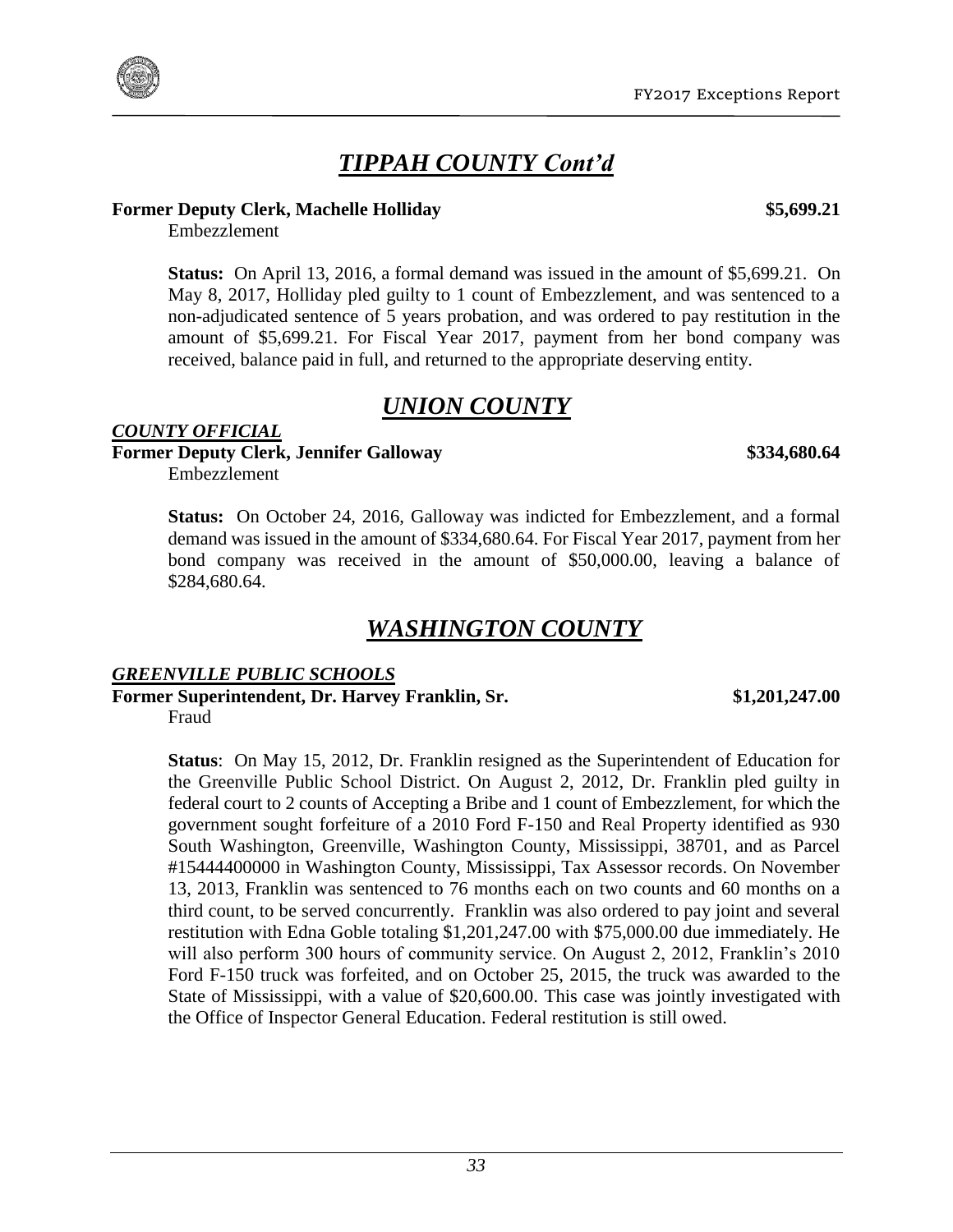## *WASHINGTON COUNTY Cont'd*

#### **Greenville Public Schools Vendor, Edna Goble \$1,201,247.00**

Conspiracy to Pay Bribes

**Status**: On June 19, 2014, Goble pled guilty to 1 count of Conspiracy to Pay Bribes and was sentenced to 30 months in prison, and 3 years of supervised release. Goble admitted to paying bribes and kickbacks to Harvey Franklin. Goble was also ordered to pay restitution in the amount of \$1,201,247.00 jointly and severally with Franklin. Goble is currently serving time in the Federal Bureau of Prisons. This case was jointly investigated with the Office of Inspector General Education. Federal restitution is still owed.

### *MUNICIPALITY OF GREENVILLE*

#### **Former Employee, Sandra Yvette Yeager \$115,892.62**

Embezzlement

**Status**: On October 23, 2013, Yeager was arrested on 1 count of Embezzlement, and she was issued a formal demand in the amount of \$115,892.62. On January 5, 2015, Yeager was sentenced to 10 years of intensive supervised probation, 8 years suspended, 5 years supervised probation upon completion of the intensive supervised probation, and restitution in the amount of \$115,892.62. For Fiscal Year 2017, payments in the amount of \$350.00 have been received, leaving a balance of \$38,906.63.

## *WAYNE COUNTY*

### *MUNICIPALITY OF WAYNESBORO*

**Former Water Department Clerk, Gloria Cooley \$223,455.01** Embezzlement

**Status**: On February 15, 2017, Cooley was indicted on 6 counts of Embezzlement. On February 24, 2017, Cooley pled not guilty. On June 15, 2017, a formal demand in the amount of \$223,455.01 was issued. Trial is set for August 7, 2017.

### **Former Water Department Clerk, Shirley Harris \$19,861.33**

Embezzlement

**Status**: On February 15, 2017, Harris was indicted on 6 counts of Embezzlement. On February 24, 2017, Harris pled not guilty. On June 15, 2017, a formal demand in the amount of \$19,861.33 was issued. Trial is set for August 7, 2017.

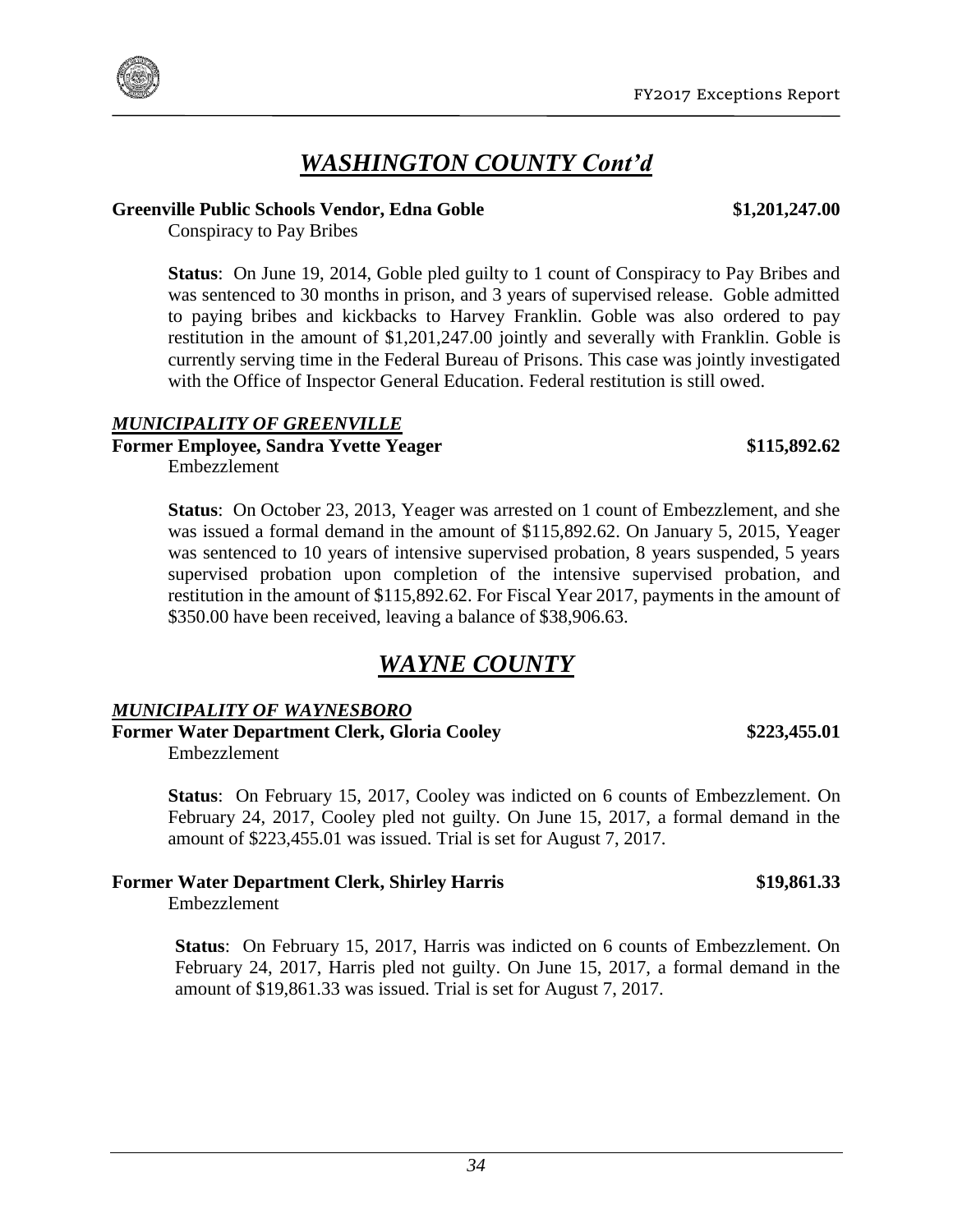

## *WAYNE COUNTY Cont'd*

## *WAYNE COUNTY SCHOOL DISTRICT*

## **Former Superintendent, Robert Dean \$12,359.00**

Embezzlement Conspiracy to Commit Embezzlement

**Status**: On June 12, 2017, Dean was indicted on 1 count of Embezzlement and 1 count of Conspiracy to Commit Embezzlement. On June 23, 2017, a formal demand in the amount of \$12,359.00 was issued. Trial is set for August 7, 2017.

### **Former Principal, Ronnie Crane**

Conspiracy to Commit Embezzlement

**Status**: On June 12, 2017, Crane was indicted for Conspiracy to Commit Embezzlement. Trial is set for August 7, 2017.

### **Former Employee, William (Freddie) Mills**

Conspiracy to Commit Embezzlement

**Status**: On June 12, 2017, Mills was indicted for Conspiracy to Commit Embezzlement. Trial is set for August 7, 2017.

## *YALOBUSHA COUNTY*

### *MISSISSIPPI BEEF PROCESSORS*

**Former Owner/Manager, Richard N. Hall, Jr. \$577,964.59**

Mail Fraud/Money Laundering

**Status:** On January 25, 2006, Richard N. Hall, Jr. pled guilty to 1 count of Mail Fraud and 1 count of Money Laundering in the U.S. District Court. On the same date, Hall entered a plea of guilty to 3 counts of Mail Fraud in circuit court. Hall was sentenced in U.S. District Court to 96 months, with 5 years post-release supervision, and ordered to pay restitution in the amount of \$751,094.59, and given credit of \$173,130.00, paid by a separate defendant, for a net amount of \$577,964.59 due to the Office of the State Auditor. For Fiscal Year 2017, payments in the amount of \$2,435.04 were received leaving a balance of \$490,346.73.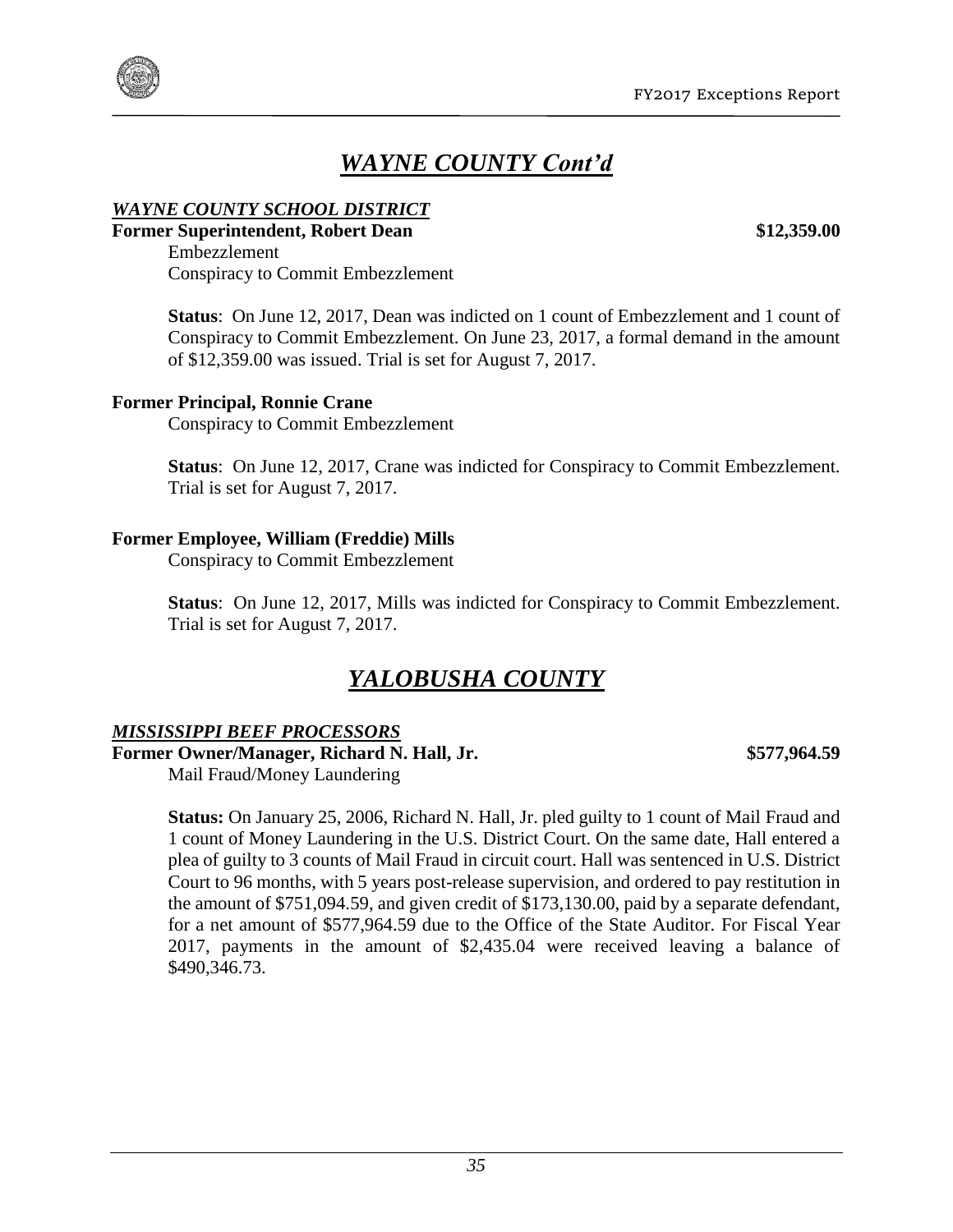## *YALOBUSHA COUNTY Cont'd*

#### **Former Contractor, James Draper \$187,725.00**

Interstate Transportation of Money by Fraud/Money Laundering

**Status:** On July 23, 2008, a federal jury convicted James Draper of 1 count of Interstate Transportation of Money by Fraud and 1 count of Money Laundering. On November 7, 2008, Draper was sentenced to serve 30 months in prison, to pay a special assessment of \$200.00, to make restitution of \$187,725.00 jointly and severally with Richard Hall. Draper was ordered to make a lump sum payment of \$50,000.00. A federal jury found Draper guilty of 1 count of Aiding and Abetting the Interstate Transportation of Moneys Obtained By Fraud, 18 USC 2314, and 1 count of Money Laundering, 18 USC 1956 on July 23, 2008. For Fiscal Year 2017, payments in the amount of \$3,996.96 were received.

## *YAZOO COUNTY*

## *YAZOO COUNTY CHAMBER OF COMMERCE*

**Former Administrative Manager, Carolyn Coates \$39,517.38**

Embezzlement

**Status:** On August 23, 2010, Carolyn Coates pled guilty to Embezzlement and was ordered to pay restitution in the amount of \$13,546.40. The bond has paid \$25,970.98. For Fiscal Year 2017, payments in the amount of \$320.00 have been received, leaving a balance of \$6,821.40.

### *YAZOO COUNTY CONVENTION AND VISITORS BUREAU*

## **Former Executive Director, Karen Smith \$37,587.51**

Embezzlement

**Status:** On August 13, 2010, Karen Smith pled guilty to Embezzlement. On March 22, 2011, Smith was sentenced to 10 years suspended, with 5 years of supervised probation, and 5 years unsupervised probation, and was ordered to make restitution of \$37,587.51. For Fiscal Year 2017, payments in the amount of \$1,450.00 have been received, leaving a balance of \$23,998.28.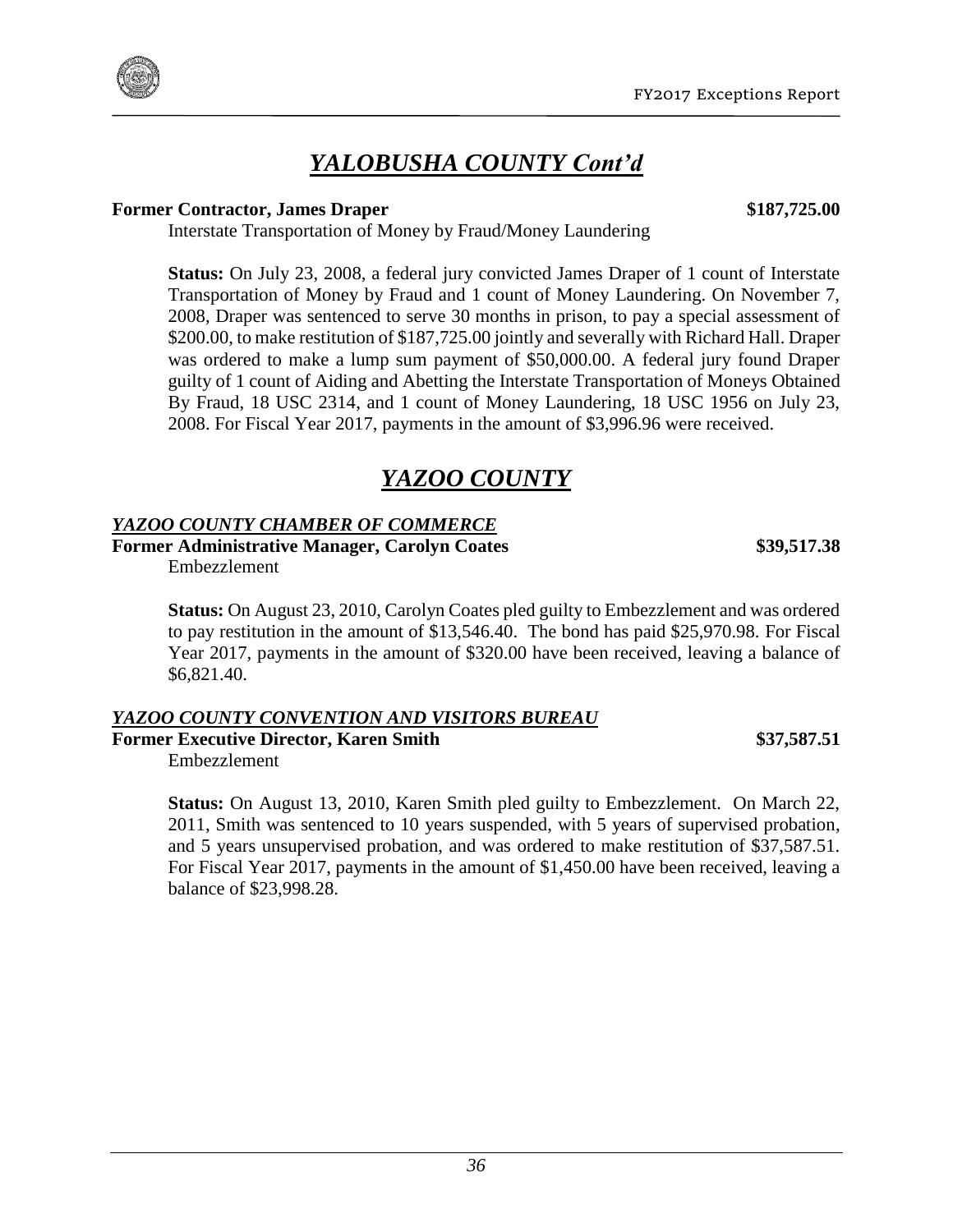



## **EXCEPTIONS TAKEN BY THE PERFORMANCE AUDIT DIVISION**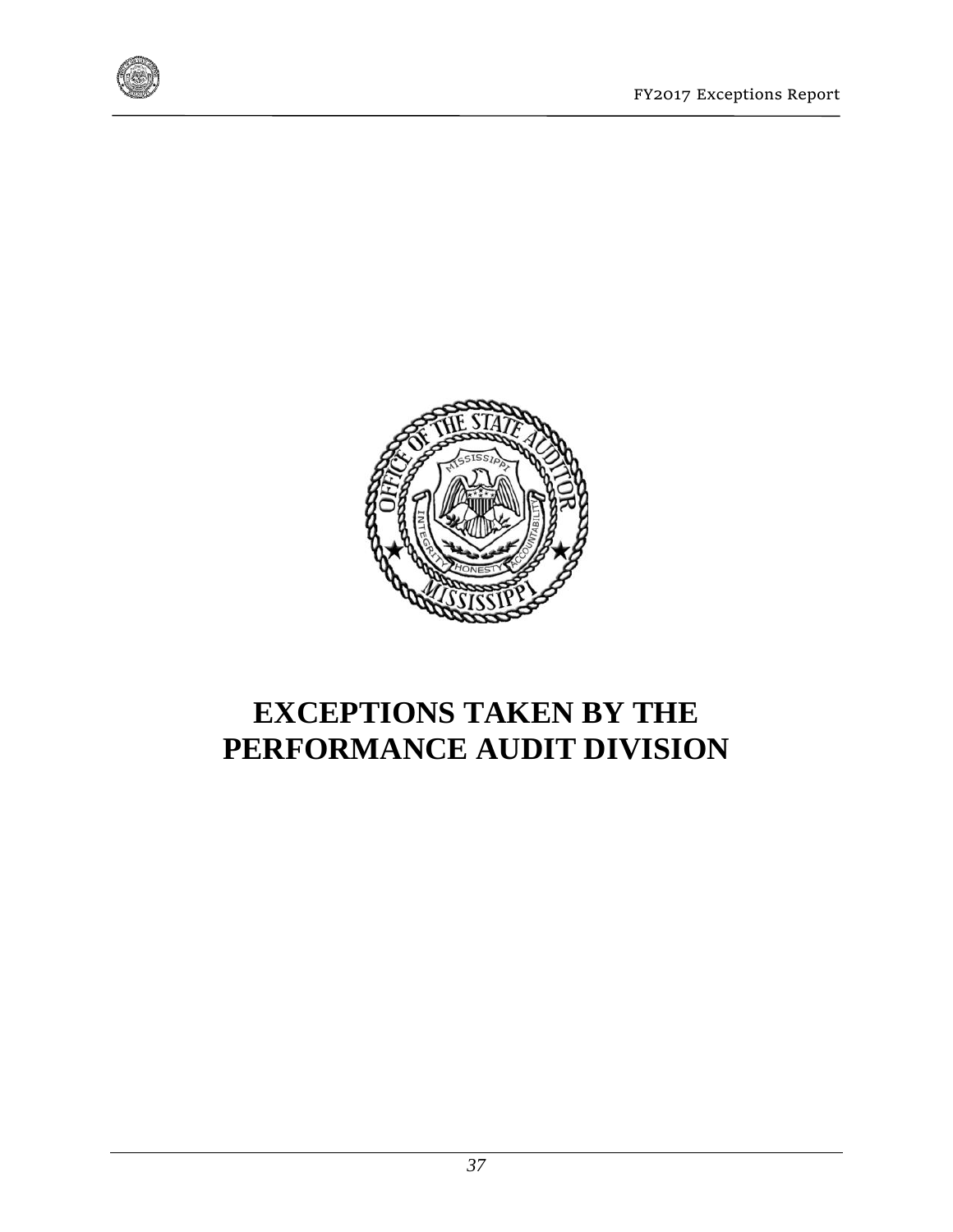

*There were no exceptions taken by the Performance Audit Division for Fiscal Year 2017.*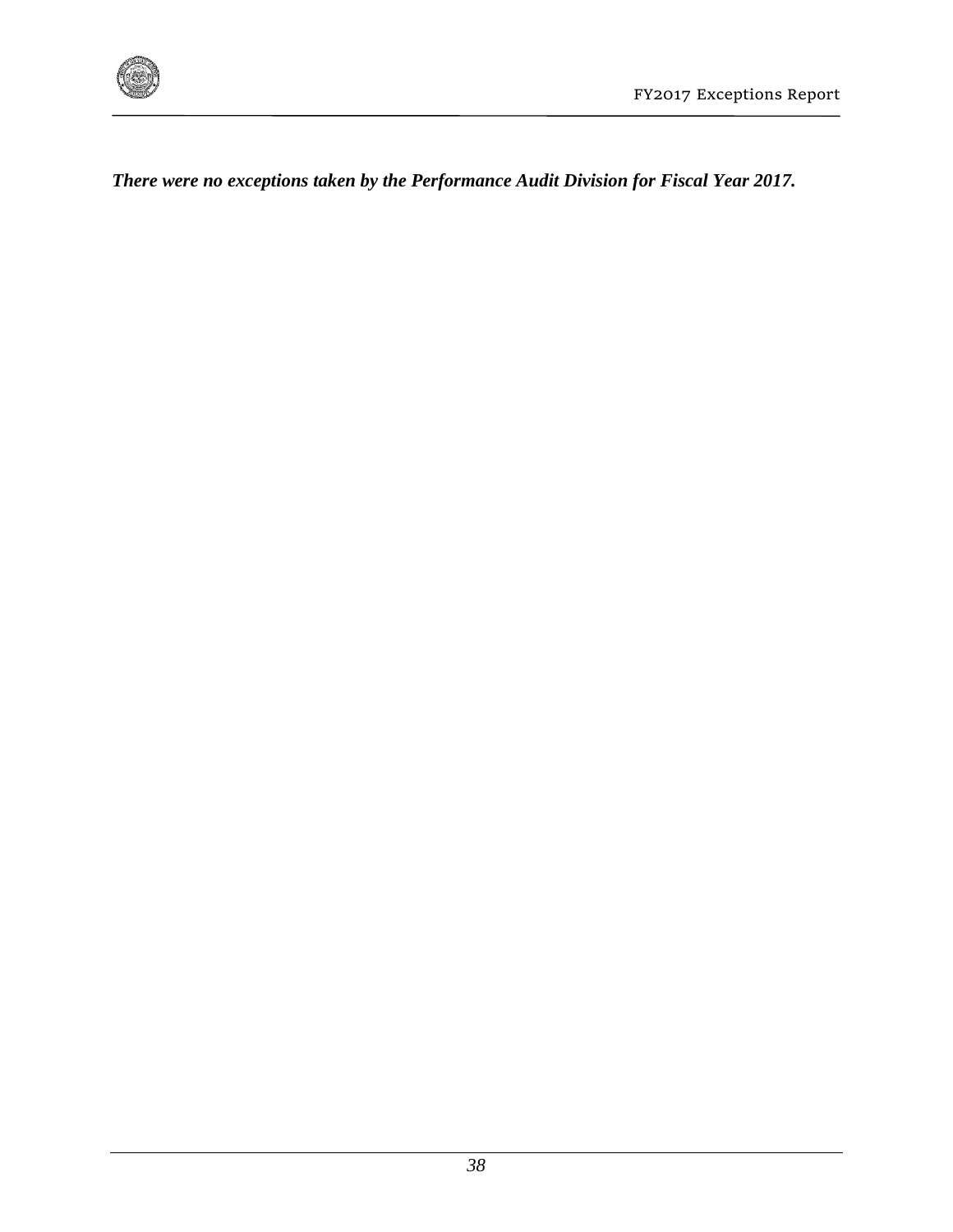



## **EXCEPTIONS TAKEN BY THE PROPERTY DIVISION**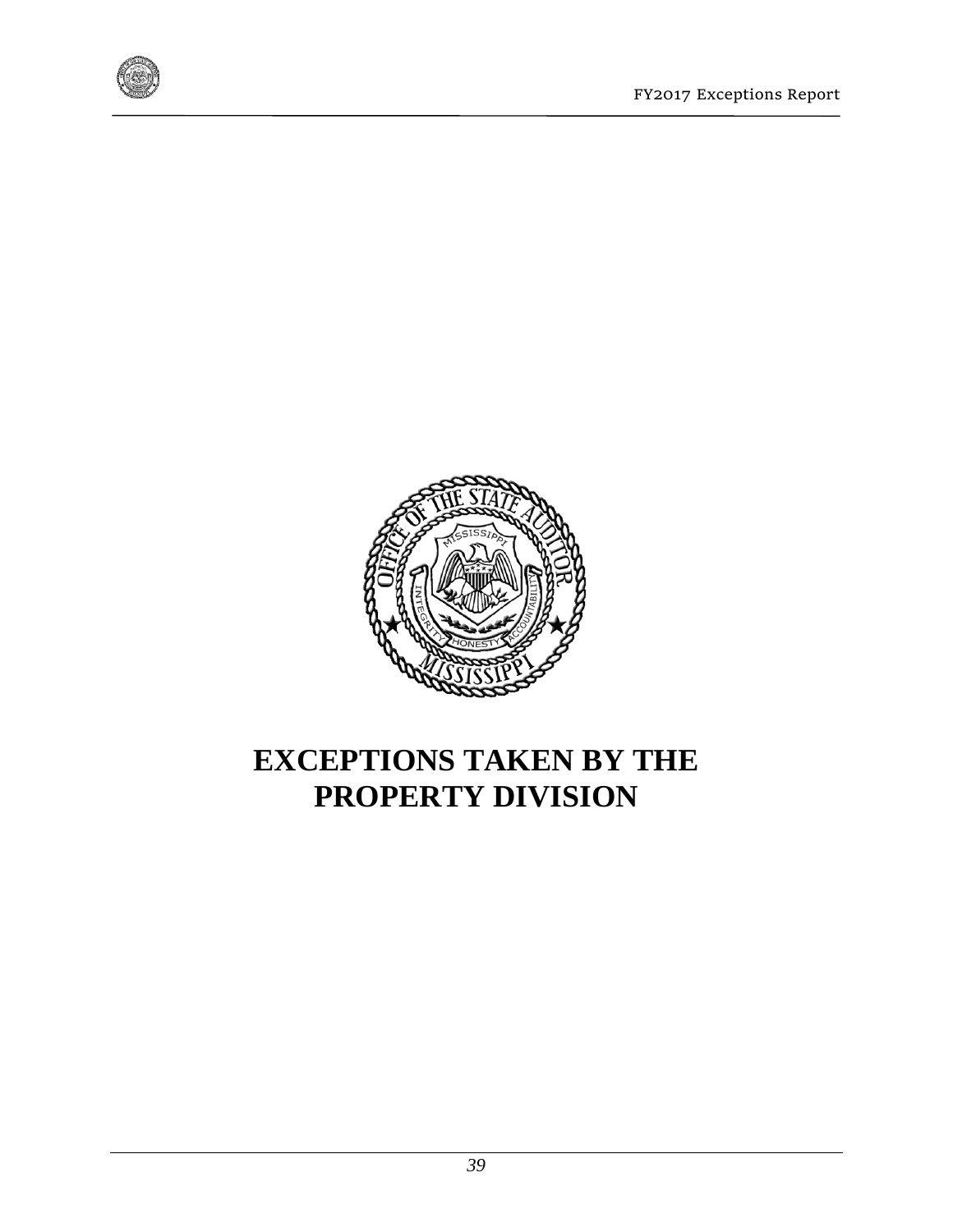

## *HINDS COUNTY*

| MISSISSIPPI DEVELOPMENT AUTHORITY<br><b>John Helms</b>                                                              | \$9.90                        |
|---------------------------------------------------------------------------------------------------------------------|-------------------------------|
| <b>Repayment for Missing Equipment</b>                                                                              |                               |
| <b>Status:</b> Paid in full and settled to the appropriate entity.                                                  |                               |
| <b>DEPARTMENT OF HUMAN SERVICES</b><br><b>Shimeka Jackson</b><br><b>Constance Merriweather</b><br><b>Terrye Ray</b> | \$69.77<br>\$41.90<br>\$48.10 |
| <b>Repayment for Missing Equipment</b>                                                                              |                               |
| <b>Status:</b> Paid in full and settled to the appropriate entity.                                                  |                               |

## *JEFFERSON COUNTY*

| <b>ALCORN STATE UNIVERSITY</b> |         |
|--------------------------------|---------|
| <b>Douglas Stewart</b>         | \$13.50 |
| <b>Geraldine Varnado</b>       | \$32.50 |

Repayment for Missing Equipment

**Status:** Paid in full and settled to the appropriate entity.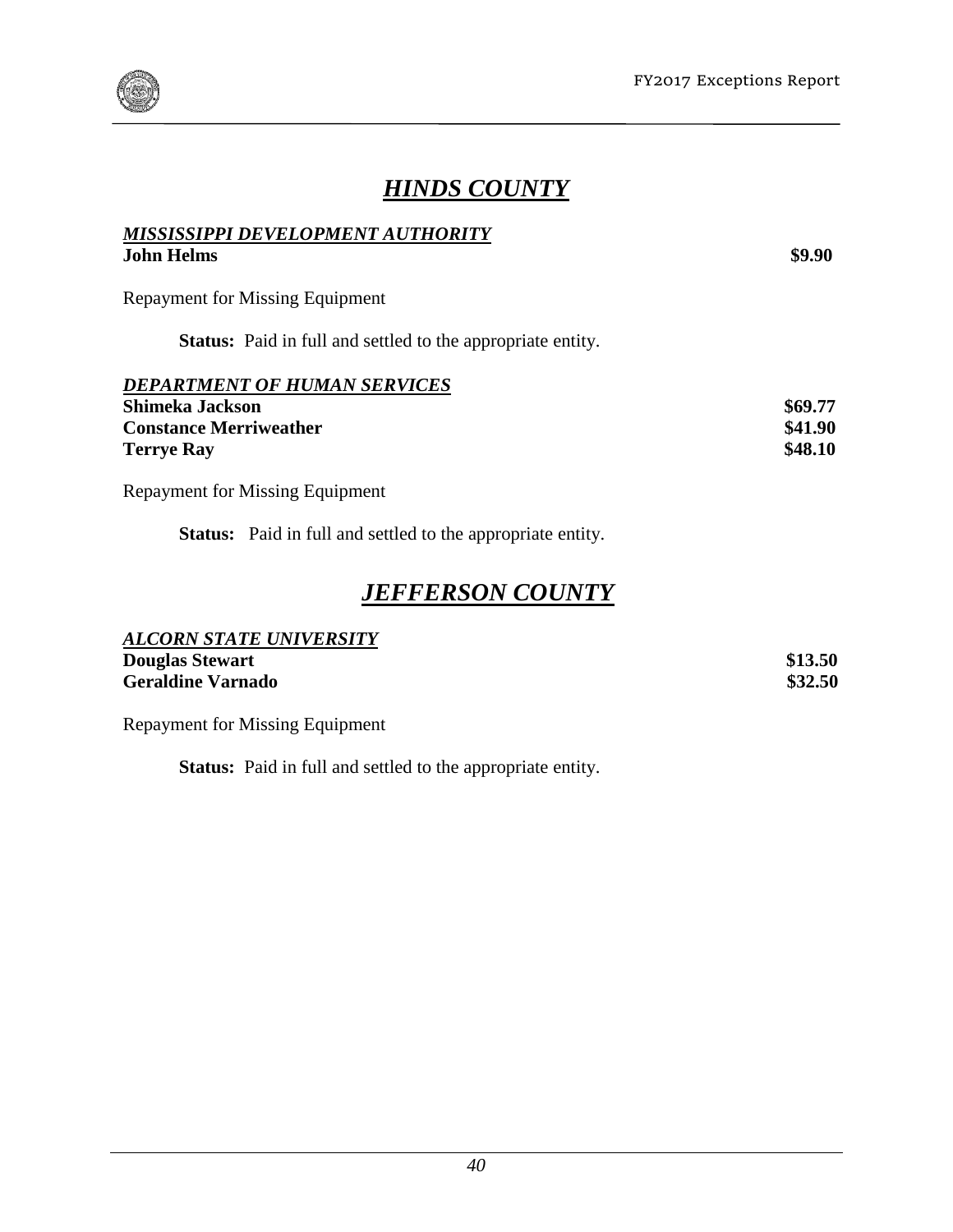



## **INDEX BY COUNTY**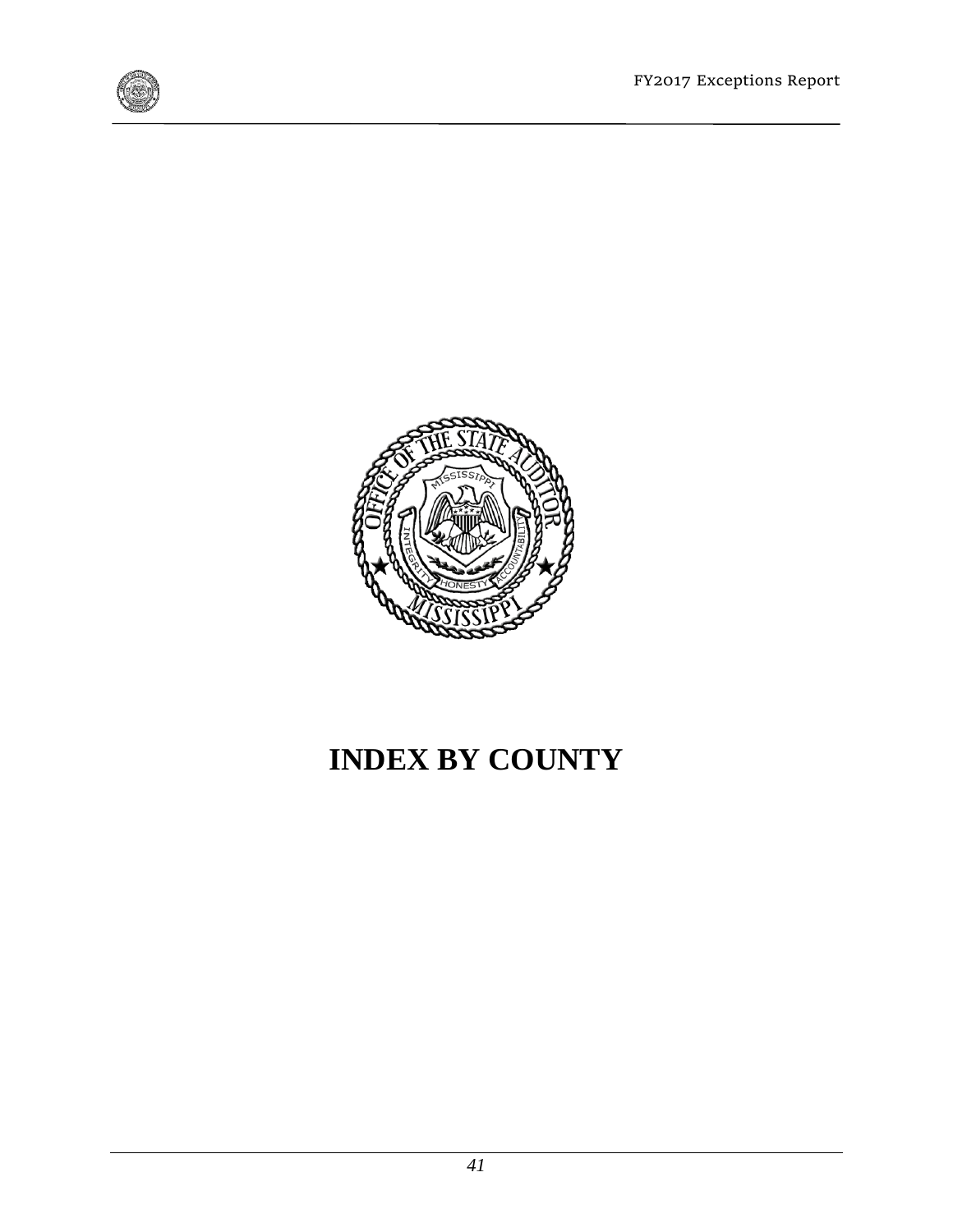

| Adams None        |  |
|-------------------|--|
|                   |  |
| AmiteNone         |  |
| AttalaNone        |  |
| Benton None       |  |
| Bolivar 10,11     |  |
| Calhoun None      |  |
| Carroll None      |  |
| Chickasaw 11      |  |
| Choctaw None      |  |
| Claiborne 11      |  |
| ClarkeNone        |  |
| $Clay$ None       |  |
| Coahoma 11        |  |
| CopiahNone        |  |
| Covington 12      |  |
|                   |  |
|                   |  |
| Franklin  13      |  |
|                   |  |
|                   |  |
| Grenada None      |  |
| Hancock  14       |  |
| Harrison 14,15,16 |  |
|                   |  |
| Holmes  18,19     |  |
| Humphreys 19      |  |
| IssaquenaNone     |  |

| ItawambaNone                       |  |
|------------------------------------|--|
|                                    |  |
|                                    |  |
| JasperNone                         |  |
|                                    |  |
| Jefferson Davis 21                 |  |
|                                    |  |
|                                    |  |
| Lafayette  22,23                   |  |
|                                    |  |
| Lauderdale 23,24                   |  |
| LawrenceNone                       |  |
|                                    |  |
| LeeNone                            |  |
|                                    |  |
| Lincoln None                       |  |
| LowndesNone                        |  |
| MadisonNone                        |  |
|                                    |  |
|                                    |  |
| MonroeNone                         |  |
| MontgomeryNone                     |  |
|                                    |  |
| Neshoba 25,26                      |  |
| NewtonNone                         |  |
|                                    |  |
|                                    |  |
|                                    |  |
| Panola 27,28<br>Pearl River  28,29 |  |

| QuitmanNone        |  |
|--------------------|--|
| Rankin None        |  |
| Scott None         |  |
| Sharkey None       |  |
| SimpsonNone        |  |
|                    |  |
| Stone None         |  |
|                    |  |
| Tallahatchie 31,32 |  |
| Tate None          |  |
| Tippah  32,33      |  |
| Tishomingo None    |  |
| Tunica None        |  |
|                    |  |
| WalthallNone       |  |
| WarrenNone         |  |
| Washington  33, 34 |  |
| Wayne  34,35       |  |
| Webster None       |  |
| WilkinsonNone      |  |
| WinstonNone        |  |
| Yalobusha  35,36   |  |
|                    |  |
|                    |  |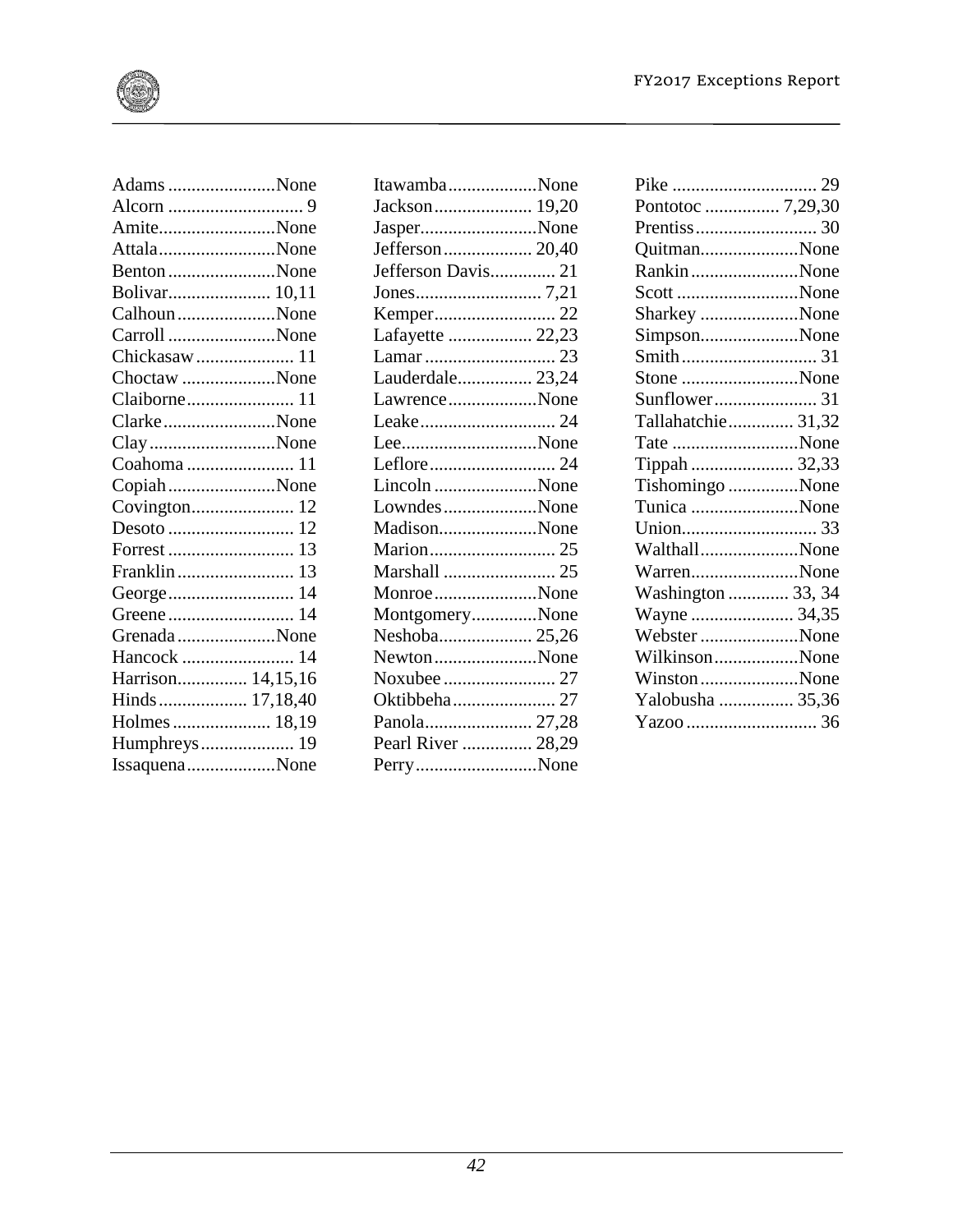



**Office of the State Auditor P.O. Box 956 Jackson, MS 39205 www.osa.ms.gov**